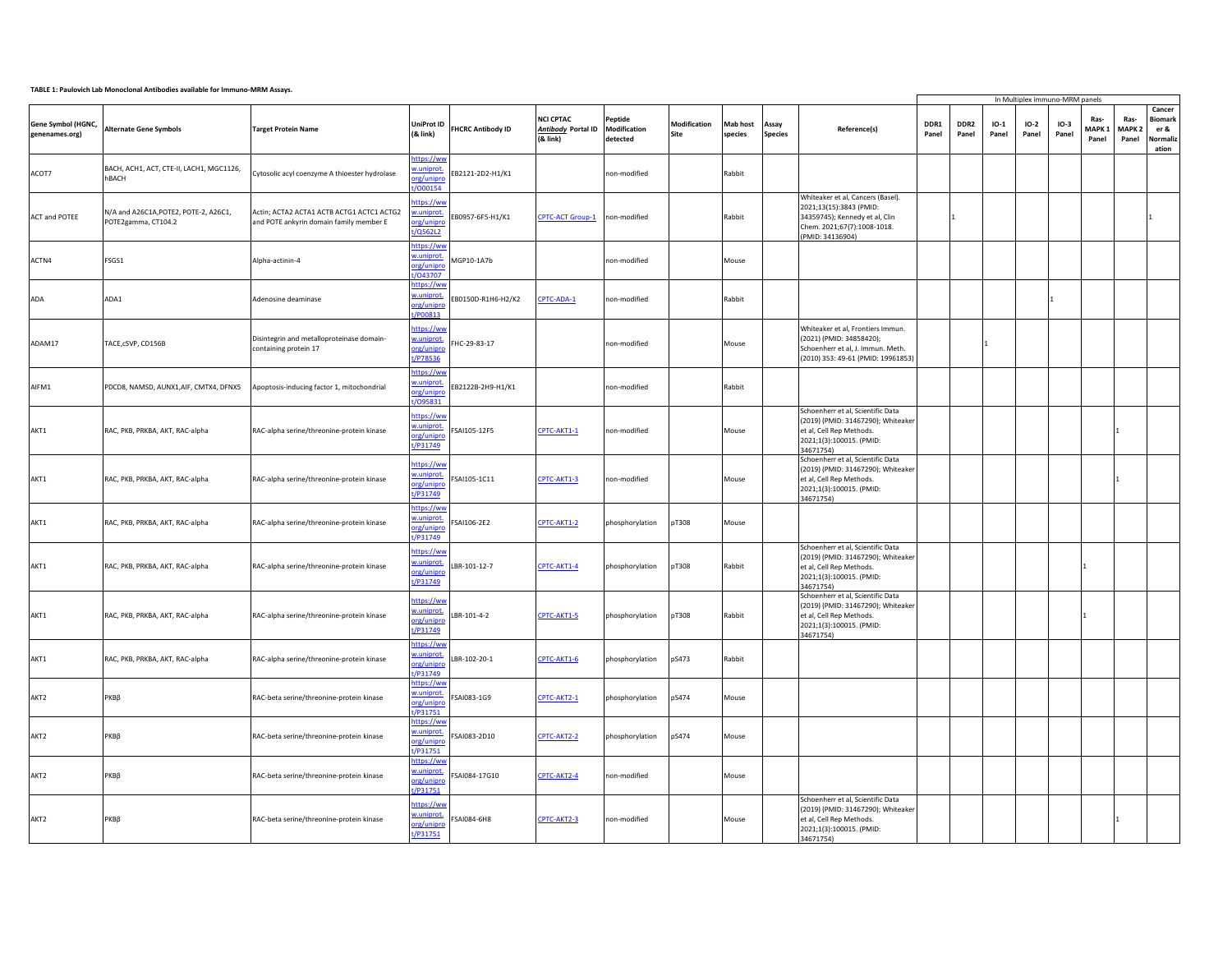| AKT2  | РКΒβ                   | RAC-beta serine/threonine-protein kinase  | https://ww<br>w.uniprot.<br>org/unipro<br>/P31751  | LBR-103-22-6         | CPTC-AKT2-5  | phosphorylation | pS474 | Rabbit |                                                                                                                                              |  |  |  |  |
|-------|------------------------|-------------------------------------------|----------------------------------------------------|----------------------|--------------|-----------------|-------|--------|----------------------------------------------------------------------------------------------------------------------------------------------|--|--|--|--|
| AKT2  | РКВВ                   | RAC-beta serine/threonine-protein kinase  | https://ww<br>w.uniprot.<br>org/unipn<br>VP31751   | LBR-103-24-5         | CPTC-AKT2-6  | phosphorylation | pS474 | Rabbit |                                                                                                                                              |  |  |  |  |
| AKT3  | PKBG, RAC-gamma, PRKBG | RAC-gamma serine/threonine-protein kinase | https://ww<br>w.uniprot.<br>org/unipro<br>t/Q9Y243 | SAI086-9H8           | CPTC-AKT3-1  | phosphorylation | pS472 | Mouse  | Schoenherr et al, Scientific Data<br>(2019) (PMID: 31467290); Whiteaker<br>et al, Cell Rep Methods.<br>2021;1(3):100015. (PMID:<br>34671754) |  |  |  |  |
| AKT3  | PKBG, RAC-gamma, PRKBG | RAC-gamma serine/threonine-protein kinase | https://ww<br>w.uniprot.<br>org/unipro<br>t/Q9Y243 | SAI177-3D8           | CPTC-AKT3-5  | non-modified    |       | Mouse  |                                                                                                                                              |  |  |  |  |
| AKT3  | PKBG, RAC-gamma, PRKBG | RAC-gamma serine/threonine-protein kinase | https://ww<br>w.uniprot.<br>org/unipro<br>t/Q9Y243 | FSAI177-4B11         | CPTC-AKT3-7  | non-modified    |       | Mouse  | Schoenherr et al, Scientific Data<br>(2019) (PMID: 31467290); Whiteaker<br>et al, Cell Rep Methods.<br>2021;1(3):100015. (PMID:<br>34671754) |  |  |  |  |
| AKT3  | PKBG, RAC-gamma, PRKBG | RAC-gamma serine/threonine-protein kinase | https://ww<br>w.uniprot.<br>org/unipro<br>t/Q9Y243 | FSAI177-4D10         | CPTC-AKT3-6  | non-modified    |       | Mouse  | Schoenherr et al, Scientific Data<br>(2019) (PMID: 31467290); Whiteaker<br>et al, Cell Rep Methods.<br>2021;1(3):100015. (PMID:<br>34671754) |  |  |  |  |
| AKT3  | PKBG, RAC-gamma, PRKBG | RAC-gamma serine/threonine-protein kinase | https://ww<br>w.uniprot.<br>org/unipro<br>t/Q9Y243 | LBR-104-10-4         | CPTC-AKT3-4  | phosphorylation | pS472 | Rabbit | Schoenherr et al, Scientific Data<br>(2019) (PMID: 31467290); Whiteaker<br>et al, Cell Rep Methods.<br>2021;1(3):100015. (PMID:<br>34671754) |  |  |  |  |
| AKT3  | PKBG, RAC-gamma, PRKBG | RAC-gamma serine/threonine-protein kinase | https://ww<br>w.uniprot.<br>org/unipro<br>/Q9Y243  | LBR-104-2-5          | CPTC-AKT3-2  | phosphorylation | pS472 | Rabbit |                                                                                                                                              |  |  |  |  |
| AKT3  | PKBG, RAC-gamma, PRKBG | RAC-gamma serine/threonine-protein kinase | https://ww<br>w.uniprot.<br>org/unipro<br>/Q9Y243  | LBR-104-3-7          | CPTC-AKT3-3  | phosphorylation | pS472 | Rabbit |                                                                                                                                              |  |  |  |  |
| ALCAM | CD166, MEMD            | CD166 antigen                             | nttps://ww<br>w.uniprot.<br>org/unipro<br>t/Q13740 | EB0975A-4F9-H3/K2    | CPTC-ALCAM-1 | non-modified    |       | Rabbit |                                                                                                                                              |  |  |  |  |
| ALCAM | CD166, MEMD            | CD166 antigen                             | https://ww<br>w.uniprot.<br>org/unipro<br>/Q13740  | EB0975A-5C8-H2/K1    | CPTC-ALCAM-2 | non-modified    |       | Rabbit |                                                                                                                                              |  |  |  |  |
| ANXA1 | ANX1, LPC1             | Annexin A1                                | https://ww<br>w.uniprot.<br>org/unipro<br>t/P04083 | SAIC-13B-19 H3/L3    | CPTC-ANXA1-4 | non-modified    |       | Rabbit | Whiteaker et al, Frontiers Immun.<br>(2021) (PMID: 34858420);<br>Schoenherr et al, MCP (2015)<br>14(2):382-98. (PMID: 25512614)              |  |  |  |  |
| ANXA1 | ANX1, LPC1             | Annexin A1                                | https://ww<br>w.uniprot.<br>org/unipro<br>t/P04083 | SAIC-13C-5G10 H3/L2  | CPTC-ANXA1-5 | non-modified    |       | Rabbit | Whiteaker et al, Frontiers Immun.<br>(2021) (PMID: 34858420);<br>Schoenherr et al, MCP (2015)<br>14(2):382-98. (PMID: 25512614)              |  |  |  |  |
| ANXA4 | ANX4                   | Annexin A4                                | https://ww<br>w.uniprot.<br>org/unipro<br>t/P09525 | SAIC-14C-10F12 H1/L3 | CPTC-ANXA4-1 | non-modified    |       | Rabbit | Schoenherr et al, MCP (2015)<br>14(2):382-98. (PMID: 25512614)                                                                               |  |  |  |  |
| ARAF  | ARAF1                  | Serine/threonine-protein kinase A-Raf     | https://ww<br>w.uniprot.<br>org/unipro<br>t/P10398 | FSAI081-1D12         | CPTC-ARAF-2  | non-modified    |       | Mouse  | Schoenherr et al, Scientific Data<br>(2019) (PMID: 31467290); Whiteaker<br>et al, Cell Rep Methods.<br>2021;1(3):100015. (PMID:<br>34671754) |  |  |  |  |
| ARAF  | ARAF1                  | Serine/threonine-protein kinase A-Raf     | https://ww<br>w.uniprot.<br>org/unipro<br>t/P10398 | FSAI081-2F10         | CPTC-ARAF-1  | non-modified    |       | Mouse  | Schoenherr et al, Scientific Data<br>(2019) (PMID: 31467290); Whiteaker<br>et al, Cell Rep Methods.<br>2021;1(3):100015. (PMID:<br>34671754) |  |  |  |  |
| ARAF  | ARAF1                  | Serine/threonine-protein kinase A-Raf     | https://ww<br>w.uniprot.<br>org/unipro<br>t/P10398 | SAI082-5A6           | CPTC-ARAF-3  | non-modified    |       | Mouse  | Schoenherr et al, Scientific Data<br>(2019) (PMID: 31467290); Whiteaker<br>et al, Cell Rep Methods.<br>2021;1(3):100015. (PMID:<br>34671754) |  |  |  |  |
| ARAF  | ARAF1                  | Serine/threonine-protein kinase A-Raf     | nttps://ww<br>w.uniprot.<br>org/unipro<br>t/P10398 | FSAI082-5H4          | CPTC-ARAF-4  | phosphorylation | pS299 | Mouse  | Schoenherr et al, Scientific Data<br>(2019) (PMID: 31467290); Whiteaker<br>et al, Cell Rep Methods.<br>2021;1(3):100015. (PMID:<br>34671754) |  |  |  |  |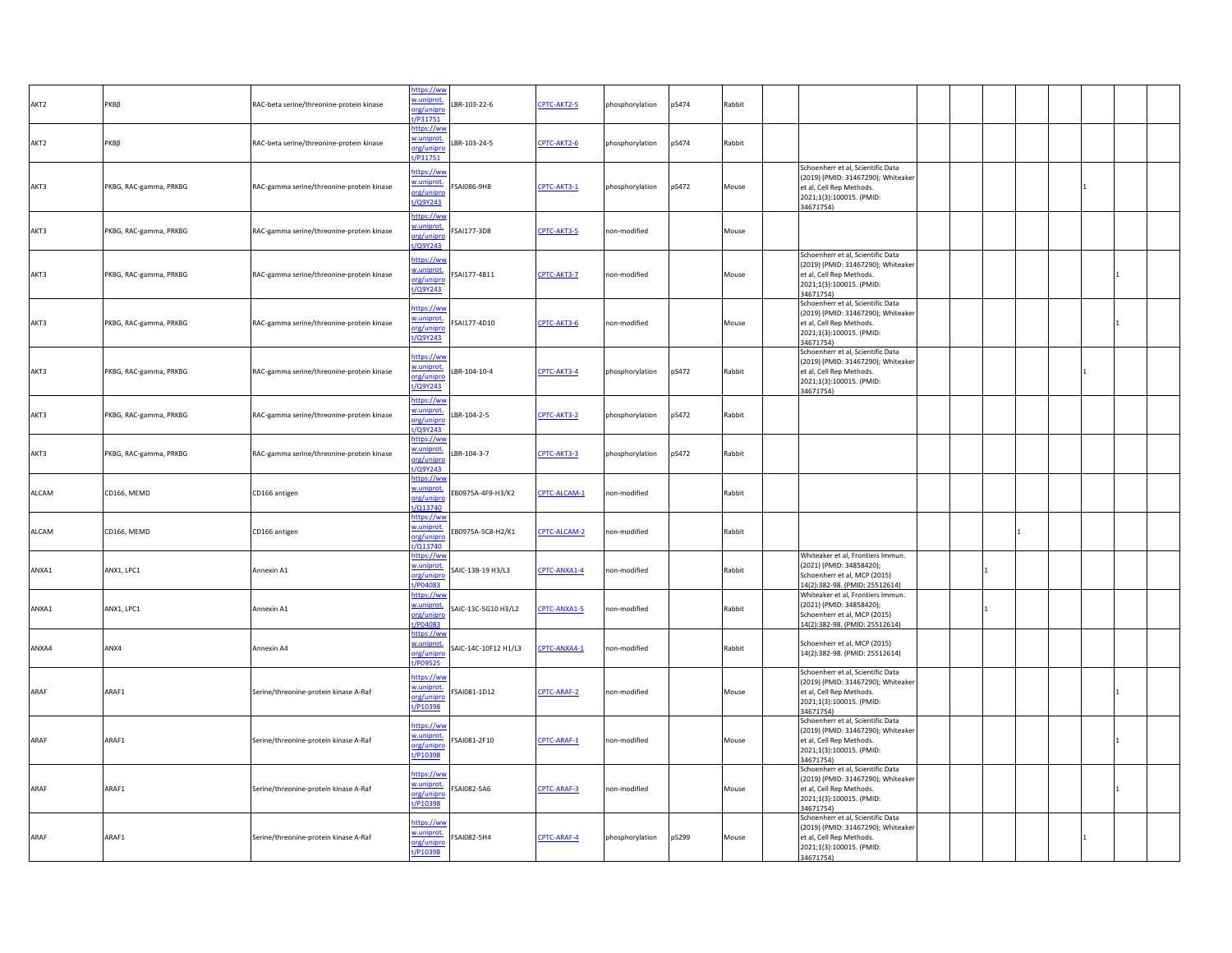| ARAF             | ARAF1                                                          | Serine/threonine-protein kinase A-Raf       | nttps://ww<br>w.uniprot<br>org/unipro<br>t/P10398    | BR-105-22-7        | CPTC-ARAF-5  | phosphorylation | pS299  | Rabbit | Schoenherr et al, Scientific Data<br>(2019) (PMID: 31467290); Whiteaker<br>et al, Cell Rep Methods.<br>2021;1(3):100015. (PMID:<br>34671754) |                |  |  |  |
|------------------|----------------------------------------------------------------|---------------------------------------------|------------------------------------------------------|--------------------|--------------|-----------------|--------|--------|----------------------------------------------------------------------------------------------------------------------------------------------|----------------|--|--|--|
| ARG1             |                                                                | Arginase-1                                  | https://ww<br>w.uniprot.<br>org/unipre<br>t/P05089   | B0965E-2C10-H1/K2  | CPTC-ARG1-1  | non-modified    |        | Rabbit |                                                                                                                                              |                |  |  |  |
| ARG2             |                                                                | Arginase-2, mitochondrial                   | https://wv<br>w.uniprot.<br>org/unipro<br>t/P78540   | EB0122C-1F5-H1/K1  | CPTC-ARG2-1  | non-modified    |        | Rabbit | Whiteaker et al, Frontiers Immun.<br>(2021) (PMID: 34858420)                                                                                 |                |  |  |  |
| ATM              | ATA, ATDC, ATC, ATD, TEL1, TELO1                               | Serine-protein kinase ATM                   | https://ww<br>w.uniprot.<br>org/unipro<br>t/Q13315   | HC-114-18-2        | CPTC-ATM-4   | phosphorylation | pS2996 | Rabbit | Whiteaker et al, Radiat Res.<br>2018;189(5):505-518. (PMID:<br>29474155); Whiteaker et al,<br>Frontiers Immun. (2021) (PMID:<br>34858420)    |                |  |  |  |
| ATM              | ATA, ATDC, ATC, ATD, TEL1, TELO1                               | Serine-protein kinase ATM                   | ittps://wv<br>w.uniprot.<br>org/unipr<br>/Q13315     | HC-114-19-9        | CPTC-ATM-3   | phosphorylation | pS2996 | Rabbit | Whiteaker et al, Radiat Res.<br>2018;189(5):505-518. (PMID:<br>29474155)                                                                     | 1              |  |  |  |
| ATM              | ATA, ATDC, ATC, ATD, TEL1, TELO1                               | Serine-protein kinase ATM                   | https://ww<br>w.uniprot.<br>org/unipro<br>t/Q13315   | HC-116-38-6        | CPTC-ATM-2   | phosphorylation | pS367  | Rabbit | Whiteaker et al, Radiat Res.<br>2018;189(5):505-518. (PMID:<br>29474155); Whiteaker et al,<br>Frontiers Immun. (2021) (PMID:<br>34858420)    |                |  |  |  |
| ATM              | ATA, ATDC, ATC, ATD, TEL1, TELO1                               | Serine-protein kinase ATM                   | https://ww<br>w.uniprot.<br>org/unipro<br>$/Q$ 13315 | HC-116-6-10        | CPTC-ATM-1   | phosphorylation | pS367  | Rabbit | Whiteaker et al, Radiat Res.<br>2018;189(5):505-518. (PMID:<br>29474155)                                                                     |                |  |  |  |
| ATR              | FRP1, SCKL, SCKL1, MEC1                                        | Serine/threonine-protein kinase ATR         | nttps://ww<br>w.uniprot.<br>org/unipro<br>/Q13535    | HC-117-1-12        | CPTC-ATR-1   | phosphorylation | pT1989 | Rabbit | Whiteaker et al, Radiat Res.<br>2018;189(5):505-518. (PMID:<br>29474155)                                                                     |                |  |  |  |
| ATRIP            | FLJ12343, MGC20625, MGC21482, MGC26740 ATR-interacting protein |                                             | https://ww<br>w.uniprot.<br>org/unipro<br>t/Q8WXE1   | HC-118-3-6         | CPTC-ATRIP-1 | phosphorylation | pS224  | Rabbit | Whiteaker et al, Radiat Res.<br>2018;189(5):505-518. (PMID:<br>29474155)                                                                     | $\blacksquare$ |  |  |  |
| ATRIP            | FLJ12343, MGC20625, MGC21482, MGC26740 ATR-interacting protein |                                             | ittps://wv<br>w.uniprot.<br>org/unipro<br>t/Q8WXE1   | HC-119-33-9        |              | phosphorylation | pS518  | Rabbit | Whiteaker et al, Radiat Res.<br>2018;189(5):505-518. (PMID:<br>29474155)                                                                     |                |  |  |  |
| B <sub>2</sub> M |                                                                | Beta-2-microglobulin                        | https://ww<br>w.uniprot.<br>org/unipro<br>P61769     | B0108-3B4-H1/K2    | CPTC-B2M-1   | phosphorylation |        | Rabbit |                                                                                                                                              |                |  |  |  |
| <b>BAD</b>       | BCL2L8, BBC2                                                   | Bcl2-associated agonist of cell death       | nttps://wv<br>w.uniprot.<br>org/unipro<br>t/Q92934   | EB0151AR-4F9-H2/K1 | CPTC-BAD-1   | non-modified    |        | Rabbit |                                                                                                                                              |                |  |  |  |
| <b>BAX</b>       | BCL2L4                                                         | Apoptosis regulator BAX                     | https://ww<br>w.uniprot.<br>org/unipro<br>/Q07812    | EB0976C-1C12-H2/K2 | CPTC-BAX-1   | non-modified    |        | Rabbit |                                                                                                                                              |                |  |  |  |
| BCL10            | CARMEN, CIPER, mE10, c-E10, CLAP                               | B-cell lymphoma/leukemia 10                 | https://ww<br>w.uniprot.<br>org/unipro<br>/095999    | EB0152B-6C6-H2/K2  | CPTC-BCL10-1 | non-modified    |        | Rabbit |                                                                                                                                              |                |  |  |  |
| BIRC5            | API4,EPR-1, survivin                                           | Baculoviral IAP repeat-containing protein 5 | ittps://ww<br>w.uniprot.<br>org/unipro<br>t/015392   | MGP5-8C7b          |              | non-modified    |        | Mouse  |                                                                                                                                              |                |  |  |  |
| BIRC5            | API4,EPR-1, survivin                                           | Baculoviral IAP repeat-containing protein 5 | https://ww<br>.uniprot.<br>org/unipro<br>/015392     | MGP5-8D6b          |              | non-modified    |        | Mouse  |                                                                                                                                              |                |  |  |  |
| <b>BRAF</b>      | BRAF1                                                          | Serine/threonine-protein kinase B-raf       | nttps://ww<br>w.uniprot.<br>org/unipro<br>t/P15056   | SAI091-6A5         | CPTC-BRAF-1  | non-modified    |        | Mouse  | Schoenherr et al, Scientific Data<br>(2019) (PMID: 31467290); Whiteaker<br>et al, Cell Rep Methods.<br>2021;1(3):100015. (PMID:<br>34671754) |                |  |  |  |
| <b>BRAF</b>      | BRAF1                                                          | Serine/threonine-protein kinase B-raf       | nttps://wv<br>w.uniprot.<br>org/unipro<br>t/P15056   | FSAI091-6E3        | CPTC-BRAF-3  | non-modified    |        | Mouse  |                                                                                                                                              |                |  |  |  |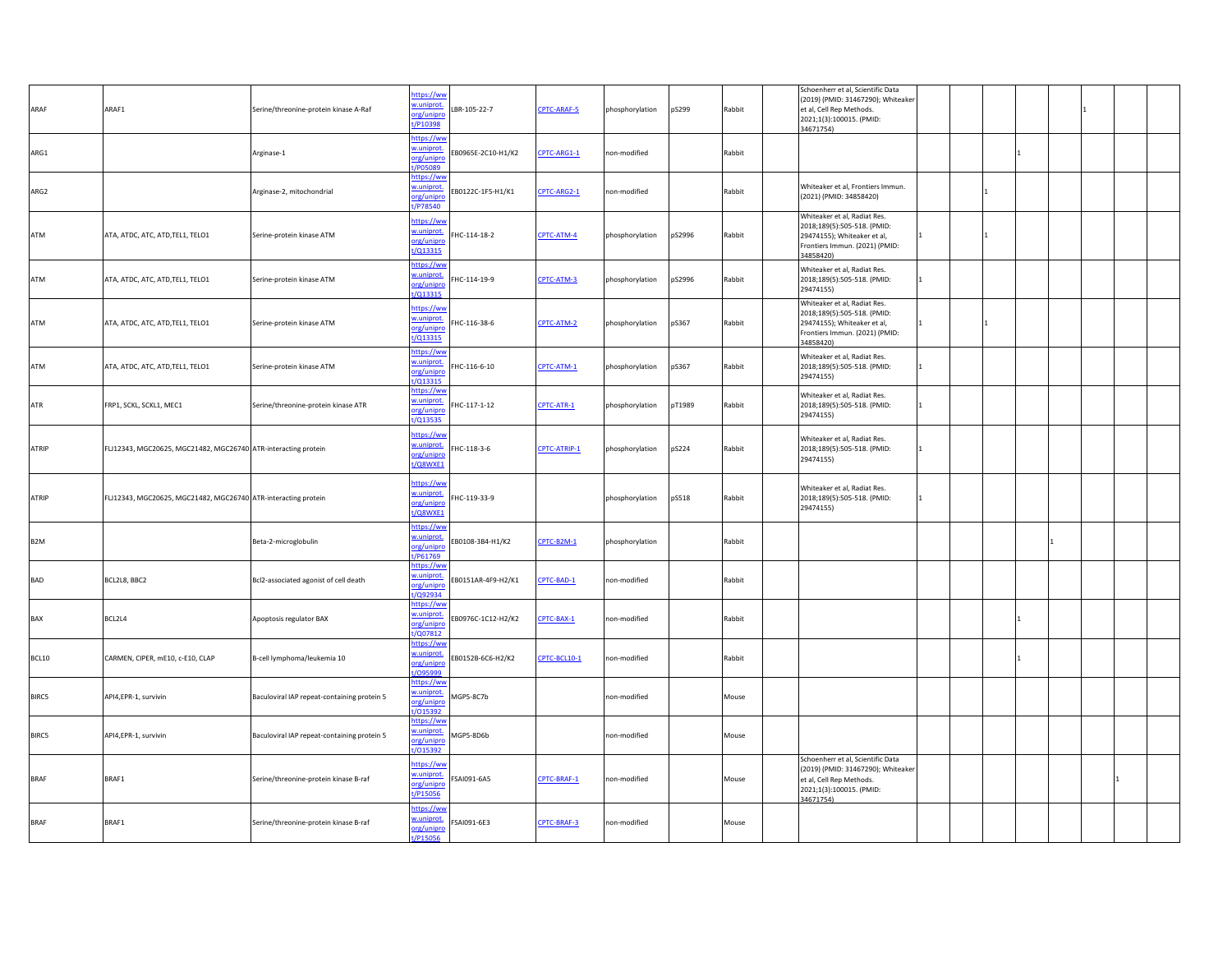| <b>BRAF</b> | BRAF1                                                                     | Serine/threonine-protein kinase B-raf       | https://ww<br>w.uniprot.<br>org/unipro<br>t/P15056 | SAI091-9H5         | CPTC-BRAF-2  | non-modified    |             | Mouse  |                                                                                                                                              |    |  |  |  |
|-------------|---------------------------------------------------------------------------|---------------------------------------------|----------------------------------------------------|--------------------|--------------|-----------------|-------------|--------|----------------------------------------------------------------------------------------------------------------------------------------------|----|--|--|--|
| <b>BRAF</b> | BRAF1                                                                     | Serine/threonine-protein kinase B-raf       | https://ww<br>w.uniprot.<br>org/unipro<br>/P15056  | FSAI092-1G1        | CPTC-BRAF-6  | phosphorylation | pT401       | Mouse  |                                                                                                                                              |    |  |  |  |
| <b>BRAF</b> | BRAF1                                                                     | Serine/threonine-protein kinase B-raf       | https://ww<br>w.uniprot.<br>org/unipro<br>t/P15056 | SAI092-1H9         | CPTC-BRAF-4  | phosphorylation | pS446       | Mouse  | Schoenherr et al, Scientific Data<br>(2019) (PMID: 31467290); Whiteaker<br>et al, Cell Rep Methods.<br>2021;1(3):100015. (PMID:<br>34671754) |    |  |  |  |
| <b>BRAF</b> | BRAF1                                                                     | Serine/threonine-protein kinase B-raf       | https://ww<br>w.uniprot.<br>org/unipro<br>t/P15056 | FSAI092-4G11       | CPTC-BRAF-5  | non-modified    |             | Mouse  |                                                                                                                                              |    |  |  |  |
| <b>BRAF</b> | BRAF1                                                                     | Serine/threonine-protein kinase B-raf       | https://ww<br>w.uniprot.<br>org/unipro<br>t/P15056 | LBR-107-1-4        | CPTC-BRAF-7  | phosphorylation | pT401       | Rabbit | Schoenherr et al, Scientific Data<br>(2019) (PMID: 31467290); Whiteaker<br>et al, Cell Rep Methods.<br>2021;1(3):100015. (PMID:<br>34671754) |    |  |  |  |
| BRCA1       | RNF53, BRCC1, PPP1R53, FANCS                                              | Breast cancer type 1 susceptibility protein | https://ww<br>w.uniprot.<br>org/unipro<br>t/P38398 | SAIC-116-15-7      | CPTC-BRCA1-4 | phosphorylation | pS1524      | Rabbit | Whiteaker et al, Radiat Res.<br>2018;189(5):505-518. (PMID:<br>29474155)                                                                     | 1  |  |  |  |
| BRCA2       | FANCD1, FACD, FANCD, FAD, FAD1, BRCC2,<br>XRCC11                          | Breast cancer type 2 susceptibility protein | https://ww<br>w.uniprot.<br>org/unipro<br>/P51587  | EB0187D-22E4-H1/K1 |              | non-modified    |             | Rabbit |                                                                                                                                              |    |  |  |  |
| BRCA2       | FANCD1, FACD, FANCD, FAD, FAD1, BRCC2,<br>XRCC11                          | Breast cancer type 2 susceptibility protein | https://ww<br>w.uniprot.<br>org/unipro<br>t/P51587 | HC-124-23-5        |              | phosphorylation | pS1680      | Rabbit | Whiteaker et al, Radiat Res.<br>2018;189(5):505-518. (PMID:<br>29474155)                                                                     |    |  |  |  |
| BRIP1       | OF, BACH1, FANCJ                                                          | Fanconi anemia group J protein              | https://ww<br>w.uniprot.<br>org/unipro<br>t/Q9BX63 | HC-128-62-2        | CPTC-BRIP1-5 | phosphorylation | pS930/pT918 | Rabbit | Whiteaker et al, Radiat Res.<br>2018;189(5):505-518. (PMID:<br>29474155)                                                                     | I1 |  |  |  |
| BRIP1       | OF, BACH1, FANCJ                                                          | Fanconi anemia group J protein              | https://ww<br>w.uniprot.<br>org/unipro<br>t/Q9BX63 | SAIC-114-114-1     | CPTC-BRIP1-4 | phosphorylation | pS1032      | Rabbit | Whiteaker et al, Radiat Res.<br>2018;189(5):505-518. (PMID:<br>29474155)                                                                     |    |  |  |  |
| BRIP1       | OF, BACH1, FANCJ                                                          | Fanconi anemia group J protein              | https://ww<br>w.uniprot.<br>org/unipro<br>t/Q9BX63 | SAIC-114-92-9      | CPTC-BRIP1-3 | phosphorylation | pS1032      | Rabbit | Whiteaker et al, Radiat Res.<br>2018;189(5):505-518. (PMID:<br>29474155)                                                                     |    |  |  |  |
| <b>BTK</b>  | AGMX1, IMD1,ATK, XLA, PSCTK1                                              | Tyrosine-protein kinase BTK                 | https://wv<br>w.uniprot.<br>org/unipro<br>/Q06187  | EB0153B-R1G9-H1/K1 | CPTC-BTK-1   | non-modified    |             | Rabbit |                                                                                                                                              |    |  |  |  |
| <b>BTLA</b> | BTLA1, CD272                                                              | B- and T-lymphocyte attenuator              | https://ww<br>w.uniprot.<br>org/unipro<br>t/Q7Z6A9 | FSAI194-12F6       | CPTC-BTLA-1  | non-modified    |             | Mouse  |                                                                                                                                              |    |  |  |  |
| <b>BTLA</b> | BTLA1, CD272                                                              | B- and T-lymphocyte attenuator              | https://ww<br>w.uniprot.<br>org/unipro<br>t/Q7Z6A9 | FSAI194-2H1        | CPTC-BTLA-2  | non-modified    |             | Mouse  |                                                                                                                                              |    |  |  |  |
| <b>BTLA</b> | BTLA1, CD272                                                              | B- and T-lymphocyte attenuator              | https://ww<br>w.uniprot.<br>org/unipro<br>t/Q7Z6A9 | FSAI194-6C4        | CPTC-BTLA-3  | non-modified    |             | Mouse  |                                                                                                                                              |    |  |  |  |
| CADM1       | TSLC1, IGSF4, NECL2, ST17, BL2, SYNCAM,<br>IGSF4A, Necl-2, SYNCAM1, RA175 | Cell adhesion molecule 1                    | https://ww<br>w.uniprot.<br>org/unipro<br>t/Q9BY67 | SAI198R-6D7        | CPTC-CADM1-1 | non-modified    |             | Mouse  |                                                                                                                                              |    |  |  |  |
| CADM1       | TSLC1, IGSF4, NECL2, ST17, BL2, SYNCAM,<br>IGSF4A, Necl-2, SYNCAM1, RA175 | Cell adhesion molecule 1                    | https://ww<br>w.uniprot.<br>org/unipro<br>t/Q9BY67 | FSAI198R-7C8-1G11  | CPTC-CADM1-2 | non-modified    |             | Mouse  |                                                                                                                                              |    |  |  |  |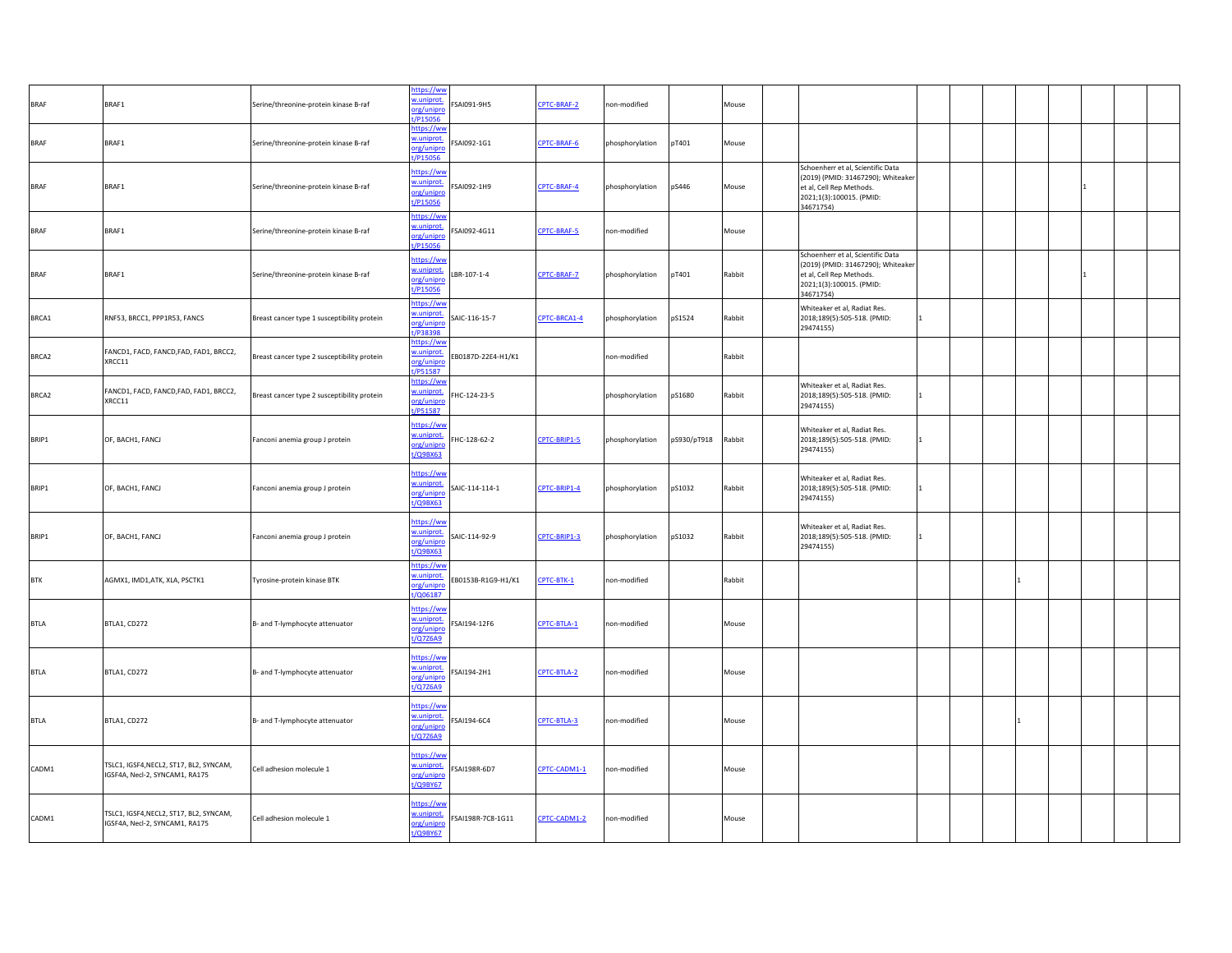| CALR  | RO, SSA, cC1qR, CRT, FLJ26680                      | Calreticulin                                            | https://ww<br>w.uniprot.<br>org/unipro<br>P27797         | SAIC-16D-6B9 H2/L3 | CPTC-CALR-1         | non-modified    |      | Rabbit | Schoenherr et al, MCP (2015)<br>14(2):382-98. (PMID: 25512614)                                                                               |  |   |  |
|-------|----------------------------------------------------|---------------------------------------------------------|----------------------------------------------------------|--------------------|---------------------|-----------------|------|--------|----------------------------------------------------------------------------------------------------------------------------------------------|--|---|--|
| CASP3 | CPP32, CPP32B, Yama, apopain                       | Caspase-3                                               | https://ww<br>w.uniprot.<br>org/unipri<br>1/P42574       | B0929-3A5-H2/K3    | CPTC-CASP3-1        | phosphorylation | pS26 | Rabbit | Whiteaker et al, Cancers (Basel).<br>2021;13(15):3843 (PMID: 34359745)                                                                       |  |   |  |
| CCL5  | D17S136E, SCYA5, RANTES, SISd, TCP228,<br>MGC17164 | C-C motif chemokine 5                                   | https://ww<br>w.uniprot.<br>org/unipro<br>t/P13501       | SAI157-2H5         | CPTC-CCL5-2         | non-modified    |      | Mouse  | Whiteaker et al, Frontiers Immun.<br>(2021) (PMID: 34858420)                                                                                 |  |   |  |
| CCND1 | BCL1, D11S287E, PRAD1, U21B31                      | G1/S-specific cyclin-D1                                 | https://ww<br>w.uniprot.<br>org/unipro<br>t/P24385       | SAI075-1H1         | CPTC-CCND1-3        | non-modified    |      | Mouse  | Schoenherr et al, Scientific Data<br>(2019) (PMID: 31467290); Whiteaker<br>et al, Cell Rep Methods.<br>2021;1(3):100015. (PMID:<br>34671754) |  |   |  |
| CCND1 | BCL1, D11S287E, PRAD1, U21B31                      | G1/S-specific cyclin-D1                                 | https://ww<br>w.uniprot.<br>org/unipro<br>P24385         | SAI075-2H7         | CPTC-CCND1-4        | non-modified    |      | Mouse  |                                                                                                                                              |  |   |  |
| CCND1 | BCL1, D11S287E, PRAD1, U21B31                      | G1/S-specific cyclin-D1                                 | https://ww<br>w.uniprot.<br>org/unipro<br>t/P24385       | SAI075-5C11        | CPTC-CCND1-2        | non-modified    |      | Mouse  | Schoenherr et al, Scientific Data<br>(2019) (PMID: 31467290); Whiteaker<br>et al, Cell Rep Methods.<br>2021;1(3):100015. (PMID:<br>34671754) |  |   |  |
| CCND1 | BCL1, D11S287E, PRAD1, U21B31                      | G1/S-specific cyclin-D1                                 | https://ww<br>w.uniprot.<br>org/unipro<br>t/P24385       | SAI076-1F8         | CPTC-CCND1-6        | non-modified    |      | Mouse  | Schoenherr et al, Scientific Data<br>(2019) (PMID: 31467290); Whiteaker<br>et al, Cell Rep Methods.<br>2021;1(3):100015. (PMID:<br>34671754) |  |   |  |
| CCND1 | BCL1, D11S287E, PRAD1, U21B31                      | G1/S-specific cyclin-D1                                 | https://ww<br>w.uniprot.<br>org/unipro<br>t/P24385       | SAI076-1G12        | CPTC-CCND1-7        | non-modified    |      | Mouse  |                                                                                                                                              |  |   |  |
| CCND1 | BCL1, D11S287E, PRAD1, U21B31                      | G1/S-specific cyclin-D1                                 | https://ww<br>w.uniprot.<br>org/unipro<br>t/P24385       | SAI076-2E4         | CPTC-CCND1-5        | non-modified    |      | Mouse  | Schoenherr et al, Scientific Data<br>(2019) (PMID: 31467290); Whiteaker<br>et al, Cell Rep Methods.<br>2021;1(3):100015. (PMID:<br>34671754) |  |   |  |
| CCNE1 | CCNE                                               | G1/S-specific cyclin-E1                                 | https://ww<br>w.uniprot.<br>org/unipro<br>/P24864        | SAP4-1F4d          |                     | non-modified    |      | Mouse  |                                                                                                                                              |  |   |  |
| CD14  |                                                    | Monocyte differentiation antigen CD14                   | https://wv<br>w.uniprot.<br>org/unipro<br>t/P08571       | EB0121A-3A10-H2/K3 | <b>CPTC-CD14-1</b>  | non-modified    |      | Rabbit | Whiteaker et al, Frontiers Immun.<br>(2021) (PMID: 34858420)                                                                                 |  |   |  |
| CD163 | M130, MM130, SCARI1                                | Scavenger receptor cysteine-rich type 1 protein<br>M130 | nttps://ww<br>w.uniprot.<br>org/unipro<br>t/Q86VB7       | B0967B-1G6-H1/K1   | CPTC-CD163-1        | non-modified    |      | Rabbit | Whiteaker et al, Frontiers Immun.<br>(2021) (PMID: 34858420)                                                                                 |  |   |  |
| CD27  | TNFRSF7, S152, Tp55                                | CD27 antigen                                            | https://ww<br>w.uniprot.<br>org/unipro<br>t/P26842       | SAI135-10E9        | <b>CPTC-CD27-1</b>  | non-modified    |      | Mouse  |                                                                                                                                              |  |   |  |
| CD27  | TNFRSF7, S152, Tp55                                | CD27 antigen                                            | https://ww<br>w.uniprot.<br>org/unipro<br>t/P26842       | SAI135-12C3        | CPTC-CD27-2         | non-modified    |      | Mouse  |                                                                                                                                              |  |   |  |
| CD27  | TNFRSF7, S152, Tp55                                | CD27 antigen                                            | https://ww<br>w.uniprot.<br>org/unipro<br>t/P26842       | SAI135-7H4         | <b>CPTC-CD27-3</b>  | non-modified    |      | Mouse  |                                                                                                                                              |  |   |  |
| CD274 | PDCD1LG1,B7-H, B7H1, PD-L1, PDL1, B7-H1            | Programmed cell death 1 ligand 1                        | https://ww<br>w.uniprot.<br>org/unipro<br>t/Q9NZQ7       | B0103A-1H5-H3/K4   | CPTC-CD274-1        | non-modified    |      | Rabbit | Whiteaker et al, Frontiers Immun.<br>(2021) (PMID: 34858420)                                                                                 |  |   |  |
| CD276 | B7-H3, B7H3, B7RP-2                                | CD276 antigen                                           | https://wv<br>w.uniprot.<br>org/unipro<br>t/Q5ZPR3       | B0973A-7C3-H1/K1   | <b>CPTC-CD276-1</b> | non-modified    |      | Rabbit |                                                                                                                                              |  | 1 |  |
| CD33  | SIGLEC3, SIGLEC-3, p67, FLJ00391                   | Myeloid cell surface antigen CD33                       | <u>https://ww</u><br>w.uniprot.<br>org/unipro<br>/P20138 | B0134B-1D10-H4/K2  | <b>CPTC-CD33-1</b>  | non-modified    |      | Rabbit | Whiteaker et al, Frontiers Immun.<br>(2021) (PMID: 34858420)                                                                                 |  |   |  |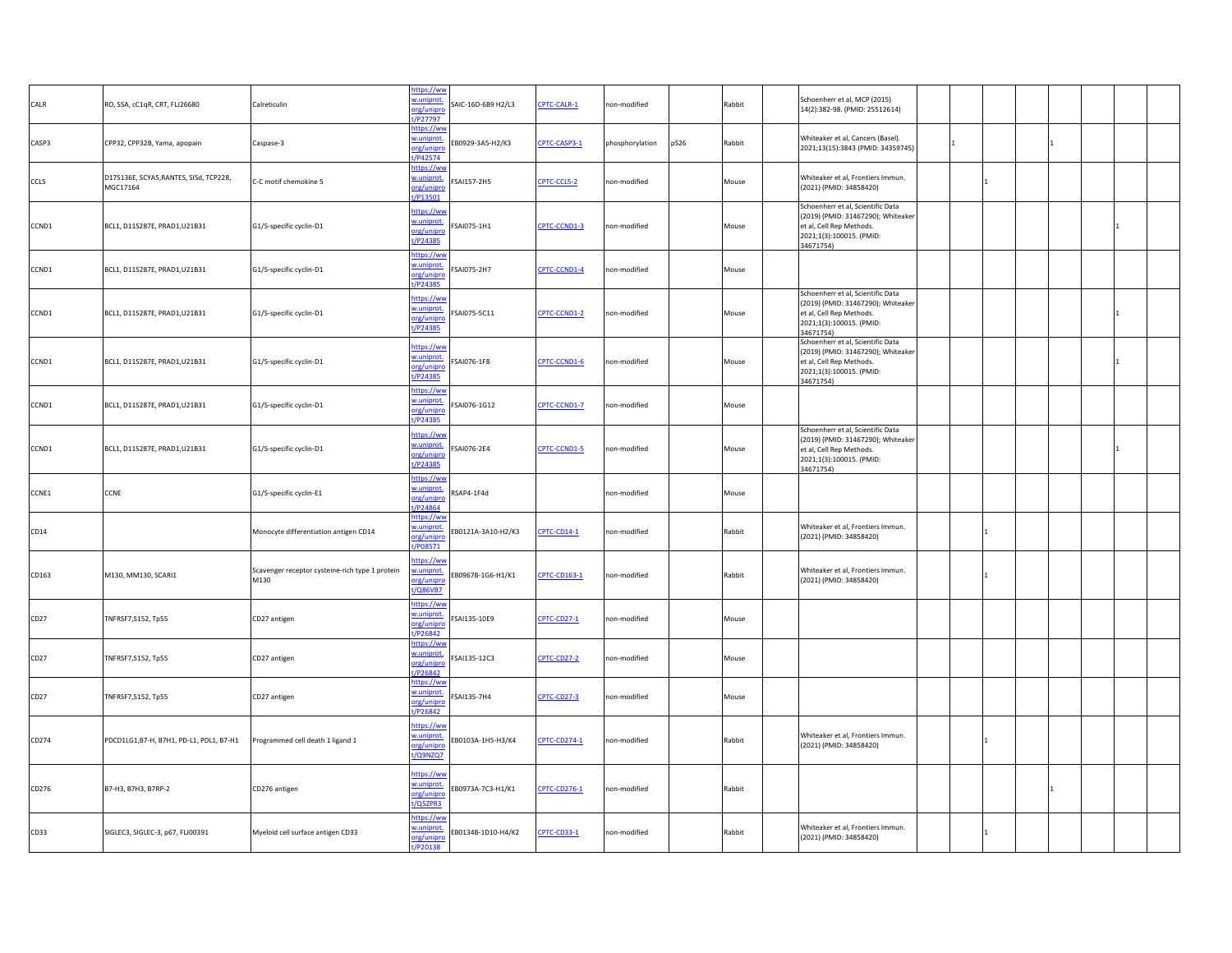| CD33   | SIGLEC3, SIGLEC-3, p67, FLJ00391                         | Myeloid cell surface antigen CD33                      | https://ww<br>w.uniprot.<br>org/unipro<br>t/P20138        | FSAI137R-3A1       | CPTC-CD33-2        | non-modified    |       | Mouse  |                                                                        |  |    |  |
|--------|----------------------------------------------------------|--------------------------------------------------------|-----------------------------------------------------------|--------------------|--------------------|-----------------|-------|--------|------------------------------------------------------------------------|--|----|--|
| CD33   | SIGLEC3, SIGLEC-3, p67, FLJ00391                         | Myeloid cell surface antigen CD33                      | https://ww<br>w.uniprot.<br>org/unipro<br>t/P20138        | FSAI137R-3H3       | CPTC-CD33-3        | non-modified    |       | Mouse  |                                                                        |  |    |  |
| CD33   | SIGLEC3, SIGLEC-3, p67, FLJ00391                         | Myeloid cell surface antigen CD33                      | https://ww<br>w.uniprot.<br>org/unipro<br>$t/P$ 20138     | FSAI137R-6E4       | CPTC-CD33-4        | non-modified    |       | Mouse  |                                                                        |  |    |  |
| CD38   |                                                          | ADP-ribosyl cyclase/cyclic ADP-ribose hydrolase 1      | https://ww<br>w.uniprot.<br>org/unipro<br>t/P28907        | EB0154C-3C5-H2/K2  | CPTC-CD38-1        | non-modified    |       | Rabbit |                                                                        |  |    |  |
| CD4    |                                                          | T-cell surface glycoprotein CD4                        | https://ww<br>w.uniprot.<br>org/unipro<br>t/P01730        | EB0117B-3A7-H2/K3  | CPTC-CD4-1         | non-modified    |       | Rabbit |                                                                        |  |    |  |
| CD4    |                                                          | T-cell surface glycoprotein CD4                        | https://ww<br>w.uniprot.<br>org/unipro<br>t/P01730        | FSAI131-15D11      | CPTC-CD4-2         | non-modified    |       | Mouse  |                                                                        |  |    |  |
| CD4    |                                                          | T-cell surface glycoprotein CD4                        | https://ww<br>w.uniprot.<br>org/unipro<br>t/P01730        | FSAI131R-1G4       | CPTC-CD4-3         | non-modified    |       | Mouse  |                                                                        |  |    |  |
| CD4    |                                                          | T-cell surface glycoprotein CD4                        | https://ww<br>w.uniprot.<br>org/unipro<br>t/P01730        | SAI131R-2B3        | CPTC-CD4-4         | non-modified    |       | Mouse  |                                                                        |  |    |  |
| CD40   | TNFRSF5,p50, Bp50                                        | Tumor necrosis factor receptor superfamily<br>member 5 | <u>https://wv</u><br>w.uniprot.<br>org/unipro<br>t/P25942 | EB0126C-2F3-H4/K2  | <b>CPTC-CD40-1</b> | on-modified     |       | Rabbit | Whiteaker et al, Frontiers Immun.<br>(2021) (PMID: 34858420)           |  |    |  |
| CD40   | TNFRSF5,p50, Bp50                                        | Tumor necrosis factor receptor superfamily<br>member 5 | https://ww<br>w.uniprot.<br>org/unipro<br>t/P25942        | FSAI138R-1E4       | CPTC-CD40-2        | non-modified    |       | Mouse  |                                                                        |  |    |  |
| CD40   | TNFRSF5,p50, Bp50                                        | Tumor necrosis factor receptor superfamily<br>nember 5 | https://wv<br>w.uniprot.<br>org/unipro<br>$1/P$ 25942     | FSAI138R-4A10      | CPTC-CD40-3        | on-modified     |       | Mouse  |                                                                        |  |    |  |
| CD40   | TNFRSF5,p50, Bp50                                        | Tumor necrosis factor receptor superfamily<br>member 5 | https://ww<br>w.uniprot.<br>org/unipro<br>t/P25942        | SAI138R-7G6        | <b>CPTC-CD40-4</b> | non-modified    |       | Mouse  | Whiteaker et al, Frontiers Immun.<br>(2021) (PMID: 34858420)           |  |    |  |
| CD44   | MIC4, MDU2, MDU3, IN, MC56, Pgp1, CD44R,<br>HCELL, CSPG8 | CD44 antigen                                           | https://ww<br>w.uniprot.<br>org/unipro<br>t/P16070        | EB0155C-3B4-H3/K2  | CPTC-CD44-2        | non-modified    |       | Rabbit |                                                                        |  |    |  |
| CD47   | MER6, IAP, OA3                                           | Leukocyte surface antigen CD47                         | https://ww<br>w.uniprot.<br>org/unipro<br>t/Q08722        | EB0123A-2C3-H1/K3  | CPTC-CD47-4        | non-modified    |       | Rabbit | Whiteaker et al, Frontiers Immun.<br>(2021) (PMID: 34858420)           |  |    |  |
| CD48   | BCM1,BLAST, mCD48, hCD48, SLAMF2                         | CD48 antigen                                           | https://ww<br>w.uniprot.<br>org/unipro<br>t/P09326        | EB0977C-3F2-H1/K1  | CPTC-CD48-1        | on-modified     |       | Rabbit |                                                                        |  |    |  |
| CD70   | CD27LG, TNFSF7,CD27L                                     | CD70 antigen                                           | https://ww<br>w.uniprot.<br>org/unipro<br>t/P32970        | SAI139R-5F10       | CPTC-CD70-2        | non-modified    |       | Mouse  |                                                                        |  |    |  |
| CD70   | CD27LG, TNFSF7, CD27L                                    | CD70 antigen                                           | https://ww<br>w.uniprot.<br>org/unipro<br>t/P32970        | FSAI139R-8D12      | CPTC-CD70-3        | non-modified    |       | Mouse  |                                                                        |  |    |  |
| CD74   | DHLAG                                                    | HLA class II histocompatibility antigen gamma<br>chain | https://ww<br>w.uniprot.<br>org/unipro<br>$t/P$ 04233     | EB0130A-1G3-H4/K1  | CPTC-CD74-1        | non-modified    |       | Rabbit | Whiteaker et al, Frontiers Immun.<br>(2021) (PMID: 34858420)           |  |    |  |
| CD8A   | CD8                                                      | T-cell surface glycoprotein CD8 alpha chain            | https://ww<br>w.uniprot.<br>org/unipro<br>t/P01732        | EB0115C-3C12-H2/K1 | CPTC-CD8A-1        | non-modified    |       | Rabbit |                                                                        |  | -1 |  |
| CDC25B |                                                          | M-phase inducer phosphatase 2                          | https://ww<br>w.uniprot.<br>org/unipro<br>t/P30305        | EB0914-3H5-H1/K1   | CPTC-CDC25B-1      | phosphorylation | pS160 | Rabbit | Whiteaker et al, Cancers (Basel).<br>2021;13(15):3843 (PMID: 34359745) |  |    |  |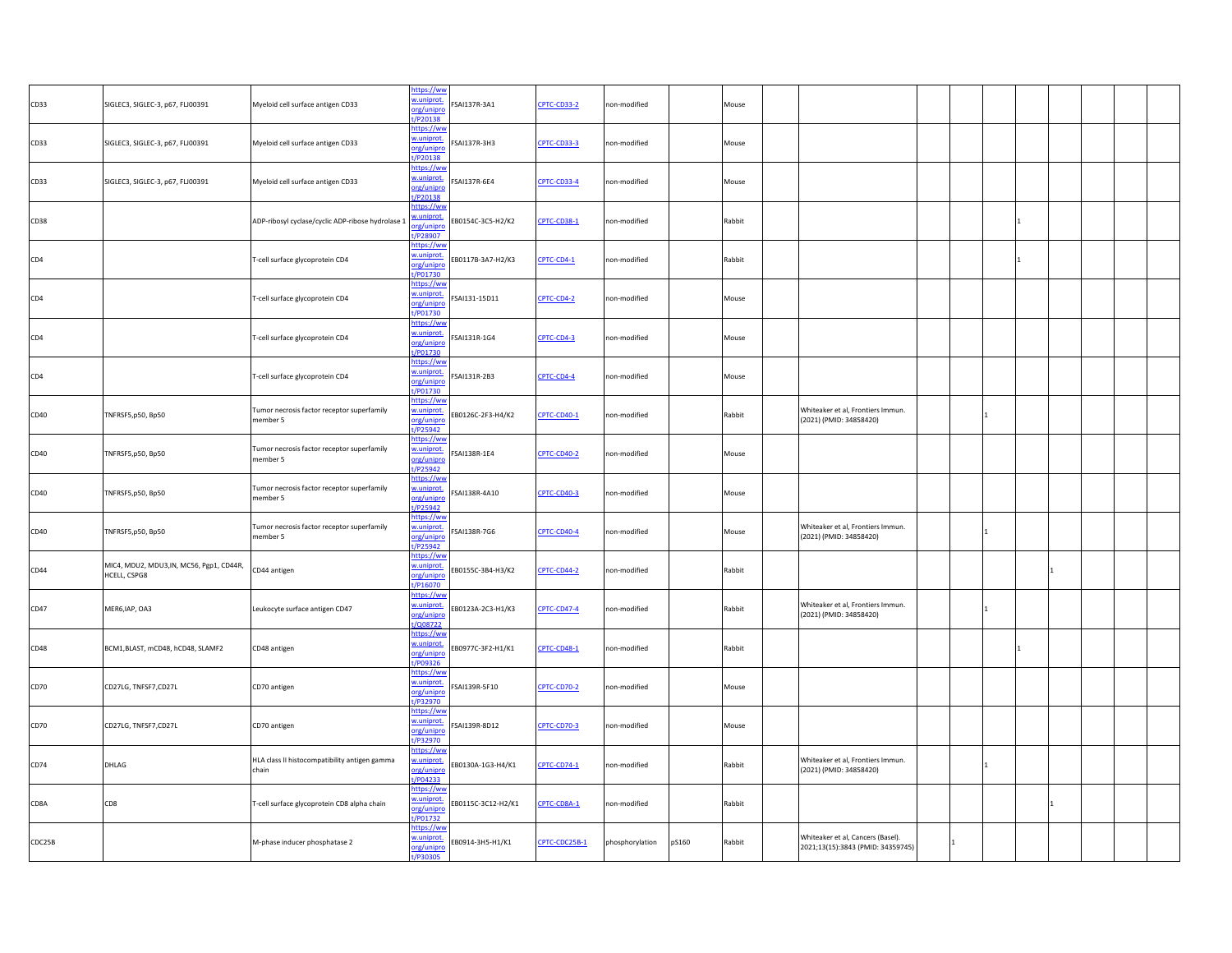| CDC25B           |                               | M-phase inducer phosphatase 2                                | https://ww<br>w.uniprot.<br>org/unipro<br>t/P30305       | EB0931-4A9-H5/K1  | CPTC-CDC25B-2  | phosphorylation | pS323 | Rabbit | Whiteaker et al, Cancers (Basel).<br>2021;13(15):3843 (PMID: 34359745)                                                                       |    |  |  |
|------------------|-------------------------------|--------------------------------------------------------------|----------------------------------------------------------|-------------------|----------------|-----------------|-------|--------|----------------------------------------------------------------------------------------------------------------------------------------------|----|--|--|
| CDC25C           | CDC25, PPP1R60                | M-phase inducer phosphatase 3                                | https://ww<br>w.uniprot.<br>prg/unipro<br>t/P30307       | EB0932-8B3-H2/K2  | CPTC-CDC25C-1  | phosphorylation | pS216 | Rabbit | Whiteaker et al, Cancers (Basel).<br>2021;13(15):3843 (PMID: 34359745)                                                                       |    |  |  |
| CDCA8            | FLJ12042, MESRGP, BOR, DasraB | Borealin                                                     | https://ww<br>w.uniprot.<br>org/unipro<br>t/Q53HL2       | EB0912-2A11-H9/K1 | CPTC-CDCA8-1   | phosphorylation | pT106 | Rabbit | Whiteaker et al, Cancers (Basel).<br>2021;13(15):3843 (PMID: 34359745)                                                                       |    |  |  |
| CDH1             | UVO, uvomorulin, CD324        | Cadherin-1                                                   | https://ww<br>w.uniprot.<br>org/unipro<br>t/P12830       | SAI087-8B7        | CPTC-CDH1-1    | non-modified    |       | Mouse  | Schoenherr et al, Scientific Data<br>(2019) (PMID: 31467290); Whiteaker<br>et al, Cell Rep Methods.<br>2021;1(3):100015. (PMID:<br>34671754) |    |  |  |
| CDH1             | UVO, uvomorulin, CD324        | Cadherin-1                                                   | https://ww<br>w.uniprot.<br>org/unipro<br>t/P12830       | SAI087-9B8        | CPTC-CDH1-2    | non-modified    |       | Mouse  | Schoenherr et al, Scientific Data<br>(2019) (PMID: 31467290); Whiteaker<br>et al, Cell Rep Methods.<br>2021;1(3):100015. (PMID:<br>34671754) |    |  |  |
| CDH1             | UVO, uvomorulin, CD324        | Cadherin-1                                                   | https://ww<br>w.uniprot.<br>org/unipro<br>t/P12830       | FSAI088-3G11      | CPTC-CDH1-3    | non-modified    |       | Mouse  |                                                                                                                                              |    |  |  |
| CDH1             | UVO, uvomorulin, CD324        | Cadherin-1                                                   | https://ww<br>w.uniprot.<br>org/unipro<br>t/P12830       | FSAI088-5A4       | CPTC-CDH1-4    | non-modified    |       | Mouse  | Schoenherr et al, Scientific Data<br>(2019) (PMID: 31467290); Whiteaker<br>et al, Cell Rep Methods.<br>2021;1(3):100015. (PMID:<br>34671754) |    |  |  |
| CDH <sub>2</sub> | NCAD, CDHN, CD325             | Cadherin-2                                                   | https://ww<br>w.uniprot.<br>org/unipro<br>VP19022        | FSAI089-1E12      | CPTC-CDH2-1    | non-modified    |       | Mouse  |                                                                                                                                              |    |  |  |
| CDH <sub>2</sub> | NCAD, CDHN, CD325             | Cadherin-2                                                   | https://ww<br>w.uniprot.<br>org/unipro<br>t/P19022       | FSAI089-2B7       | CPTC-CDH2-2    | non-modified    |       | Mouse  | Schoenherr et al, Scientific Data<br>(2019) (PMID: 31467290); Whiteaker<br>et al, Cell Rep Methods.<br>2021;1(3):100015. (PMID:<br>34671754) |    |  |  |
| CDH <sub>2</sub> | NCAD, CDHN, CD325             | Cadherin-2                                                   | https://ww<br>w.uniprot.<br>org/unipro<br>t/P19022       | FSAI089-2G6       | CPTC-CDH2-3    | non-modified    |       | Mouse  |                                                                                                                                              |    |  |  |
| CDH <sub>2</sub> | NCAD, CDHN, CD325             | Cadherin-2                                                   | https://ww<br>w.uniprot.<br>org/unipro<br>t/P19022       | FSAI090-2B7       | CPTC-CDH2-4    | non-modified    |       | Mouse  |                                                                                                                                              |    |  |  |
| CDH <sub>2</sub> | NCAD, CDHN, CD325             | Cadherin-2                                                   | https://ww<br>w.uniprot.<br>org/unipro<br>t/P19022       | SAI090-7A8        | CPTC-CDH2-5    | non-modified    |       | Mouse  | Schoenherr et al, Scientific Data<br>(2019) (PMID: 31467290); Whiteaker<br>et al, Cell Rep Methods.<br>2021;1(3):100015. (PMID:<br>34671754) |    |  |  |
| CDK1             | CDC2,CDC28A                   | Cyclin-dependent kinase 1                                    | https://ww<br>w.uniprot.<br>org/unipro<br>/P06493        | EB0933-4D1-H8/K2  | CPTC-CDK1-1    | phosphorylation | pT161 | Rabbit | Whiteaker et al, Cancers (Basel).<br>2021;13(15):3843 (PMID: 34359745)                                                                       |    |  |  |
| CDK7             | CAK1, CDKN7, MO15, STK1, CAK  | Cyclin-dependent kinase 7                                    | https://ww<br>w.uniprot.<br>org/unipro<br>t/P50613       | EB0934-2C11-H3/K2 | CPTC-CDK7-1    | phosphorylation | pT170 | Rabbit | Whiteaker et al, Cancers (Basel).<br>2021;13(15):3843 (PMID: 34359745)                                                                       |    |  |  |
| CEACAM8          | CGM6,CD66b                    | Carcinoembryonic antigen-related cell adhesion<br>molecule 8 | https://ww<br>w.uniprot.<br>org/unipro<br>t/P31997       | FSAI140R-4A6      | CPTC-CEACAM8-1 | non-modified    |       | Mouse  |                                                                                                                                              |    |  |  |
| CEACAM8          | CGM6,CD66b                    | Carcinoembryonic antigen-related cell adhesion<br>molecule 8 | https://ww<br>w.uniprot.<br>org/unipro<br>t/P31997       | SAI140R-8C1       | CPTC-CEACAM8-2 | non-modified    |       | Mouse  | Whiteaker et al, Frontiers Immun.<br>(2021) (PMID: 34858420)                                                                                 |    |  |  |
| CGB1             |                               | Choriogonadotropin subunit beta variant 1                    | https://ww<br>w.uniprot.<br>org/unipro<br>t/A6NKQ9       | SAIC-102A-47-11   | CPTC-CGB-1     | non-modified    |       | Rabbit |                                                                                                                                              |    |  |  |
| CHEK1            | CHK1                          | Serine/threonine-protein kinase Chk1                         | <u>https://ww</u><br>w.uniprot.<br>org/unipro<br>VO14757 | EB0936-8F11-H1/K2 | CPTC-CHEK1-6   | phosphorylation | pS286 | Rabbit | Whiteaker et al, Cancers (Basel).<br>2021;13(15):3843 (PMID: 34359745)                                                                       | 11 |  |  |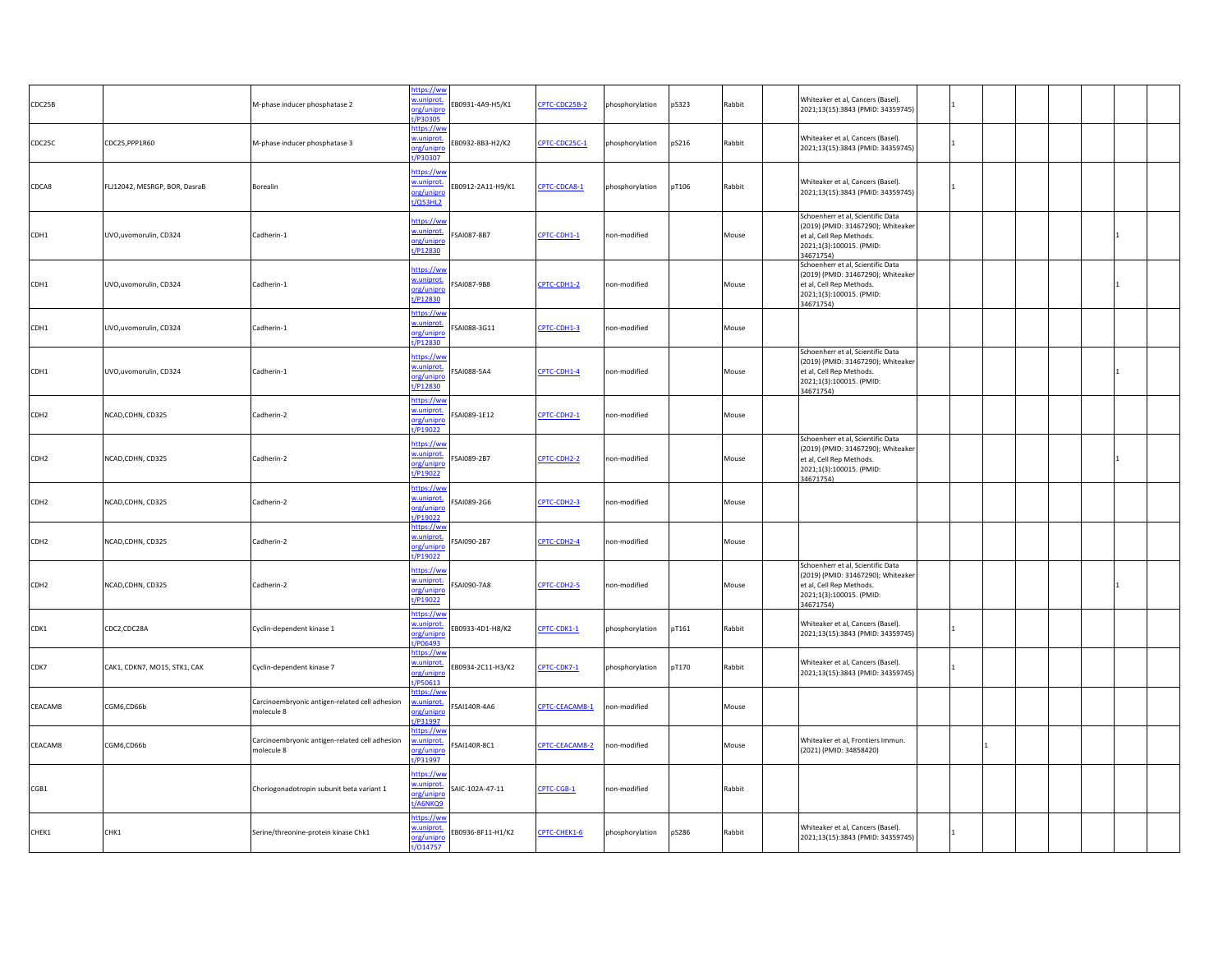| CHEK1   | CHK1                                                        | Serine/threonine-protein kinase Chk1                                       | https://ww<br>w.uniprot.<br>org/unipro<br>t/014757        | SAIC-117-36-5      | CPTC-CHEK1-4  | phosphorylation | pS317 | Rabbit | Whiteaker et al, Radiat Res.<br>2018;189(5):505-518. (PMID:<br>29474155)                                                                     | $\mathbf{1}$ |  |  |
|---------|-------------------------------------------------------------|----------------------------------------------------------------------------|-----------------------------------------------------------|--------------------|---------------|-----------------|-------|--------|----------------------------------------------------------------------------------------------------------------------------------------------|--------------|--|--|
| CHEK1   | CHK1                                                        | Serine/threonine-protein kinase Chk1                                       | https://ww<br>w.uniprot.<br>org/unipro<br>t/014757        | SAIC-117-9-1       | CPTC-CHEK1-5  | phosphorylation | pS317 | Rabbit | Whiteaker et al, Radiat Res.<br>2018;189(5):505-518. (PMID:<br>29474155)                                                                     | $\mathbf{1}$ |  |  |
| CHEK2   | RAD53,CDS1, CHK2, HuCds1, PP1425,<br>bA444G7                | Serine/threonine-protein kinase Chk2                                       | https://ww<br>w.uniprot.<br>org/unipro<br>t/096017        | EB0925-2A3-H1/K2   | CPTC-CHEK2-1  | phosphorylation | pS379 | Rabbit | Whiteaker et al, Cancers (Basel)<br>2021;13(15):3843 (PMID: 34359745)                                                                        |              |  |  |
| CHEK2   | RAD53,CDS1, CHK2, HuCds1, PP1425,<br>bA444G7                | Serine/threonine-protein kinase Chk2                                       | https://ww<br>w.uniprot.<br>org/unipro<br>t/096017        | EB0937-4B4-H2/K1   | CPTC-CHEK2-2  | phosphorylation | pT387 | Rabbit | Whiteaker et al, Cancers (Basel).<br>2021;13(15):3843 (PMID: 34359745)                                                                       |              |  |  |
| COL11A1 | COLL6, DFNA37, STL2, CO11A1                                 | Collagen alpha-1(XI) chain                                                 | https://ww<br>w.uniprot.<br>org/unipro<br>t/P12107        | RSAP2-2C5b         |               | non-modified    |       | Mouse  |                                                                                                                                              |              |  |  |
| CRP     | PTX1                                                        | C-reactive protein                                                         | https://ww<br>w.uniprot.<br>org/unipro<br>t/P02741        | EB0157BR-2B4-H1/K2 | CPTC-CRP-1    | non-modified    |       | Rabbit |                                                                                                                                              |              |  |  |
| CRP     | PTX1                                                        | C-reactive protein                                                         | https://ww<br>w.uniprot.<br>org/unipro<br>t/P02741        | HC-36-78-9         |               | non-modified    |       | Mouse  | Schoenherr et al, J. Immun. Meth.<br>(2010) 353: 49-61 (PMID: 19961853)                                                                      |              |  |  |
| CSF1    | M-CSF, MCSF, MGC31930                                       | Macrophage colony-stimulating factor 1                                     | https://ww<br>w.uniprot.<br>org/unipro<br>t/P09603        | EB0978B-1B3-H2/K3  | CPTC-CSF1-1   | non-modified    |       | Rabbit |                                                                                                                                              |              |  |  |
| CSF2RA  | CSF2R,CD116, alphaGMR                                       | Granulocyte-macrophage colony-stimulating<br>factor receptor subunit alpha | https://ww<br>v.uniprot.<br>org/unipro<br>t/P15509        | EB0979C-1A12-H1/K1 | CPTC-CSF2RA-1 | non-modified    |       | Rabbit |                                                                                                                                              |              |  |  |
| CTLA4   | CELIAC3, IDDM12,CD152, CD, GSE, CTLA-4                      | Cytotoxic T-lymphocyte protein 4                                           | https://ww<br>w.uniprot.<br>prg/unipro<br>t/P16410        | EB0158R-1B8-H2/K1  | CPTC-CTLA4-1  | non-modified    |       | Rabbit |                                                                                                                                              |              |  |  |
| CX3CL1  | SCYD1,NTN, C3Xkine, ABCD-3, CXC3C, CXC3                     | ractalkine                                                                 | https://ww<br>w.uniprot.<br>prg/unipro<br>VP78423         | FSAI158R-4H6       | CPTC-CX3CL1-1 | non-modified    |       | Mouse  | Whiteaker et al, Frontiers Immun.<br>(2021) (PMID: 34858420)                                                                                 |              |  |  |
| CX3CL1  | SCYD1,NTN, C3Xkine, ABCD-3, CXC3C, CXC3                     | ractalkine                                                                 | https://ww<br>w.uniprot.<br>org/unipro<br>t/P78423        | FSAI158R-5A7       | CPTC-CX3CL1-2 | non-modified    |       | Mouse  |                                                                                                                                              |              |  |  |
| CX3CL1  | SCYD1,NTN, C3Xkine, ABCD-3, CXC3C, CXC3                     | ractalkine                                                                 | <u>https://ww</u><br>w.uniprot.<br>org/unipro<br>t/P78423 | SAI158R-6B8        | CPTC-CX3CL1-3 | non-modified    |       | Mouse  |                                                                                                                                              |              |  |  |
| CXCL10  | INP10, SCYB10, IFI10, IP-10, crg-2, mob-1, C7,<br>$g$ IP-10 | C-X-C motif chemokine 10                                                   | nttps://ww<br>w.uniprot.<br>org/unipro<br>t/P02778        | EB0129A-4E4-H3/K3  | CPTC-CXCL10-1 | non-modified    |       | Rabbit | Whiteaker et al, Frontiers Immun.<br>(2021) (PMID: 34858420)                                                                                 |              |  |  |
| CXCL10  | INP10, SCYB10, IFI10, IP-10, crg-2, mob-1, C7,<br>gIP-10    | -X-C motif chemokine 10                                                    | https://ww<br>w.uniprot.<br>org/unipro<br>t/P02778        | FSAI152-6B6        | CPTC-CXCL10-2 | non-modified    |       | Mouse  |                                                                                                                                              |              |  |  |
| CXCL13  | SCYB13, BLC, BCA-1, BLR1L, ANGIE, ANGIE2                    | C-X-C motif chemokine 13                                                   | https://wv<br>w.uniprot.<br>org/unipro<br>t/043927        | EB0142B-6G9-H1/K2  | CPTC-CXCL13-1 | non-modified    |       | Rabbit | Whiteaker et al, Frontiers Immun.<br>(2021) (PMID: 34858420)                                                                                 |              |  |  |
| CXCL9   | CMK, MIG, SCYB9, Humig, crg-10                              | C-X-C motif chemokine 9                                                    | https://ww<br>w.uniprot.<br>org/unipro<br>t/Q07325        | EB0119B-4B4-H2/K1  | CPTC-CXCL9-2  | non-modified    |       | Rabbit |                                                                                                                                              |              |  |  |
| EGFR    | ERBB,ERBB1                                                  | Epidermal growth factor receptor                                           | https://ww<br>w.uniprot.<br>org/unipro<br>t/P00533        | FSAI073-3C7        | CPTC-EGFR-6   | non-modified    |       | Mouse  | Schoenherr et al, Scientific Data<br>(2019) (PMID: 31467290); Whiteaker<br>et al, Cell Rep Methods.<br>2021;1(3):100015. (PMID:<br>34671754) |              |  |  |
| EGFR    | ERBB,ERBB1                                                  | Epidermal growth factor receptor                                           | https://ww<br>v.uniprot.<br>org/unipro<br>t/P00533        | FSAI073-6C4        | CPTC-EGFR-7   | non-modified    |       | Mouse  | Schoenherr et al, Scientific Data<br>(2019) (PMID: 31467290); Whiteaker<br>et al, Cell Rep Methods.<br>2021;1(3):100015. (PMID:<br>34671754) |              |  |  |
|         |                                                             |                                                                            |                                                           |                    |               |                 |       |        |                                                                                                                                              |              |  |  |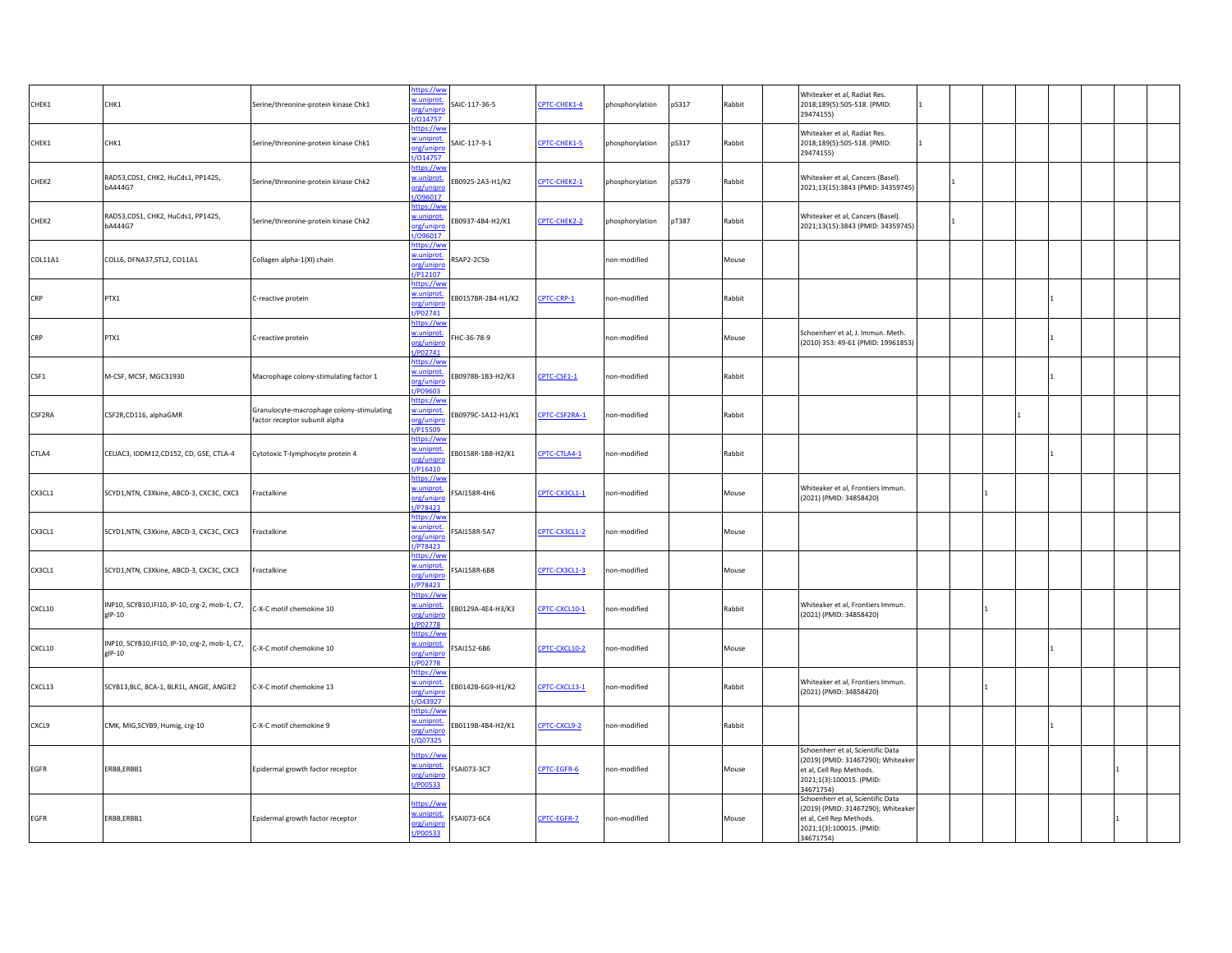| EGFR   | ERBB,ERBB1                     | Epidermal growth factor receptor               | https://ww<br>w.uniprot<br>SAI074-2A9<br>org/unipro<br>P00533          | CPTC-EGFR-2   | phosphorylation | pY1172            | Mouse  |                                                                                                                                              |  |  |  |
|--------|--------------------------------|------------------------------------------------|------------------------------------------------------------------------|---------------|-----------------|-------------------|--------|----------------------------------------------------------------------------------------------------------------------------------------------|--|--|--|
| EGFR   | ERBB,ERBB1                     | Epidermal growth factor receptor               | ttps://ww<br>w.uniprot.<br>FSAI074-2B9<br>org/unipro<br>P00533         | CPTC-EGFR-1   | phosphorylation | pY1172            | Mouse  |                                                                                                                                              |  |  |  |
| EGFR   | ERBB,ERBB1                     | Epidermal growth factor receptor               | nttps://ww<br>w.uniprot.<br>SAI074-2D8<br>org/unipro<br>/P00533        | CPTC-EGFR-3   | phosphorylation | pY1172            | Mouse  |                                                                                                                                              |  |  |  |
| EGFR   | ERBB,ERBB1                     | Epidermal growth factor receptor               | ttps://ww<br>w.uniprot.<br>FSAI074-4C6<br>org/unipro<br>/P00533        | CPTC-EGFR-4   | ohosphorylation | pY1092;<br>pY1069 | Mouse  |                                                                                                                                              |  |  |  |
| EGFR   | ERBB,ERBB1                     | Epidermal growth factor receptor               | https://wv<br>w.uniprot<br>SAI074-4F12<br>org/unipro<br>/P00533        | CPTC-EGFR-5   | phosphorylation | pY1092;<br>pY1069 | Mouse  |                                                                                                                                              |  |  |  |
| EGFR   | ERBB,ERBB1                     | Epidermal growth factor receptor               | ttps://ww<br>w.uniprot<br>LBR-109-16-3<br>org/unipro<br>/P00533        | CPTC-EGFR-8   | phosphorylation | pY1172            | Rabbit | Schoenherr et al, Scientific Data<br>(2019) (PMID: 31467290); Whiteaker<br>et al, Cell Rep Methods.<br>2021;1(3):100015. (PMID:<br>34671754) |  |  |  |
| EGFR   | ERBB,ERBB1                     | Epidermal growth factor receptor               | https://ww<br>w.uniprot<br>LBR-109-18-9<br>org/unipro<br>t/P00533      | CPTC-EGFR-9   | phosphorylation | pY1172            | Rabbit | Schoenherr et al, Scientific Data<br>(2019) (PMID: 31467290); Whiteaker<br>et al, Cell Rep Methods.<br>2021;1(3):100015. (PMID:<br>34671754) |  |  |  |
| EGFR   | ERBB,ERBB1                     | Epidermal growth factor receptor               | nttps://ww<br>w.uniprot.<br>LBR-110-9-6<br>org/unipro<br>t/P00533      | CPTC-EGFR-10  | phosphorylation | pY1197            | Rabbit | Schoenherr et al, Scientific Data<br>(2019) (PMID: 31467290); Whiteaker<br>et al, Cell Rep Methods.<br>2021;1(3):100015. (PMID:<br>34671754) |  |  |  |
| EGFR   | ERBB,ERBB1                     | Epidermal growth factor receptor               | nttps://ww<br>w.uniprot.<br>LBR-112-3-11<br>org/unipro<br>/P00533      | CPTC-EGFR-11  | phosphorylation | pY1069            | Rabbit |                                                                                                                                              |  |  |  |
| EGFR   | ERBB,ERBB1                     | Epidermal growth factor receptor               | https://ww<br>w.uniprot.<br>LBR-113-13-8<br>org/unipro<br>/P00533      | CPTC-EGFR-12  | phosphorylation | pY1092            | Rabbit |                                                                                                                                              |  |  |  |
| EGFR   | ERBB,ERBB1                     | Epidermal growth factor receptor               | https://ww<br>w.uniprot<br>LBR-113-19-11<br>org/unipro<br>/P00533      | CPTC-EGFR-13  | phosphorylation | pY1092;<br>pY1069 | Rabbit | Schoenherr et al, Scientific Data<br>(2019) (PMID: 31467290); Whiteaker<br>et al, Cell Rep Methods.<br>2021;1(3):100015. (PMID:<br>34671754) |  |  |  |
| EIF2A  | EIF-2A                         | Eukaryotic translation initiation factor 2A    | https://ww<br>w.uniprot<br>B0962-1G5-H6/K6<br>org/unipro<br>/Q9BY44    | CPTC-EIF2A-1  | phosphorylation | pS506; pT518      | Rabbit |                                                                                                                                              |  |  |  |
| EIF2A  | EIF-2A                         | Eukaryotic translation initiation factor 2A    | ttps://ww<br>v.uniprot<br>EB0962-3H4-H1/K2<br>org/unipro<br>/Q9BY44    | CPTC-EIF2A-2  | phosphorylation | pS506; pT518      | Rabbit |                                                                                                                                              |  |  |  |
| ENTPD1 | CD39,NTPDase-1, ATPDase, SPG64 | Ectonucleoside triphosphate diphosphohydrolase | ttps://wv<br>w.uniprot<br>B0118B-5C10-H3/K1<br>rg/unipro<br>P49961     | CPTC-ENTPD1-1 | non-modified    |                   | Rabbit | Whiteaker et al, Frontiers Immun.<br>(2021) (PMID: 34858420)                                                                                 |  |  |  |
| ERBB2  | NGL, NEU, HER-2, CD340, HER2   | Receptor tyrosine-protein kinase erbB-2        | ttps://wv<br>v.uniprot<br>EB2109A-4H11-H2/K2<br>org/unipre<br>/P04626  |               | non-modified    |                   | Rabbit | Kennedy et al, Clin Chem.<br>2021;67(7):1008-1018. (PMID:<br>34136904)                                                                       |  |  |  |
| ERBB2  | NGL, NEU, HER-2, CD340, HER2   | Receptor tyrosine-protein kinase erbB-2        | https://wv<br>w.uniprot<br>B2109A-6B2-H1/K1<br>org/unipro<br>P04626    |               | non-modified    |                   | Rabbit | Kennedy et al, Clin Chem.<br>2021;67(7):1008-1018. (PMID:<br>34136904)                                                                       |  |  |  |
| ERBB2  | NGL, NEU, HER-2, CD340, HER2   | Receptor tyrosine-protein kinase erbB-2        | ttps://ww<br>w.uniprot.<br>EB2109B-2B12-H2/K4<br>org/unipro<br>/P04626 |               | non-modified    |                   | Rabbit |                                                                                                                                              |  |  |  |
| ERBB2  | NGL, NEU, HER-2, CD340, HER2   | Receptor tyrosine-protein kinase erbB-2        | nttps://ww<br>w.uniprot<br>SAI100-2B11<br>org/unipre<br>P04626         | CPTC-ERBB2-3  | phosphorylation | pY877             | Mouse  | Schoenherr et al, Scientific Data<br>(2019) (PMID: 31467290); Whiteaker<br>et al, Cell Rep Methods.<br>2021;1(3):100015. (PMID:<br>34671754) |  |  |  |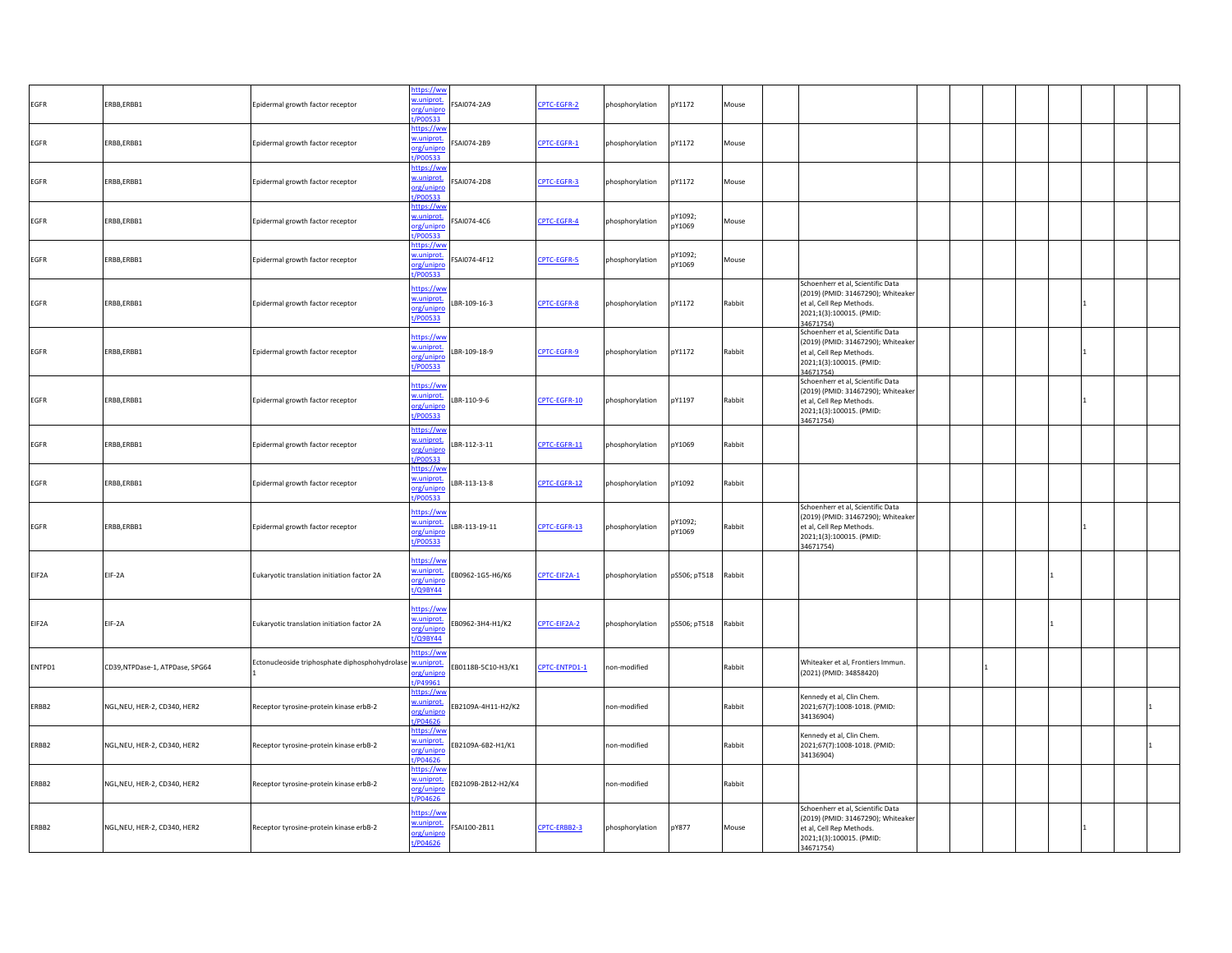| ERBB2          | NGL, NEU, HER-2, CD340, HER2                      | Receptor tyrosine-protein kinase erbB-2                                 | https://ww<br>w.uniprot.<br>org/unipro<br>t/P04626 | SAI100-2C2         | CPTC-ERBB2-2   | non-modified    |        | Mouse  | Schoenherr et al, Scientific Data<br>(2019) (PMID: 31467290); Whiteaker<br>et al, Cell Rep Methods.<br>2021;1(3):100015. (PMID:<br>34671754) |                |  |  |
|----------------|---------------------------------------------------|-------------------------------------------------------------------------|----------------------------------------------------|--------------------|----------------|-----------------|--------|--------|----------------------------------------------------------------------------------------------------------------------------------------------|----------------|--|--|
| ERBB2          | NGL, NEU, HER-2, CD340, HER2                      | Receptor tyrosine-protein kinase erbB-2                                 | nttps://ww<br>w.uniprot.<br>org/unipro<br>t/P04626 | LBR-114-5-4        | CPTC-ERBB2-4   | phosphorylation | pY1248 | Rabbit | Schoenherr et al, Scientific Data<br>(2019) (PMID: 31467290); Whiteaker<br>et al, Cell Rep Methods.<br>2021;1(3):100015. (PMID:<br>34671754) |                |  |  |
| ERBB3          | LCCS2, HER3                                       | Receptor tyrosine-protein kinase erbB-3                                 | https://ww<br>w.uniprot.<br>org/unipro<br>yP21860  | FSAI101-2F9        | CPTC-ERBB3-1   | non-modified    |        | Mouse  |                                                                                                                                              |                |  |  |
| ERBB3          | LCCS2, HER3                                       | Receptor tyrosine-protein kinase erbB-3                                 | https://ww<br>w.uniprot.<br>org/unipro<br>t/P21860 | FSAI101-4A5        | CPTC-ERBB3-2   | non-modified    |        | Mouse  | Schoenherr et al, Scientific Data<br>(2019) (PMID: 31467290); Whiteaker<br>et al, Cell Rep Methods.<br>2021;1(3):100015. (PMID:<br>34671754) |                |  |  |
| ERBB3          | LCCS2, HER3                                       | Receptor tyrosine-protein kinase erbB-3                                 | https://ww<br>w.uniprot.<br>org/unipro<br>t/P21860 | FSAI102-3D8        | CPTC-ERBB3-4   | non-modified    |        | Mouse  | Schoenherr et al, Scientific Data<br>(2019) (PMID: 31467290); Whiteaker<br>et al, Cell Rep Methods.<br>2021;1(3):100015. (PMID:<br>34671754) |                |  |  |
| ERBB3          | LCCS2, HER3                                       | Receptor tyrosine-protein kinase erbB-3                                 | https://ww<br>w.uniprot.<br>org/unipro<br>t/P21860 | SAI102-4G7         | CPTC-ERBB3-3   | non-modified    |        | Mouse  | Schoenherr et al, Scientific Data<br>(2019) (PMID: 31467290); Whiteaker<br>et al, Cell Rep Methods.<br>2021;1(3):100015. (PMID:<br>34671754) |                |  |  |
| ERCC1          | RAD10                                             | DNA excision repair protein ERCC-1                                      | https://ww<br>w.uniprot.<br>org/unipro<br>/P07992  | 3SAP6-1D12f        |                | non-modified    |        | Mouse  |                                                                                                                                              |                |  |  |
| ERCC2          | XPD, MAG, EM9, MGC102762, MGC126218,<br>MGC126219 | General transcription and DNA repair factor IIH<br>helicase subunit XPD | ttps://ww<br>w.uniprot.<br>org/unipro<br>t/P18074  | EB0159B-5E10-H3/K1 | CPTC-ERCC2-1   | non-modified    |        | Rabbit |                                                                                                                                              |                |  |  |
| ERCC3          | XPB, BTF2, RAD25                                  | General transcription and DNA repair factor IIH<br>helicase subunit XPB | https://ww<br>w.uniprot.<br>org/unipro<br>t/P19447 | SAP3-1D9e          |                | non-modified    |        | Mouse  |                                                                                                                                              |                |  |  |
| ERCC4          | XPF, RAD1, FANCQ                                  | DNA repair endonuclease XPF                                             | https://ww<br>w.uniprot.<br>org/unipro<br>t/Q92889 | MGP10-1A10f        |                | non-modified    |        | Mouse  |                                                                                                                                              |                |  |  |
| ERCC6          | CKN2,CSB, RAD26, ARMD5                            | DNA excision repair protein ERCC-6                                      | https://ww<br>w.uniprot.<br>org/unipro<br>/Q03468  | RSAP1-4A12c        |                | non-modified    |        | Mouse  |                                                                                                                                              |                |  |  |
| ERCC6          | CKN2,CSB, RAD26, ARMD5                            | DNA excision repair protein ERCC-6                                      | https://ww<br>w.uniprot.<br>org/unipro<br>t/Q03468 | RSAP5-3E11-3d      |                | non-modified    |        | Mouse  |                                                                                                                                              |                |  |  |
| ESR1           | ESR, NR3A1, Era, ER-alpha                         | Estrogen receptor                                                       | https://ww<br>w.uniprot.<br>org/unipro<br>t/P03372 | FHC-45A-87-4       |                | non-modified    |        | Rabbit | Schoenherr et al, Clin. Chem. (2020)<br>66(11):1459-1461; (PMID:<br>33106847)                                                                |                |  |  |
| ESR1           | ESR, NR3A1, Era, ER-alpha                         | Estrogen receptor                                                       | https://ww<br>w.uniprot.<br>org/unipro<br>/P03372  | MGP5-1G9b          |                | non-modified    |        | Mouse  |                                                                                                                                              |                |  |  |
| EZR            | VIL <sub>2</sub>                                  | Ezrin                                                                   | https://ww<br>w.uniprot.<br>org/unipro<br>t/P15311 | SAIC-37C-23 H1/L3  | CPTC-EZRIN-2   | non-modified    |        | Rabbit | Schoenherr et al, MCP (2015)<br>14(2):382-98. (PMID: 25512614)                                                                               |                |  |  |
| <b>FAAP100</b> | C17orf70,FLJ22175                                 | Fanconi anemia core complex-associated protein w.uniprot.<br>100        | https://ww<br>org/unipro<br>t/Q0VG06               | HC-130-22-10       | CPTC-FAAP100-2 | phosphorylation | pS667  | Rabbit | Whiteaker et al, Radiat Res.<br>2018;189(5):505-518. (PMID:<br>29474155)                                                                     | 1              |  |  |
| <b>FAAP100</b> | C17orf70,FLJ22175                                 | Fanconi anemia core complex-associated protein<br>100                   | ittps://ww<br>w.uniprot.<br>org/unipro<br>t/Q0VG06 | HC-130-8-4         | CPTC-FAAP100-1 | phosphorylation | pS667  | Rabbit | Whiteaker et al, Radiat Res.<br>2018;189(5):505-518. (PMID:<br>29474155)                                                                     | $\blacksquare$ |  |  |
| FABP4          | A-FABP, aP2                                       | Fatty acid-binding protein, adipocyte                                   | https://ww<br>w.uniprot.<br>org/unipro<br>VP15090  | FHC-165A-10-9      | CPTC-FABP4-1   | non-modified    |        | Rabbit | Kennedy et al, Clin Chem.<br>2021;67(7):1008-1018. (PMID:<br>34136904)                                                                       |                |  |  |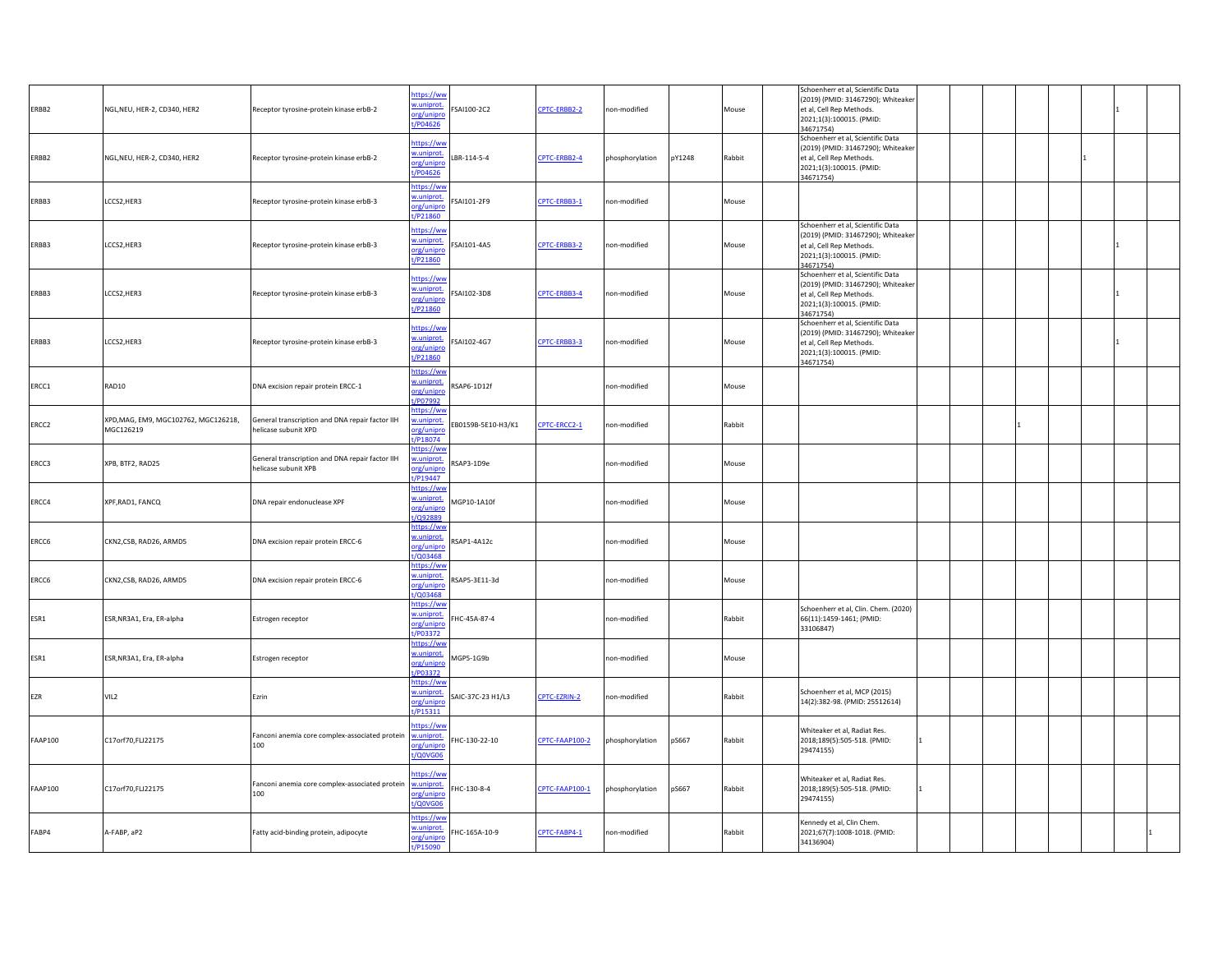| FANCA  | FACA, FANCH, FAA, FA-H, FAH           | Fanconi anemia group A protein                         | https://ww<br>w.uniprot<br>org/unipro<br>/015360         | HC-134-65-5        |               | phosphorylation | pS1449 | Rabbit | Whiteaker et al, Radiat Res.<br>2018;189(5):505-518. (PMID:<br>29474155)                                                                           |   |  |  |  |
|--------|---------------------------------------|--------------------------------------------------------|----------------------------------------------------------|--------------------|---------------|-----------------|--------|--------|----------------------------------------------------------------------------------------------------------------------------------------------------|---|--|--|--|
| FANCD2 | FACD, FANCD, FAD, FA-D2               | Fanconi anemia group D2 protein                        | https://ww<br>w.uniprot<br>org/unipro<br>t/Q9BXW9        | HC-101-56-1        | CPTC-FANCD2-2 | ubiquitination  | uK561  | Rabbit | Whiteaker et al, Radiat Res.<br>2018;189(5):505-518. (PMID:<br>29474155); Whiteaker et al, DNA<br>Repair (Amst). 2018;65:47-53 (PMID:<br>29605812) |   |  |  |  |
| FANCD2 | FACD, FANCD, FAD, FA-D2               | Fanconi anemia group D2 protein                        | ittps://wv<br>w.uniprot<br>org/unipro<br>/Q9BXW9         | AIC-104-11-8       | CPTC-FANCD2-1 | ubiquitination  | uK561  | Rabbit |                                                                                                                                                    |   |  |  |  |
| FANCI  | KIAA1794,FLJ10719                     | Fanconi anemia group I protein                         | https://ww<br>w.uniprot.<br>org/unipro<br>t/Q9NVI1       | HC-136-8-8         |               | phosphorylation | pS730  | Rabbit | Whiteaker et al, Radiat Res.<br>2018;189(5):505-518. (PMID:<br>29474155)                                                                           | 1 |  |  |  |
| FAS    | FAS1, APT1, TNFRSF6,CD95, APO-1       | Tumor necrosis factor receptor superfamily<br>member 6 | https://ww<br>w.uniprot<br>org/unipro<br>P25445          | B0111P-3F2-H2/K4   | CPTC-FAS-1    | phosphorylation | pY291  | Rabbit | Whiteaker et al, Frontiers Immun.<br>(2021) (PMID: 34858420)                                                                                       |   |  |  |  |
| FAS    | FAS1, APT1, TNFRSF6,CD95, APO-1       | Tumor necrosis factor receptor superfamily<br>member 6 | nttps://ww<br>w.uniprot<br>org/unipro<br>P25445          | B0125BR-10B8-H2/K1 | PTC-FAS-2     | non-modified    |        | Rabbit |                                                                                                                                                    |   |  |  |  |
| FBN1   | FBN, MFS1, WMS, MASS, OCTD, SGS       | Fibrillin-1                                            | https://ww<br>w.uniprot<br>org/unipro<br><u>t/P35555</u> | HC-111C-117-9      | CPTC-FBN1-1   | non-modified    |        | Rabbit | Kennedy et al, Clin Chem.<br>2021;67(7):1008-1018. (PMID:<br>34136904)                                                                             |   |  |  |  |
| FBN1   | FBN, MFS1, WMS,MASS, OCTD, SGS        | Fibrillin-1                                            | https://wv<br>w.uniprot<br>org/unipre<br>t/P35555        | HC-111D-51-8       | CPTC-FBN1-2   | non-modified    |        | Rabbit | Kennedy et al, Clin Chem.<br>2021;67(7):1008-1018. (PMID:<br>34136904)                                                                             |   |  |  |  |
| FBN1   | FBN, MFS1, WMS, MASS, OCTD, SGS       | Fibrillin-1                                            | https://ww<br>w.uniprot<br>org/unipro<br>/P35555         | HC-111E-89-8       | CPTC-FBN1-3   | non-modified    |        | Rabbit | Kennedy et al, Clin Chem.<br>2021;67(7):1008-1018. (PMID:<br>34136904)                                                                             |   |  |  |  |
| FEN1   | RAD2,FEN-1, MF1                       | Flap endonuclease 1                                    | https://ww<br>w.uniprot<br>org/unipre<br>t/P39748        | SAIC-21C-4 H5/L1   | CPTC-FEN1-1   | non-modified    |        | Rabbit | Whiteaker et al, Radiat Res.<br>2018;189(5):505-518. (PMID:<br>29474155); Schoenherr et al, MCP<br>(2015) 14(2):382-98. (PMID:<br>25512614)        | 1 |  |  |  |
| FGF4   | HSTF1,K-FGF, HBGF-4, HST, HST-1, KFGF | Fibroblast growth factor 4                             | https://ww<br>w.uniprot<br>org/unipro<br>108620          | HC-21-22-12        |               | non-modified    |        | Rabbit |                                                                                                                                                    |   |  |  |  |
| FH     |                                       | Fumarate hydratase, mitochondrial                      | https://ww<br>w.uniprot<br>org/unipre<br>t/P07954        | B1944B-5D10-H2/K2  |               | non-modified    |        | Rabbit |                                                                                                                                                    |   |  |  |  |
| FOLR1  | FOLR, FRa                             | Folate receptor alpha                                  | https://ww<br>w.uniprot.<br>org/unipro<br>P15328         | 3AP11-1G7h         |               | non-modified    |        | Mouse  |                                                                                                                                                    |   |  |  |  |
| FOLR1  | FOLR, FRa                             | Folate receptor alpha                                  | https://wv<br>w.uniprot<br>org/unipro<br>/P15328         | RSAP11-2C6g        |               | non-modified    |        | Mouse  |                                                                                                                                                    |   |  |  |  |
| FOS    | c-fos, AP-1                           | Proto-oncogene c-Fos                                   | https://ww<br>w.uniprot.<br>org/unipro<br>t/P01100       | SAI079-2H1         | CPTC-FOS-1    | non-modified    |        | Mouse  | Schoenherr et al, Scientific Data<br>(2019) (PMID: 31467290); Whiteaker<br>et al, Cell Rep Methods.<br>2021;1(3):100015. (PMID:<br>34671754)       |   |  |  |  |
| FOS    | c-fos, AP-1                           | Proto-oncogene c-Fos                                   | https://ww<br>w.uniprot<br>org/unipro<br>/P01100         | SAI079-4H2         | CPTC-FOS-2    | non-modified    |        | Mouse  |                                                                                                                                                    |   |  |  |  |
| FOS    | c-fos, AP-1                           | Proto-oncogene c-Fos                                   | https://ww<br>w.uniprot<br>org/unipro<br>t/P01100        | SAI080-1F2         | CPTC-FOS-4    | non-modified    |        | Mouse  | Schoenherr et al, Scientific Data<br>(2019) (PMID: 31467290); Whiteaker<br>et al, Cell Rep Methods.<br>2021;1(3):100015. (PMID:<br>34671754)       |   |  |  |  |
| FOXO1  | FKHR, FOXO1A, FKH1                    | Forkhead box protein O1                                | https://ww<br>w.uniprot<br>org/unipro<br>012778          | SAI193-3B11        | CPTC-FOXO1-1  | non-modified    |        | Mouse  |                                                                                                                                                    |   |  |  |  |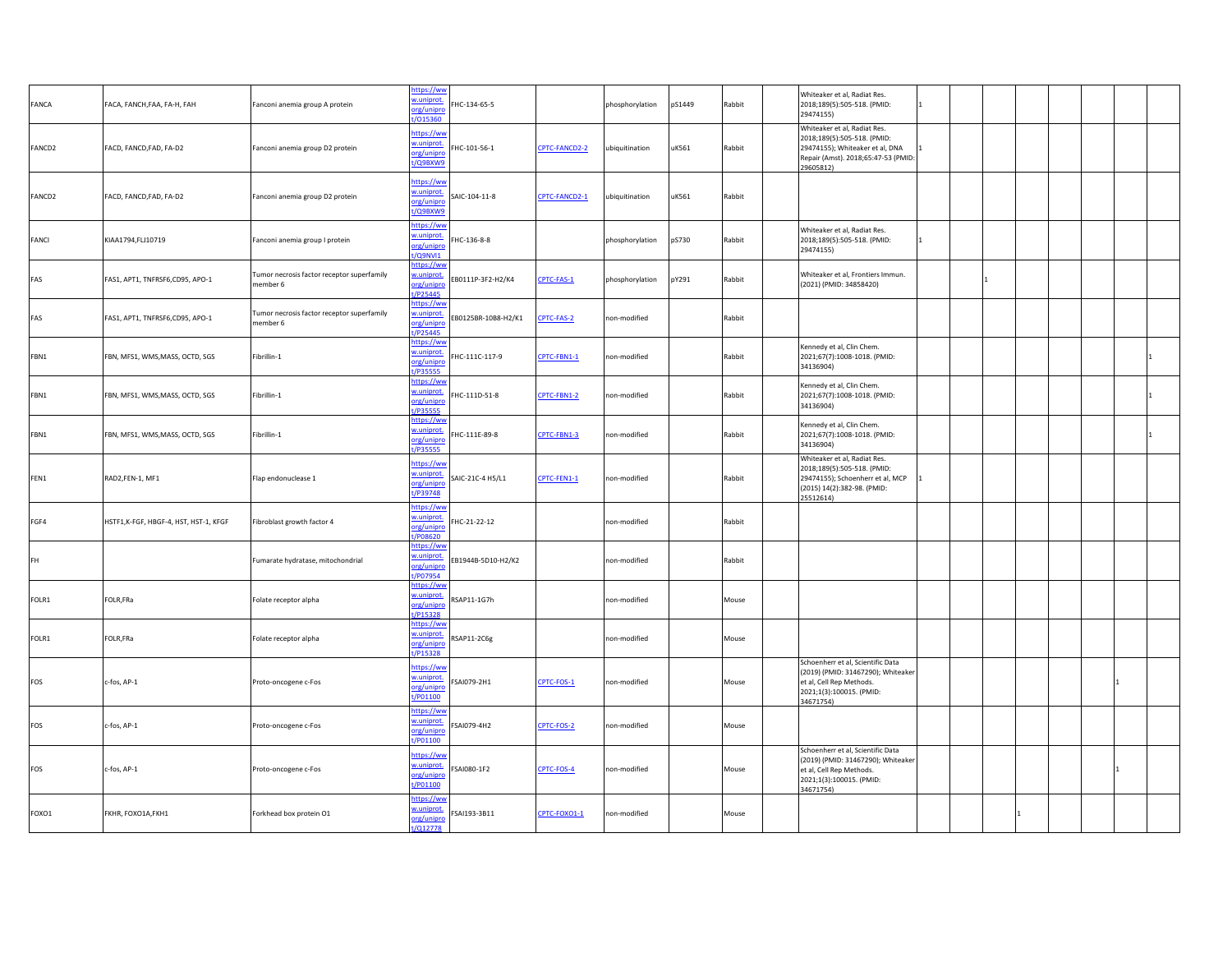| FOXO1 | FKHR, FOXO1A, FKH1            | Forkhead box protein O1                  | https://ww<br>w.uniprot<br>org/unipro<br>:/Q12778      | SAI193R-5G4                                | CPTC-FOXO1-2  | non-modified             | Mouse  |                                                                                                                                                                                                                    |        |  |  |  |
|-------|-------------------------------|------------------------------------------|--------------------------------------------------------|--------------------------------------------|---------------|--------------------------|--------|--------------------------------------------------------------------------------------------------------------------------------------------------------------------------------------------------------------------|--------|--|--|--|
| FOXO1 | FKHR, FOXO1A, FKH1            | Forkhead box protein O1                  | https://ww<br>w.uniprot<br>org/unipro<br>/Q12778       | SAI193R-6B8                                | CPTC-FOXO1-3  | non-modified             | Mouse  |                                                                                                                                                                                                                    |        |  |  |  |
| FOXO3 | FKHRL1, FOXO3A, AF6q21, FOXO2 | Forkhead box protein O3                  | ittps://wv<br>w.uniprot.<br>org/unipro<br>t/043524     | hospho-FoxO3a (Ser253)<br>E7C5K) (86702BF) | CPTC-FOXO3-3  | phosphorylation<br>pS253 | Rabbit | Schoenherr et al, Scientific Data<br>(2019) (PMID: 31467290); Whiteaker<br>et al, Cell Rep Methods.<br>2021;1(3):100015. (PMID:<br>34671754)                                                                       |        |  |  |  |
| FSCN1 | SNL, p55, FLJ38511            | Fascin                                   | https://wv<br>w.uniprot.<br>org/unipro<br>t/Q16658     | SAIC-32C-205 H1/L1                         | CPTC-FSCN1-1  | non-modified             | Rabbit | Schoenherr et al, MCP (2015)<br>14(2):382-98. (PMID: 25512614)                                                                                                                                                     |        |  |  |  |
| GAPDH | GAPD                          | Glyceraldehyde-3-phosphate dehydrogenase | https://ww<br>w.uniprot<br>org/unipro<br>t/P04406      | B0959-5A11-H2/K4                           | CPTC-GAPDH-1  | non-modified             | Rabbit | Whiteaker et al, Cancers (Basel).<br>2021;13(15):3843 (PMID:<br>34359745); Whiteaker et al,<br>Frontiers Immun. (2021) (PMID:<br>34858420); Kennedy et al, Clin<br>Chem. 2021;67(7):1008-1018.<br>(PMID: 34136904) | 1<br>1 |  |  |  |
| GIT2  | KIAA0148, PKL                 | ARF GTPase-activating protein GIT2       | https://ww<br>w.uniprot<br>org/unipre<br>$1/Q$ 14161   | B1925D-3D4-H2/K2                           |               | non-modified             | Rabbit |                                                                                                                                                                                                                    |        |  |  |  |
| GRB2  | NCKAP2                        | Growth factor receptor-bound protein 2   | https://wv<br>w.uniprot.<br>org/unipro<br>/P62993      | SAIC-19D-1F4 H10/L1                        | CPTC-GRB2-1   | non-modified             | Rabbit | Schoenherr et al, MCP (2015)<br>14(2):382-98. (PMID: 25512614)                                                                                                                                                     |        |  |  |  |
| GSK3B |                               | Glycogen synthase kinase-3 beta          | https://ww<br>w.uniprot.<br>org/unipro<br>t/P49841     | SAI071-18B10                               | CPTC-GSK3B-2  | non-modified             | Mouse  | Schoenherr et al, Scientific Data<br>(2019) (PMID: 31467290); Whiteaker<br>et al, Cell Rep Methods.<br>2021;1(3):100015. (PMID:<br>34671754)                                                                       |        |  |  |  |
| GSK3B |                               | Glycogen synthase kinase-3 beta          | <u>https://ww</u><br>w.uniprot<br>org/unipro<br>P49841 | SAI072-2C6                                 | CPTC-GSK3B-4  | non-modified             | Mouse  |                                                                                                                                                                                                                    |        |  |  |  |
| GSK3B |                               | Glycogen synthase kinase-3 beta          | https://ww<br>w.uniprot.<br>org/unipre<br>t/P49841     | SAI072-2D1                                 | CPTC-GSK3B-7  | non-modified             | Mouse  |                                                                                                                                                                                                                    |        |  |  |  |
| GSK3B |                               | Glycogen synthase kinase-3 beta          | https://ww<br>w.uniprot.<br>org/unipro<br>t/P49841     | SAI072-2G1                                 | CPTC-GSK3B-3  | phosphorylation<br>pS9   | Mouse  |                                                                                                                                                                                                                    |        |  |  |  |
| GSK3B |                               | Glycogen synthase kinase-3 beta          | https://ww<br>w.uniprot.<br>org/unipro<br>t/P49841     | SAI072-5A5                                 | CPTC-GSK3B-5  | non-modified             | Mouse  | Schoenherr et al, Scientific Data<br>(2019) (PMID: 31467290); Whiteaker<br>et al, Cell Rep Methods.<br>2021;1(3):100015. (PMID:<br>34671754)                                                                       |        |  |  |  |
| GSK3B |                               | Glycogen synthase kinase-3 beta          | https://ww<br>w.uniprot.<br>org/unipro<br>/P49841      | SAI072-6C8                                 | CPTC-GSK3B-6  | phosphorylation<br>pS9   | Mouse  |                                                                                                                                                                                                                    |        |  |  |  |
| GSK3B |                               | Glycogen synthase kinase-3 beta          | nttps://ww<br>w.uniprot.<br>org/unipro<br>t/P49841     | SAI072-6E4                                 | CPTC-GSK3B-8  | on-modified              | Mouse  |                                                                                                                                                                                                                    |        |  |  |  |
| GSK3B |                               | Glycogen synthase kinase-3 beta          | https://ww<br>w.uniprot<br>org/unipro<br>t/P49841      | BR-116-2-12                                | CPTC-GSK3B-10 | phosphorylation<br>pS9   | Rabbit | Schoenherr et al, Scientific Data<br>(2019) (PMID: 31467290); Whiteaker<br>et al, Cell Rep Methods.<br>2021;1(3):100015. (PMID:<br>34671754)                                                                       |        |  |  |  |
| GSK3B |                               | Glycogen synthase kinase-3 beta          | https://ww<br>w.uniprot.<br>org/unipro<br>t/P49841     | BR-116-2-3                                 | CPTC-GSK3B-9  | phosphorylation<br>pS9   | Rabbit | Schoenherr et al, Scientific Data<br>(2019) (PMID: 31467290); Whiteaker<br>et al, Cell Rep Methods.<br>2021;1(3):100015. (PMID:<br>34671754)                                                                       |        |  |  |  |
| GSTP1 | FAEES3, GST3, GSTP            | Glutathione S-transferase P              | ittps://wv<br>w.uniprot<br>org/unipro<br>t/P09211      | SAIC-22D-22 H1/L4                          | CPTC-GSTP1-1  | non-modified             | Rabbit | Whiteaker et al, Radiat Res.<br>2018;189(5):505-518. (PMID:<br>29474155); Schoenherr et al, MCP<br>(2015) 14(2):382-98. (PMID:<br>25512614)                                                                        | 11     |  |  |  |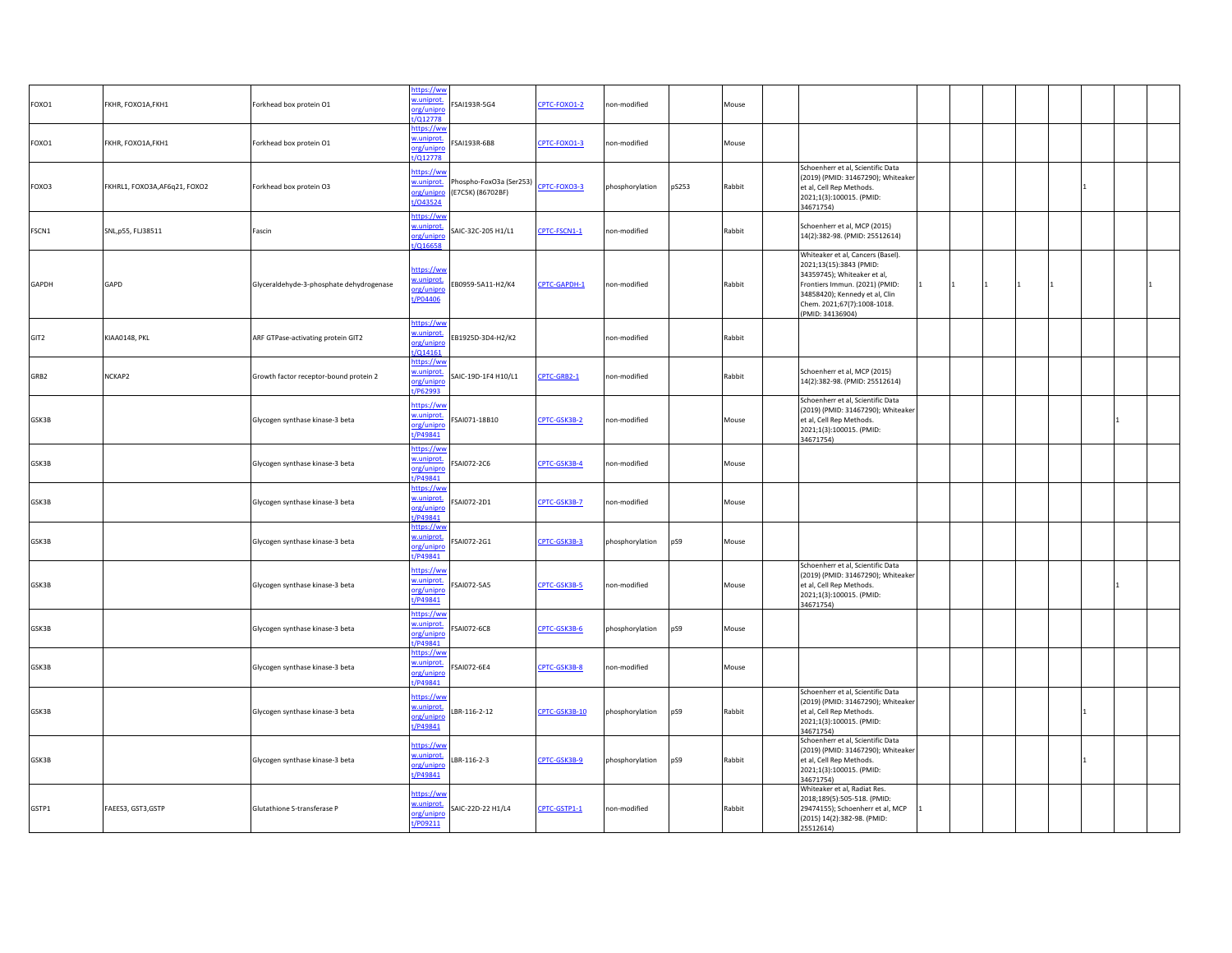| GZMA              | HFSP, CTLA3                          | Granzyme A                                                              | https://ww<br>w.uniprot.<br>org/unipro<br>t/P12544        | EB0137B-3B4-H4/K2  | CPTC-GZMA-1     | non-modified    |       | Rabbit |                                                                          |  |  |  |
|-------------------|--------------------------------------|-------------------------------------------------------------------------|-----------------------------------------------------------|--------------------|-----------------|-----------------|-------|--------|--------------------------------------------------------------------------|--|--|--|
| H <sub>2</sub> AX | H <sub>2</sub> AFX                   | Histone H2AX                                                            | https://ww<br>w.uniprot.<br>org/unipro<br>P16104          | EB0101-1B6-H7/K1   |                 | phosphorylation | pS140 | Rabbit | Whiteaker et al, Radiat Res.<br>2018;189(5):505-518. (PMID:<br>29474155) |  |  |  |
| HAVCR2            | Tim-3, TIM3, FLJ14428, TIMD3, CD366  | Hepatitis A virus cellular receptor 2                                   | https://ww<br>w.uniprot.<br>org/unipro<br>t/Q8TDQ0        | SAI172-2E12        | CPTC-HAVCR2-1   | non-modified    |       | Mouse  | Whiteaker et al, Frontiers Immun.<br>(2021) (PMID: 34858420)             |  |  |  |
| HAVCR2            | Tim-3, TIM3, FLJ14428, TIMD3, CD366  | Hepatitis A virus cellular receptor 2                                   | https://ww<br>w.uniprot.<br>org/unipro<br>t/Q8TDQ0        | SAI172-3H4         | CPTC-HAVCR2-2   | non-modified    |       | Mouse  |                                                                          |  |  |  |
| HAVCR2            | Tim-3, TIM3, FLJ14428, TIMD3, CD366  | Hepatitis A virus cellular receptor 2                                   | https://ww<br>w.uniprot.<br>org/unipro<br>t/Q8TDQ0        | FSAI172-6F2        | CPTC-HAVCR2-3   | non-modified    |       | Mouse  |                                                                          |  |  |  |
| HBB               | CD113t-C, beta-globin                | Hemoglobin subunit beta                                                 | https://ww<br>w.uniprot.<br>org/unipro<br>t/P68871        | MGP7-12E4g         |                 | non-modified    |       | Mouse  | Kennedy et al, Clin Chem.<br>2021;67(7):1008-1018. (PMID:<br>34136904)   |  |  |  |
| HBB               | CD113t-C, beta-globin                | Hemoglobin subunit beta                                                 | https://ww<br>w.uniprot.<br>org/unipro<br>t/P68871        | MGP7-7G4e          |                 | non-modified    |       | Mouse  | Kennedy et al, Clin Chem.<br>2021;67(7):1008-1018. (PMID:<br>34136904)   |  |  |  |
| HLA-A             |                                      | HLA class I histocompatibility antigen, A alpha<br>chain                | https://ww<br>w.uniprot.<br>org/unipro<br>t/P04439        | EB0143B-5C8-H1/K2  | CPTC-HLA-A-1    | non-modified    |       | Rabbit |                                                                          |  |  |  |
| HLA-B             | AS                                   | HLA class I histocompatibility antigen, B alpha<br>chain                | https://ww<br>w.uniprot.<br>org/unipro<br>t/P01889        | EB0145C-3G3-H2/K1  | CPTC-HLA-B-1    | non-modified    |       | Rabbit |                                                                          |  |  |  |
| HLA-C             | HLA-JY3, D6S204, PSORS1              | HLA class I histocompatibility antigen, C alpha<br>chain                | <u>https://ww</u><br>w.uniprot.<br>org/unipro<br>t/P10321 | EB0144B-1B5-H1/K2  | CPTC-HLA-C-1    | non-modified    |       | Rabbit |                                                                          |  |  |  |
| HLA-DPB1          | HLA-DP1B                             | HLA class II histocompatibility antigen, DP beta 1<br>chain             | nttps://wv<br>w.uniprot.<br>org/unipro<br>t/P04440        | EB0146A-2D5-H2/K3  | CPTC-HLA-DPB1-1 | non-modified    |       | Rabbit |                                                                          |  |  |  |
| HLA-DPB1          | HLA-DP1B                             | HLA class II histocompatibility antigen, DP beta 1<br>chain             | https://ww<br>w.uniprot.<br>org/unipro<br>t/P04440        | EB0146B-1F12-H2/K2 | CPTC-HLA-DPB1-2 | non-modified    |       | Rabbit |                                                                          |  |  |  |
| HLA-DQA1          | HLA-DQA,CELIAC1                      | HLA class II histocompatibility antigen, DQ alpha 1 w.uniprot.<br>chain | https://ww<br>org/unipro<br>/P01909                       | EB0147A-2C11-H2/K2 | CPTC-HLA-DQA1-1 | non-modified    |       | Rabbit |                                                                          |  |  |  |
| HLA-DQA1          | HLA-DQA,CELIAC1                      | HLA class II histocompatibility antigen, DQ alpha 1 w.uniprot.<br>chain | nttps://ww<br>org/unipro<br>t/P01909                      | EB0147B-3F1-H1/K2  | CPTC-HLA-DQA1-2 | non-modified    |       | Rabbit |                                                                          |  |  |  |
| HLA-DQB1          | HLA-DQB,IDDM1, CELIAC1               | HLA class II histocompatibility antigen, DQ beta 1<br>chain             | https://ww<br>w.uniprot.<br>org/unipro<br>t/P01920        | EB0148E-3A5-H2/K1  | CPTC-HLA-DQB1-1 | non-modified    |       | Rabbit |                                                                          |  |  |  |
| HLA-DRA           | HLA-DRA1                             | HLA class II histocompatibility antigen, DR alpha<br>chain              | nttps://ww<br>w.uniprot.<br>org/unipro<br>t/P01903        | B0149C-1D9-H2/K1   | CPTC-HLA-DRA-1  | non-modified    |       | Rabbit |                                                                          |  |  |  |
| HLA-E             |                                      | HLA class I histocompatibility antigen, alpha chain wuniprot.           | https://ww<br>org/unipro<br>t/P13747                      | B0974D-2H12-H1/K1  | CPTC-HLA-E-1    | non-modified    |       | Rabbit |                                                                          |  |  |  |
| HSPB1             | HSP27, HSP28, Hs.76067, Hsp25, CMT2F | Heat shock protein beta-1                                               | https://ww<br>w.uniprot.<br>org/unipro<br>t/P04792        | SAIC-23B-22 H3/L11 | CPTC-HSPB1-4    | non-modified    |       | Rabbit | Schoenherr et al, MCP (2015)<br>14(2):382-98. (PMID: 25512614)           |  |  |  |
| HSPB1             | HSP27, HSP28, Hs.76067, Hsp25, CMT2F | Heat shock protein beta-1                                               | https://ww<br>w.uniprot.<br>org/unipro<br>t/P04792        | SAIC-23C-35 H1/L2  | CPTC-HSPB1-5    | non-modified    |       | Rabbit | Schoenherr et al, MCP (2015)<br>14(2):382-98. (PMID: 25512614)           |  |  |  |
|                   |                                      |                                                                         |                                                           |                    |                 |                 |       |        |                                                                          |  |  |  |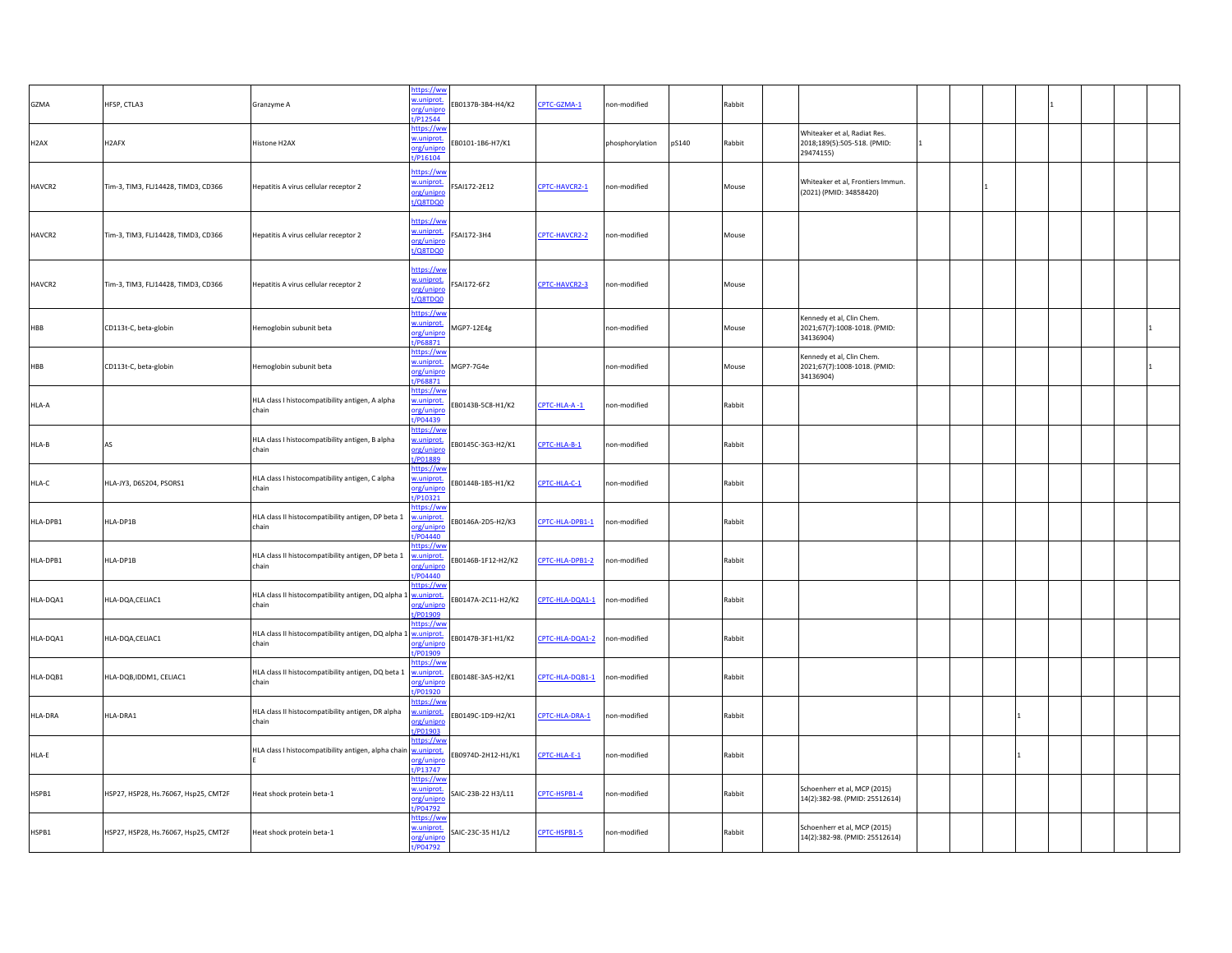| HSPB1         | HSP27, HSP28, Hs.76067, Hsp25, CMT2F                                     | Heat shock protein beta-1                                                      | nttps://ww<br>w.uniprot.<br>org/unipro<br>P04792   | SAIC-23E-30 H1/L4  | CPTC-HSPB1-6       | non-modified | Rabbit | Schoenherr et al, MCP (2015)<br>14(2):382-98. (PMID: 25512614)                                                                  |  |   |  |
|---------------|--------------------------------------------------------------------------|--------------------------------------------------------------------------------|----------------------------------------------------|--------------------|--------------------|--------------|--------|---------------------------------------------------------------------------------------------------------------------------------|--|---|--|
| HUS1          |                                                                          | Checkpoint protein HUS1                                                        | https://wv<br>w.uniprot.<br>org/unipro<br>/060921  | EB1927B-8F4-H2/K1  | CPTC-HUS1-1        | non-modified | Rabbit |                                                                                                                                 |  |   |  |
| <b>ICOSLG</b> | ICOSL, KIAA0653, GL50, B7-H2, B7RP-1, B7H2,<br>B7RP1, ICOS-L, CD275, B7h | <b>ICOS</b> ligand                                                             | https://wv<br>w.uniprot.<br>org/unipro<br>t/075144 | EB0136C-2D3-H2/K2  | CPTC-ICOSLG-1      | non-modified | Rabbit | Whiteaker et al, Frontiers Immun.<br>(2021) (PMID: 34858420)                                                                    |  |   |  |
| IDO1          | IDO, INDO                                                                | Indoleamine 2,3-dioxygenase 1                                                  | https://ww<br>w.uniprot.<br>org/unipro<br>t/P14902 | EB0116B-2D10-H1/K3 | CPTC-IDO1-3        | non-modified | Rabbit |                                                                                                                                 |  |   |  |
| IFIT1         | G10P1, IFI56, IFNAI1, GARG-16                                            | Interferon-induced protein with tetratricopeptide <b>warehout</b><br>repeats 1 | nttps://wv<br>org/unipre<br>/P09914                | B0980C-33E3-H2/K2  | CPTC-IFIT1-1       | non-modified | Rabbit |                                                                                                                                 |  |   |  |
| IFIT2         | IFI54, G10P2, IFI-54, ISG-54K, cig42, GARG-39                            | Interferon-induced protein with tetratricopeptide w.uniprot.<br>repeats 2      | https://ww<br>org/unipro<br>/P09913                | B0981A-21F5-H1/K2  | CPTC-IFIT2-1       | non-modified | Rabbit |                                                                                                                                 |  |   |  |
| IFIT3         | IFIT4, ISG60, RIG-G, CIG-49, IFI60, GARG-49,<br>IRG2                     | Interferon-induced protein with tetratricopeptide w.uniprot<br>epeats 3        | nttps://ww<br>org/unipro<br>/014879                | B0982C-1F5-H4/K2   | CPTC-IFIT3-1       | on-modified  | Rabbit |                                                                                                                                 |  |   |  |
| IFNGR1        | IFNGR,CD119                                                              | Interferon gamma receptor 1                                                    | https://ww<br>w.uniprot.<br>org/unipro<br>P15260   | SAI201R-1B2        | CPTC-IFNGR1-1      | non-modified | Mouse  |                                                                                                                                 |  |   |  |
| IFNGR1        | IFNGR,CD119                                                              | Interferon gamma receptor 1                                                    | https://ww<br>w.uniprot.<br>org/unipre<br>t/P15260 | FSAI201R-5C9       | CPTC-IFNGR1-2      | non-modified | Mouse  |                                                                                                                                 |  |   |  |
| IFNGR1        | IFNGR,CD119                                                              | Interferon gamma receptor 1                                                    | https://ww<br>w.uniprot.<br>org/unipro<br>t/P15260 | SAI201R-6D9        | CPTC-IFNGR1-3      | non-modified | Mouse  |                                                                                                                                 |  |   |  |
| IL16          | LCF, IL-16, prIL-16, HsT19289, FLJ42735,<br>FLJ16806                     | Pro-interleukin-16                                                             | https://ww<br>w.uniprot.<br>org/unipro<br>t/Q14005 | EB0161E-5B3-H1/K2  | <b>CPTC-IL16-1</b> | non-modified | Rabbit |                                                                                                                                 |  |   |  |
| <b>IL18</b>   | IGIF, IL1F4, IL-1g, IL-18                                                | Interleukin-18                                                                 | https://ww<br>w.uniprot.<br>org/unipro<br>1/014116 | SAIC-24B-4 H2/L2   | <b>CPTC-IL18-4</b> | non-modified | Rabbit | Whiteaker et al, Frontiers Immun.<br>(2021) (PMID: 34858420);<br>Schoenherr et al, MCP (2015)<br>14(2):382-98. (PMID: 25512614) |  |   |  |
| IL1A          | IL1, IL1F1, IL-1A, IL1-ALPHA                                             | Interleukin-1 alpha                                                            | https://ww<br>w.uniprot.<br>org/unipro<br>t/P01583 | SAI191-1A1         | CPTC-IL1A-1        | non-modified | Mouse  |                                                                                                                                 |  |   |  |
| IL1A          | IL1, IL1F1, IL-1A, IL1-ALPHA                                             | Interleukin-1 alpha                                                            | https://ww<br>w.uniprot.<br>org/unipro<br>t/P01583 | SAI191R-10C3       | CPTC-IL1A-2        | non-modified | Mouse  |                                                                                                                                 |  |   |  |
| IL1A          | IL1, IL1F1, IL-1A, IL1-ALPHA                                             | Interleukin-1 alpha                                                            | nttps://ww<br>w.uniprot.<br>org/unipro<br>t/P01583 | SAI191R-6B10       | CPTC-IL1A-3        | non-modified | Mouse  |                                                                                                                                 |  |   |  |
| IL1RN         | IL1RA, ICIL-1RA, IL1F3, IRAP, IL-1RN,<br>MGC10430                        | Interleukin-1 receptor antagonist protein                                      | https://ww<br>w.uniprot<br>org/unipro<br>/P18510   | B0131C-1C6-H1/K1   | CPTC-IL1RN-1       | non-modified | Rabbit |                                                                                                                                 |  |   |  |
| IL2RG         | SCIDX1, IMD4, CIDX, CD132                                                | Cytokine receptor common subunit gamma                                         | https://ww<br>w.uniprot.<br>org/unipro<br>t/P31785 | EB0983B-7C10-H1/K2 | CPTC-IL2RG-1       | non-modified | Rabbit |                                                                                                                                 |  |   |  |
| IL6R          | CD126                                                                    | Interleukin-6 receptor subunit alpha                                           | https://ww<br>w.uniprot.<br>org/unipro<br>/P08887  | B0984B-21A10-H2/K1 | $TTC-IL6R-1$       | non-modified | Rabbit |                                                                                                                                 |  |   |  |
| <b>ITGAE</b>  | CD103, HUMINAE                                                           | Integrin alpha-E                                                               | https://wv<br>w.uniprot<br>org/unipro<br>t/P38570  | EB0120A-5E10-H6/K2 | CPTC-ITGAE-1       | non-modified | Rabbit | Whiteaker et al, Frontiers Immun.<br>(2021) (PMID: 34858420)                                                                    |  |   |  |
| <b>ITGAM</b>  | CR3A, CD11B, MAC-1, CD11b                                                | Integrin alpha-M                                                               | https://ww<br>w.uniprot.<br>org/unipro<br>t/P11215 | EB0970A-1H4-H4/K2  | CPTC-ITGAM-1       | non-modified | Rabbit |                                                                                                                                 |  | 1 |  |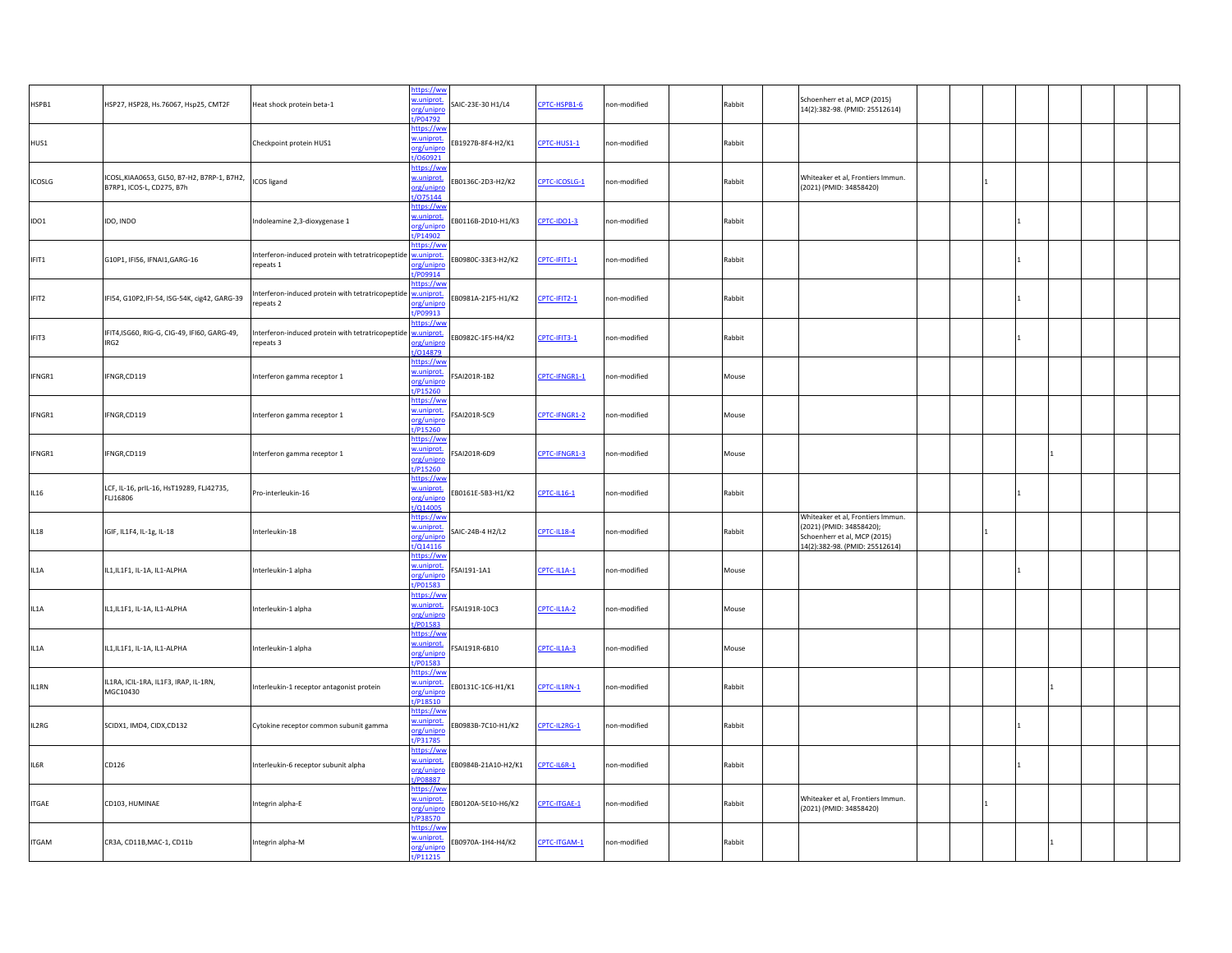| <b>ITGAX</b> | CD11C,CD11c                                                                   | ntegrin alpha-X                                  | ittps://wv<br>w.uniprot<br>B0972A-1H7-H2/K2<br>org/unipro<br>P20702          | CPTC-ITGAX-1                    | non-modified    |       | Rabbit |                                                                                                                                 |    |  |  |  |
|--------------|-------------------------------------------------------------------------------|--------------------------------------------------|------------------------------------------------------------------------------|---------------------------------|-----------------|-------|--------|---------------------------------------------------------------------------------------------------------------------------------|----|--|--|--|
| JAK1         | JAK1B, JAK1A, JTK3                                                            | Tyrosine-protein kinase JAK1                     | <u>nttps://ww</u><br>w.uniprot<br>EB0162C-12D8-H1/K4<br>org/unipro<br>P23458 | CPTC-JAK1-1                     | non-modified    |       | Rabbit |                                                                                                                                 |    |  |  |  |
| <b>JUN</b>   | c-Jun, AP-1                                                                   | Transcription factor AP-1                        | ttps://ww<br>w.uniprot<br>HC-142-25-5<br>org/unipre<br>/P05412               | CPTC-JUN-6                      | phosphorylation | pS243 | Rabbit | Whiteaker et al, Radiat Res.<br>2018;189(5):505-518. (PMID:<br>29474155)                                                        |    |  |  |  |
| <b>JUN</b>   | c-Jun, AP-1                                                                   | Transcription factor AP-1                        | ittps://ww<br>w.uniprot<br>HC-142-4-7<br>org/unipre<br>/P05412               | CPTC-JUN-5                      | phosphorylation | pS243 | Rabbit | Whiteaker et al, Radiat Res.<br>2018;189(5):505-518. (PMID:<br>29474155)                                                        | 11 |  |  |  |
| <b>JUN</b>   | c-Jun, AP-1                                                                   | Transcription factor AP-1                        | https://ww<br>w.uniprot<br>AIC-108-5-4<br>org/unipro<br>/P05412              | CPTC-JUN-4                      | phosphorylation | pS63  | Rabbit | Whiteaker et al, Radiat Res.<br>2018;189(5):505-518. (PMID:<br>29474155)                                                        |    |  |  |  |
| KNL1         | MCPH4, CASC5, D40, AF15Q14, CT29,<br>KIAA1570, hKNL-1, hSpc105, PPP1R55, Spc7 | Ginetochore scaffold 1                           | https://ww<br>w.uniprot<br>EB0915-3A2-H1/K1<br>org/unipro<br><b>Q8NG31</b>   | CPTC-KNL1-1                     | phosphorylation | pS767 | Rabbit | Whiteaker et al, Cancers (Basel).<br>2021;13(15):3843 (PMID: 34359745)                                                          |    |  |  |  |
| <b>KRT10</b> | KPP, K10, CK10                                                                | Keratin, type I cytoskeletal 10                  | ttps://ww<br>w.uniprot<br>EB0960-5B11-H2/K3<br>org/unipre<br>P13645          | CPTC-KRT Group A-1 non-modified |                 |       | Rabbit | Kennedy et al, Clin Chem.<br>2021;67(7):1008-1018. (PMID:<br>34136904)                                                          |    |  |  |  |
| KRT5         | EBS2, KRT5A                                                                   | Keratin, type II cytoskeletal 5                  | https://ww<br>w.uniprot<br>HC-106A-11-10<br>org/unipr<br>/P13647             | CPTC-KRT5-1                     | on-modified     |       | Rabbit | Kennedy et al, Clin Chem.<br>2021;67(7):1008-1018. (PMID:<br>34136904)                                                          |    |  |  |  |
| KRT5         | EBS2, KRT5A                                                                   | Keratin, type II cytoskeletal 5                  | https://wv<br>w.uniprot<br>HC-106B-104-2<br>org/unipro<br>P13647             | CPTC-KRT5-2                     | non-modified    |       | Rabbit | Kennedy et al, Clin Chem.<br>2021;67(7):1008-1018. (PMID:<br>34136904)                                                          |    |  |  |  |
| KRT7         | K7, CK7, K2C7, SCL                                                            | Keratin, type II cytoskeletal 7                  | nttps://wv<br>w.uniprot<br>HC-103A-37-14<br>org/unipro<br>/P08729            | CPTC-KRT7-1                     | non-modified    |       | Rabbit | Kennedy et al, Clin Chem.<br>2021;67(7):1008-1018. (PMID:<br>34136904)                                                          |    |  |  |  |
| KRT7         | K7, CK7, K2C7, SCL                                                            | Keratin, type II cytoskeletal 7                  | nttps://ww<br>w.uniprot<br>HC-103D-2-10<br>org/unipro<br>/P08729             | CPTC-KRT7-2                     | non-modified    |       | Rabbit | Kennedy et al, Clin Chem.<br>2021;67(7):1008-1018. (PMID:<br>34136904)                                                          |    |  |  |  |
| KRT75        | K6HF                                                                          | Keratin, type II cytoskeletal 75                 | nttps://ww<br>w.uniprot.<br>MGP7-4F10f<br>org/unipro<br>/095678              |                                 | non-modified    |       | Mouse  | Kennedy et al, Clin Chem.<br>2021;67(7):1008-1018. (PMID:<br>34136904)                                                          |    |  |  |  |
| KRT8         | CARD2, K8, CK8, CYK8, K2C8, KO                                                | Keratin, type II cytoskeletal 8                  | https://ww<br>w.uniprot.<br>EB0961-5F8-H3/K9<br>org/unipro<br>t/P05787       | CPTC-KRT Group B-1 non-modified |                 |       | Rabbit |                                                                                                                                 |    |  |  |  |
| LAT          | LAT1                                                                          | Linker for activation of T-cells family member 1 | nttps://wv<br>v.uniprot<br>B0919-1H7-H3/K3<br>rg/unipro<br>043561            | CPTC-LAT-1                      | phosphorylation | pS224 | Rabbit | Whiteaker et al, Cancers (Basel).<br>2021;13(15):3843 (PMID: 34359745)                                                          |    |  |  |  |
| LGALS1       | <b>GBP</b>                                                                    | Galectin-1                                       | ttps://ww<br>w.uniprot<br>SAIC-25B-112 H1/L1<br>org/unipro<br>/P09382        | CPTC-LGALS1-1                   | non-modified    |       | Rabbit | Whiteaker et al, Frontiers Immun.<br>(2021) (PMID: 34858420);<br>Schoenherr et al, MCP (2015)<br>14(2):382-98. (PMID: 25512614) |    |  |  |  |
| LGALS9       | LGALS9A                                                                       | Galectin-9                                       | nttps://wv<br>v.uniprot<br>EB0968A-2F5-H4/K2<br>org/unipr<br>/000182         | CPTC-LGALS9-1                   | on-modified     |       | Rabbit |                                                                                                                                 |    |  |  |  |
| LIG1         |                                                                               | DNA ligase 1                                     | nttps://wv<br>w.uniprot<br>B0165B-1H10-H2/K2<br>org/unipro<br>/P18858        | CPTC-LIG1-1                     | non-modified    |       | Rabbit |                                                                                                                                 |    |  |  |  |
| LIG3         | LIG2,LIG3alpha                                                                | DNA ligase 3                                     | nttps://wv<br>w.uniprot<br>B1916B-1A10-H2/K1<br>org/unipre<br>/P49916        | CPTC-LIG3-1                     | non-modified    |       | Rabbit |                                                                                                                                 |    |  |  |  |
| LIG4         |                                                                               | DNA ligase 4                                     | ittps://wv<br>w.uniprot<br>EB1917B-6F8-H2/K1<br>org/unipro<br>/P49917        | CPTC-LIG4-1                     | non-modified    |       | Rabbit |                                                                                                                                 |    |  |  |  |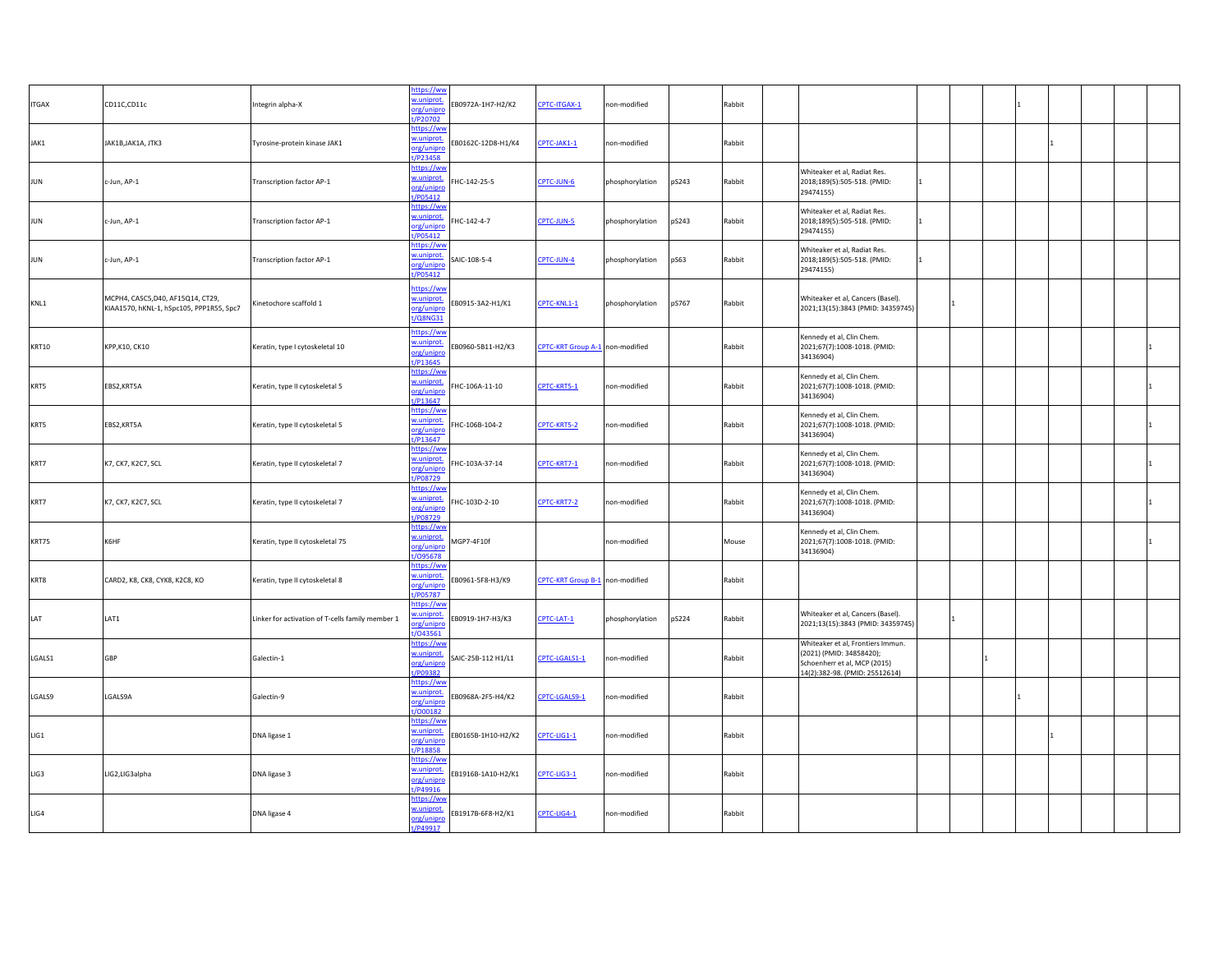| LIME1  | FLJ20406, dJ583P15.4, LIME                                                   | Lck-interacting transmembrane adapter 1                       | https://ww<br>w.uniprot<br>org/unipro<br>t/Q9H400  | EB0918-8H8-H2/K2                                         | CPTC-LIME1-1  | phosphorylation | pT274       | Rabbit | Whiteaker et al, Frontiers Immun.<br>(2021) (PMID: 34858420)                                                                                 |  |     |  |
|--------|------------------------------------------------------------------------------|---------------------------------------------------------------|----------------------------------------------------|----------------------------------------------------------|---------------|-----------------|-------------|--------|----------------------------------------------------------------------------------------------------------------------------------------------|--|-----|--|
| LMNB1  |                                                                              | Lamin-B1                                                      | https://ww<br>w.uniprot.<br>org/unipro<br>t/P20700 | B0910-1G3-H3/K2                                          | CPTC-LMNB1-1  | phosphorylation | pT20; pS23  | Rabbit | Whiteaker et al, Cancers (Basel).<br>2021;13(15):3843 (PMID: 34359745)                                                                       |  |     |  |
| LMNB1  |                                                                              | Lamin-B1                                                      | https://ww<br>w.uniprot.<br>org/unipro<br>t/P20700 | EB0910-3A8-H9/K5                                         | CPTC-LMNB1-2  | phosphorylation | pT20; pS23  | Rabbit | Whiteaker et al, Cancers (Basel).<br>2021;13(15):3843 (PMID: 34359745)                                                                       |  |     |  |
| LY75   | DEC-205, CLEC13B, CD205                                                      | Lymphocyte antigen 75                                         | https://ww<br>w.uniprot.<br>org/unipro<br>/060449  | EB0985A-42E6-H2/K1                                       | CPTC-LY75-1   | non-modified    |             | Rabbit |                                                                                                                                              |  |     |  |
| MAP2K1 | PRKMK1, MEK1, MAPKK1                                                         | Dual specificity mitogen-activated protein kinase<br>kinase 1 | nttps://ww<br>w.uniprot.<br>org/unipro<br>t/Q02750 | SAI070-1B7                                               | CPTC-MAP2K1-1 | non-modified    |             | Mouse  | Schoenherr et al, Scientific Data<br>(2019) (PMID: 31467290); Whiteaker<br>et al, Cell Rep Methods.<br>2021;1(3):100015. (PMID:<br>34671754) |  |     |  |
| MAP2K1 | PRKMK1, MEK1, MAPKK1                                                         | Dual specificity mitogen-activated protein kinase<br>kinase 1 | https://ww<br>w.uniprot.<br>org/unipro<br>/Q02750  | SAI070-4H11                                              | CPTC-MAP2K1-2 | non-modified    |             | Mouse  |                                                                                                                                              |  |     |  |
| MAP2K2 | PRKMK2,MEK2                                                                  | Dual specificity mitogen-activated protein kinase<br>kinase 2 | ittps://wv<br>w.uniprot.<br>org/unipro<br>t/P36507 | hospho-MEK2 (Ser222)<br>(E6T4D)                          | CPTC-MAP2K2-1 | phosphorylation | pS222       | Rabbit |                                                                                                                                              |  |     |  |
| MAPK1  | PRKM2, PRKM1, ERK, ERK2, p41mapk, MAPK2 Mitogen-activated protein kinase 1   |                                                               | https://ww<br>w.uniprot.<br>org/unipro<br>t/P28482 | LBR-117-13-3                                             | CPTC-MAPK1-2  | phosphorylation | pT185/pY187 | Rabbit | Schoenherr et al, Scientific Data<br>(2019) (PMID: 31467290); Whiteaker<br>et al, Cell Rep Methods.<br>2021;1(3):100015. (PMID:<br>34671754) |  | l 1 |  |
| MAPK1  | PRKM2, PRKM1, ERK, ERK2, p41mapk, MAPK2   Mitogen-activated protein kinase 1 |                                                               | https://ww<br>w.uniprot.<br>org/unipro<br>/P28482  | LBR-117-6-7                                              | CPTC-MAPK1-1  | phosphorylation | pT185/pY187 | Rabbit |                                                                                                                                              |  |     |  |
| MAPK1  | PRKM2, PRKM1,ERK, ERK2, p41mapk, MAPK2 Mitogen-activated protein kinase 1    |                                                               | ittps://ww<br>w.uniprot.<br>org/unipro<br>t/P28482 | LBR-118-43-5                                             | CPTC-MAPK1-3  | phosphorylation | pT185       | Rabbit |                                                                                                                                              |  |     |  |
| MAPK1  | PRKM2, PRKM1, ERK, ERK2, p41mapk, MAPK2 Mitogen-activated protein kinase 1   |                                                               | https://ww<br>w.uniprot.<br>org/unipro<br>P28482   | LBR-122-6-4                                              | CPTC-MAPK1-4  | phosphorylation | pY187       | Rabbit |                                                                                                                                              |  |     |  |
| MAPK3  | PRKM3,ERK1, p44mapk, p44erk1                                                 | Mitogen-activated protein kinase 3                            | https://ww<br>w.uniprot.<br>org/unipro<br>t/P27361 | SAI098-5C8                                               | CPTC-MAPK3-1  | phosphorylation | pT202/pY204 | Mouse  |                                                                                                                                              |  |     |  |
| MAPK3  | PRKM3,ERK1, p44mapk, p44erk1                                                 | Mitogen-activated protein kinase 3                            | https://ww<br>w.uniprot.<br>org/unipro<br>t/P27361 | SAI098-5H5                                               | CPTC-MAPK3-2  | non-modified    |             | Mouse  | Schoenherr et al, Scientific Data<br>(2019) (PMID: 31467290); Whiteaker<br>et al, Cell Rep Methods.<br>2021;1(3):100015. (PMID:<br>34671754) |  |     |  |
| MAPK3  | PRKM3,ERK1, p44mapk, p44erk1                                                 | Mitogen-activated protein kinase 3                            | https://ww<br>w.uniprot.<br>org/unipro<br>P27361   | SAI099-3E9                                               | CPTC-MAPK3-3  | non-modified    |             | Mouse  |                                                                                                                                              |  |     |  |
| MAPK3  | PRKM3,ERK1, p44mapk, p44erk1                                                 | Mitogen-activated protein kinase 3                            | https://ww<br>w.uniprot.<br>org/unipro<br>t/P27361 | LBR-124-14-10                                            | CPTC-MAPK3-4  | phosphorylation | pT202       | Rabbit | Schoenherr et al, Scientific Data<br>(2019) (PMID: 31467290); Whiteaker<br>et al, Cell Rep Methods.<br>2021;1(3):100015. (PMID:<br>34671754) |  |     |  |
| MAPK3  | PRKM3,ERK1, p44mapk, p44erk1                                                 | Mitogen-activated protein kinase 3                            | https://ww<br>w.uniprot.<br>org/unipro<br>P27361   | LBR-124-24-4                                             | CPTC-MAPK3-5  | phosphorylation | pT202       | Rabbit |                                                                                                                                              |  |     |  |
| MAPK3  | PRKM3,ERK1, p44mapk, p44erk1                                                 | Mitogen-activated protein kinase 3                            | https://wv<br>w.uniprot.<br>org/unipro<br>t/P27361 | LBR-125-19-5                                             | CPTC-MAPK3-6  | phosphorylation | pY204       | Rabbit |                                                                                                                                              |  |     |  |
| MAPK8  | PRKM8, JNK, JNK1, SAPK1                                                      | Mitogen-activated protein kinase 8                            | https://ww<br>w.uniprot.<br>org/unipro<br>t/P45983 | hospho-SAPK/JNK1<br>(Thr183/Tyr185) (E5S5R)<br>(78153BF) | CPTC-MAPK8-1  | phosphorylation | pT183/pY185 | Rabbit | Schoenherr et al, Scientific Data<br>(2019) (PMID: 31467290); Whiteaker<br>et al, Cell Rep Methods.<br>2021;1(3):100015. (PMID:<br>34671754) |  | lı. |  |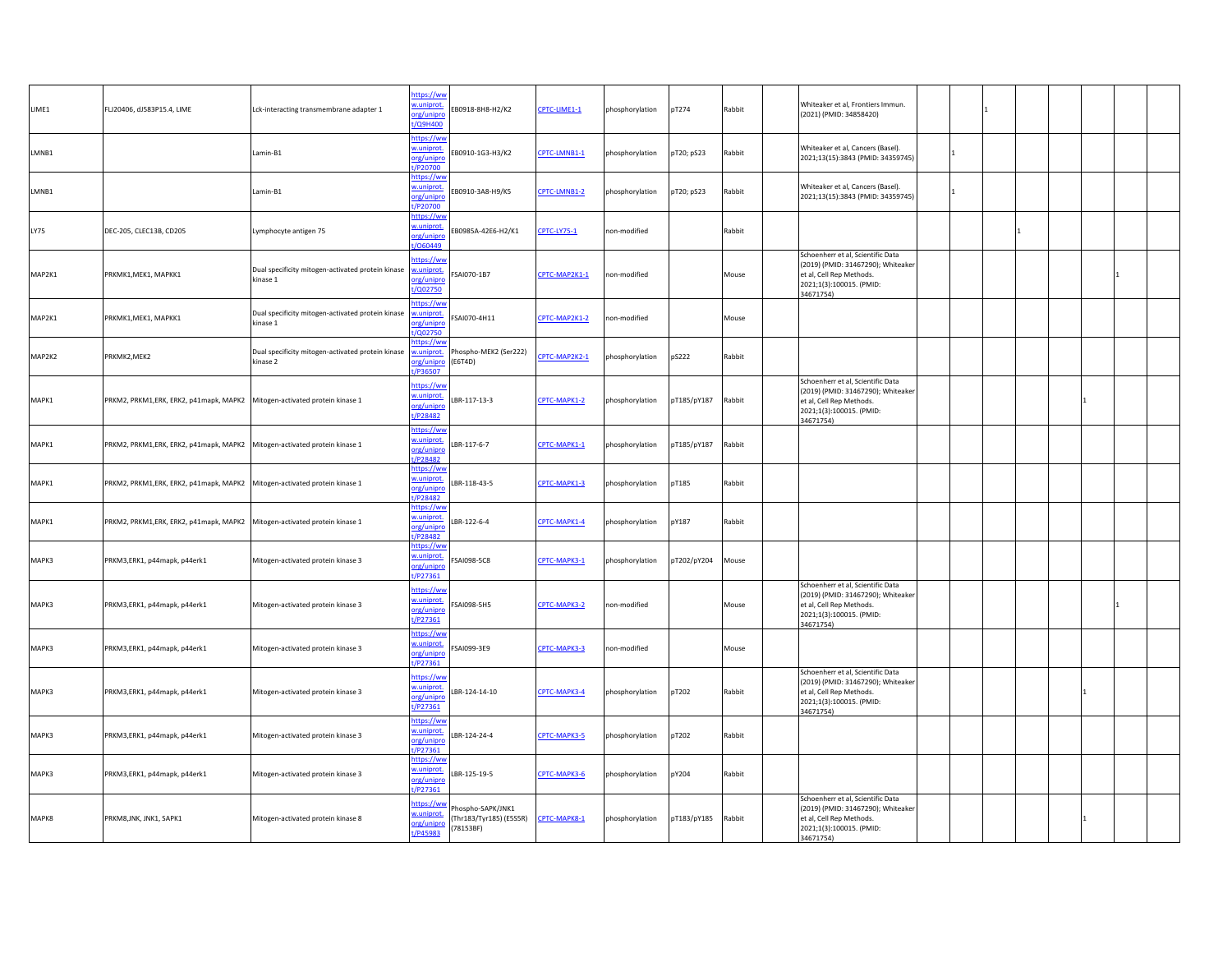| BCL2L3, Mcl-1                  | nduced myeloid leukemia cell differentiation<br>protein Mcl-1 | w.uniprot.<br>org/unipro<br>t/Q07820                  | RSAP3-1B5c                                                                                                                |                     | non-modified              | Mouse  |                                                                               |  |  |  |
|--------------------------------|---------------------------------------------------------------|-------------------------------------------------------|---------------------------------------------------------------------------------------------------------------------------|---------------------|---------------------------|--------|-------------------------------------------------------------------------------|--|--|--|
| Mis5                           | DNA replication licensing factor MCM6                         | https://ww<br>w.uniprot.<br>org/unipro                | EB0907-3F1-H4/K2.2                                                                                                        | CPTC-MCM6-1         | pS762<br>phosphorylation  | Rabbit | Whiteaker et al, Cancers (Basel)<br>2021;13(15):3843 (PMID: 34359745)         |  |  |  |
| NFBD1, KIAA0170, Em:AB023051.5 | Mediator of DNA damage checkpoint protein 1                   | https://ww<br>v.uniprot.<br>prg/unipro                | SAIC-121-36-8                                                                                                             | CPTC-MDC1-4         | pS329<br>phosphorylation  | Rabbit | Whiteaker et al, Radiat Res.<br>2018;189(5):505-518. (PMID:<br>29474155)      |  |  |  |
| NFBD1, KIAA0170, Em:AB023051.5 | Mediator of DNA damage checkpoint protein 1                   | https://ww<br>w.uniprot.<br>org/unipro                | SAIC-121-49-1                                                                                                             | CPTC-MDC1-5         | pS329<br>phosphorylation  | Rabbit | Whiteaker et al, Radiat Res.<br>2018;189(5):505-518. (PMID:<br>1<br>29474155) |  |  |  |
| HDM2, MGC5370                  | E3 ubiquitin-protein ligase Mdm2                              | https://ww<br>w.uniprot.<br>org/unipro                | EB0947-8C4-H2/K2                                                                                                          | CPTC-MDM2-1         | pS166<br>phosphorylation  | Rabbit | Whiteaker et al, Cancers (Basel).<br>2021;13(15):3843 (PMID: 34359745)        |  |  |  |
|                                | Methylated-DNA--protein-cysteine<br>methyltransferase         | https://ww<br>w.uniprot.<br>org/unipro                | EB0166B-3G2-H1/K1                                                                                                         | CPTC-MGMT-1         | non-modified              | Rabbit |                                                                               |  |  |  |
| MIB-1, PPP1R105                | Proliferation marker protein Ki-67                            | https://ww<br>w.uniprot.<br>org/unipro                | EB0908-1D3-H3/K3                                                                                                          | CPTC-MKI67-3        | pT1801<br>phosphorylation | Rabbit | Whiteaker et al, Cancers (Basel).<br>2021;13(15):3843 (PMID: 34359745)        |  |  |  |
| MIB-1, PPP1R105                | Proliferation marker protein Ki-67                            | https://ww<br>w.uniprot.<br>org/unipro                | EB0909-6D10-H4/K5                                                                                                         | <b>CPTC-MKI67-4</b> | pT2406<br>phosphorylation | Rabbit | Whiteaker et al, Cancers (Basel).<br>2021;13(15):3843 (PMID: 34359745)        |  |  |  |
| MIB-1, PPP1R105                | Proliferation marker protein Ki-67                            | https://ww<br>w.uniprot.<br>org/unipro<br>1/PA6013    | FHC-112AC-38-6                                                                                                            | <b>CPTC-MKI67-1</b> | non-modified              | Rabbit |                                                                               |  |  |  |
| MIB-1, PPP1R105                | Proliferation marker protein Ki-67                            | https://ww<br>w.uniprot.<br>org/unipro<br>/P46013     | HC-112B-110-11                                                                                                            | CPTC-MKI67-2        | non-modified              | Rabbit |                                                                               |  |  |  |
| COCA2, HNPCC, FCC2, HNPCC2     | DNA mismatch repair protein Mlh1                              | https://ww<br>w.uniprot.<br>org/unipro<br>VP40692     | EB0167C-2A8-H2/K1                                                                                                         | CPTC-MLH1-2         | non-modified              | Rabbit |                                                                               |  |  |  |
| COCA2, HNPCC, FCC2, HNPCC2     | DNA mismatch repair protein Mlh1                              | https://ww<br>w.uniprot.<br>org/unipro<br>t/P40692    | EB0167C-3H6-H2/K2                                                                                                         | CPTC-MLH1-1         | non-modified              | Rabbit |                                                                               |  |  |  |
|                                | Myeloperoxidase                                               | https://ww<br>w.uniprot.<br>org/unipro<br>t/P05164    | SAI202-2B1                                                                                                                | CPTC-MPO-1          | non-modified              | Mouse  |                                                                               |  |  |  |
|                                | Myeloperoxidase                                               | https://ww<br>w.uniprot.<br>org/unipro<br>t/P05164    | FSAI202-6H11                                                                                                              | CPTC-MPO-2          | non-modified              | Mouse  |                                                                               |  |  |  |
|                                | Myeloperoxidase                                               | w.uniprot.<br>org/unipro<br>t/P05164                  | SAI202-7D1                                                                                                                | CPTC-MPO-3          | non-modified              | Mouse  |                                                                               |  |  |  |
| MRE11A, ATLD                   | Double-strand break repair protein MRE11                      | https://ww<br>w.uniprot.<br>org/unipn<br>t/P49959     | EB0948-2E11-H3/K3                                                                                                         | CPTC-MRE11A-1       | pS676<br>phosphorylation  | Rabbit | Whiteaker et al, Cancers (Basel).<br>2021;13(15):3843 (PMID: 34359745)        |  |  |  |
| MRE11A, ATLD                   | Double-strand break repair protein MRE11                      | w.uniprot.<br>org/unipro<br>/P49959                   | EB1941A-1B9-H2/K2                                                                                                         | CPTC-MRE11A-2       | non-modified              | Rabbit |                                                                               |  |  |  |
| CD20, B1, Bp35, MS4A2          | B-lymphocyte antigen CD20                                     | https://ww<br>w.uniprot.<br>org/unipro<br>t/P11836    | EB0168A-2G10-H2/K2                                                                                                        | CPTC-MS4A1-1        | non-modified              | Rabbit |                                                                               |  |  |  |
| COCA1, HNPCC, HNPCC1           | DNA mismatch repair protein Msh2                              | https://ww<br>w.uniprot.<br>org/unipro<br>.<br>P43246 | EB0169D-1H7-H1/K2                                                                                                         | CPTC-MSH2-1         | non-modified              | Rabbit |                                                                               |  |  |  |
| DUP, MRP1                      | DNA mismatch repair protein Msh3                              | https://ww<br>w.uniprot.<br>org/unipro<br>t/P20585    |                                                                                                                           | CPTC-MSH3-1         | non-modified              | Rabbit |                                                                               |  |  |  |
|                                |                                                               |                                                       | https://ww<br>t/Q14566<br>t/Q14676<br>t/Q14676<br>t/Q00987<br>t/P16455<br>t/P46013<br>/P46013<br>https://ww<br>https://ww | EB1924B-2G2-H2/K2   |                           |        |                                                                               |  |  |  |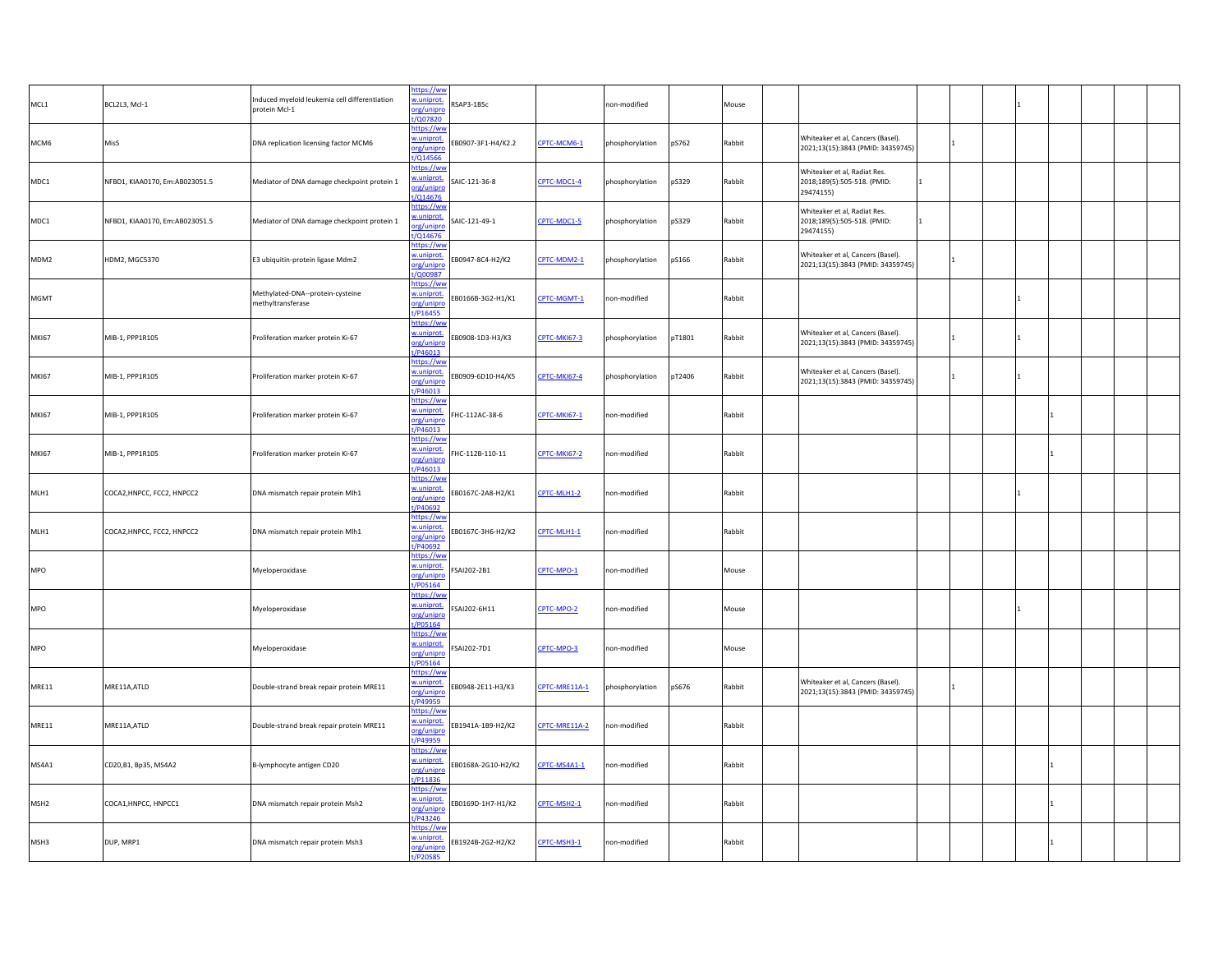| MSH6         | GTBP                                                                            | DNA mismatch repair protein Msh6      | https://ww<br>w.uniprot<br>org/unipro<br>/P52701          | B0170D-1B12-H3/K2                 | CPTC-MSH6-1  | non-modified    | Rabbit           |                                                                                                                                              |  |  |  |  |
|--------------|---------------------------------------------------------------------------------|---------------------------------------|-----------------------------------------------------------|-----------------------------------|--------------|-----------------|------------------|----------------------------------------------------------------------------------------------------------------------------------------------|--|--|--|--|
| <b>MSLN</b>  | CAK1, MPF                                                                       | Mesothelin                            | <u>nttps://ww</u><br>w.uniprot.<br>org/unipr<br>1/013421  | EB2108B-3C6-H1/K1                 | CPTC-MSLN-1  | non-modified    | Rabbit           |                                                                                                                                              |  |  |  |  |
| <b>MSLN</b>  | CAK1, MPF                                                                       | Mesothelin                            | https://ww<br>w.uniprot.<br>org/unipro<br>/Q13421         | B2108C-2D10-H1/K1                 | CPTC-MSLN-2  | non-modified    | Rabbit           |                                                                                                                                              |  |  |  |  |
| MST1         | D3F15S2, HGFL, DNF15S2, MSP, NF15S2                                             | Hepatocyte growth factor-like protein | ittps://ww<br>w.uniprot.<br>org/unipro<br>t/P26927        | EB0986D-R2H6-H1/K1                | CPTC-MST1-1  | non-modified    | Rabbit           |                                                                                                                                              |  |  |  |  |
| <b>MTOR</b>  | FRAP, FRAP2, FRAP1, RAFT1, RAPT1, FLJ44809 Serine/threonine-protein kinase mTOR |                                       | https://ww<br>w.uniprot.<br>org/unipro<br>t/P42345        | SAI095-2E11                       | CPTC-MTOR-5  | non-modified    | Mouse            | Schoenherr et al, Scientific Data<br>(2019) (PMID: 31467290); Whiteaker<br>et al, Cell Rep Methods.<br>2021;1(3):100015. (PMID:<br>34671754) |  |  |  |  |
| <b>MTOR</b>  | FRAP, FRAP2, FRAP1, RAFT1, RAPT1, FLJ44809 Serine/threonine-protein kinase mTOR |                                       | https://ww<br>w.uniprot.<br>org/unipn<br>t/P42345         | SAI095-5D6                        | CPTC-MTOR-6  | non-modified    | Mouse            |                                                                                                                                              |  |  |  |  |
| <b>MTOR</b>  | FRAP, FRAP2, FRAP1, RAFT1, RAPT1, FLJ44809 Serine/threonine-protein kinase mTOR |                                       | https://ww<br>w.uniprot.<br>org/unipro<br>t/P42345        | SAI095-6G6                        | CPTC-MTOR-4  | non-modified    | Mouse            | Schoenherr et al, Scientific Data<br>(2019) (PMID: 31467290); Whiteaker<br>et al, Cell Rep Methods.<br>2021;1(3):100015. (PMID:<br>34671754) |  |  |  |  |
| <b>MTOR</b>  | FRAP, FRAP2, FRAP1, RAFT1, RAPT1, FLJ44809 Serine/threonine-protein kinase mTOR |                                       | https://ww<br>w.uniprot.<br>org/unipro<br>t/P42345        | SAI095-7C11                       | CPTC-MTOR-3  | non-modified    | Mouse            | Schoenherr et al, Scientific Data<br>(2019) (PMID: 31467290); Whiteaker<br>et al, Cell Rep Methods.<br>2021;1(3):100015. (PMID:<br>34671754) |  |  |  |  |
| <b>MTOR</b>  | FRAP, FRAP2, FRAP1, RAFT1, RAPT1, FLJ44809 Serine/threonine-protein kinase mTOR |                                       | https://ww<br>w.uniprot.<br>org/unipro<br>t/P42345        | SAI096-6E12                       | CPTC-MTOR-8  | non-modified    | Mouse            | Schoenherr et al, Scientific Data<br>(2019) (PMID: 31467290); Whiteaker<br>et al, Cell Rep Methods.<br>2021;1(3):100015. (PMID:<br>34671754) |  |  |  |  |
| <b>MTOR</b>  | FRAP, FRAP2, FRAP1, RAFT1, RAPT1, FLJ44809 Serine/threonine-protein kinase mTOR |                                       | https://ww<br>w.uniprot.<br>org/unipro<br>t/P42345        | SAI096-7D7                        | CPTC-MTOR-7  | non-modified    | Mouse            | Schoenherr et al, Scientific Data<br>(2019) (PMID: 31467290); Whiteaker<br>et al, Cell Rep Methods.<br>2021;1(3):100015. (PMID:<br>34671754) |  |  |  |  |
| <b>MTOR</b>  | FRAP, FRAP2, FRAP1, RAFT1, RAPT1, FLJ44809 Serine/threonine-protein kinase mTOR |                                       | https://ww<br>w.uniprot.<br>org/unipro<br>t/P42345        | SAI097-2B10                       | CPTC-MTOR-1  | phosphorylation | pS2448<br>Mouse  | Schoenherr et al, Scientific Data<br>(2019) (PMID: 31467290); Whiteaker<br>et al, Cell Rep Methods.<br>2021;1(3):100015. (PMID:<br>34671754) |  |  |  |  |
| <b>MTOR</b>  | FRAP, FRAP2, FRAP1, RAFT1, RAPT1, FLJ44809 Serine/threonine-protein kinase mTOR |                                       | ittps://ww<br>w.uniprot<br>org/unipro<br>t/P42345         | SAI097-3A5                        | CPTC-MTOR-2  | phosphorylation | pS2481<br>Mouse  |                                                                                                                                              |  |  |  |  |
| <b>MTOR</b>  | FRAP, FRAP2, FRAP1, RAFT1, RAPT1, FLJ44809 Serine/threonine-protein kinase mTOR |                                       | ittps://ww<br>w.uniprot<br>org/unipro<br>t/P42345         | BR-119-26-12                      | CPTC-MTOR-9  | phosphorylation | pS2481<br>Rabbit | Schoenherr et al, Scientific Data<br>(2019) (PMID: 31467290); Whiteaker<br>et al, Cell Rep Methods.<br>2021;1(3):100015. (PMID:<br>34671754) |  |  |  |  |
| <b>MTOR</b>  | FRAP, FRAP2, FRAP1, RAFT1, RAPT1, FLJ44809 Serine/threonine-protein kinase mTOR |                                       | ittps://ww<br>v.uniprot.<br>org/unipro<br>t/P42345        | Phospho-mTOR (Ser2481)<br>(E6K6Z) | PTC-MTOR-10  | phosphorylation | pS2481<br>Rabbit |                                                                                                                                              |  |  |  |  |
| MUC1         | PUM, MCKD1,CD227, PEM, ADMCKD,<br>ADMCKD1, MCKD, MCD                            | Mucin-1                               | https://ww<br><u>v.uniprot.</u><br>org/unipro<br>t/P15941 | AIC-103A-56-6                     | CPTC-MUC1-1  | non-modified    | Rabbit           |                                                                                                                                              |  |  |  |  |
| MUC1         | PUM, MCKD1, CD227, PEM, ADMCKD,<br>ADMCKD1, MCKD, MCD                           | Mucin-1                               | https://ww<br>w.uniprot.<br>org/unipro<br>t/P15941        | SAIC-103B-30-4                    | CPTC-MUC1-2  | non-modified    | Rabbit           |                                                                                                                                              |  |  |  |  |
| <b>MUTYH</b> | MYH                                                                             | Adenine DNA glycosylase               | https://ww<br>v.uniprot.<br>org/unipro<br>t/Q9UIF7        | EB0171-13C12-H3'/K5               | CPTC-MUTYH-1 | non-modified    | Rabbit           |                                                                                                                                              |  |  |  |  |
| <b>NBN</b>   | NBS, NBS1, ATV, AT-V2, AT-V1                                                    | Nibrin                                | https://ww<br>w.uniprot.<br>org/unipro<br>/060934         | FHC-144-15-10                     | CPTC-NBN-4   | phosphorylation | pT434<br>Rabbit  | Whiteaker et al, Radiat Res.<br>2018;189(5):505-518. (PMID:<br>29474155)                                                                     |  |  |  |  |
|              |                                                                                 |                                       |                                                           |                                   |              |                 |                  |                                                                                                                                              |  |  |  |  |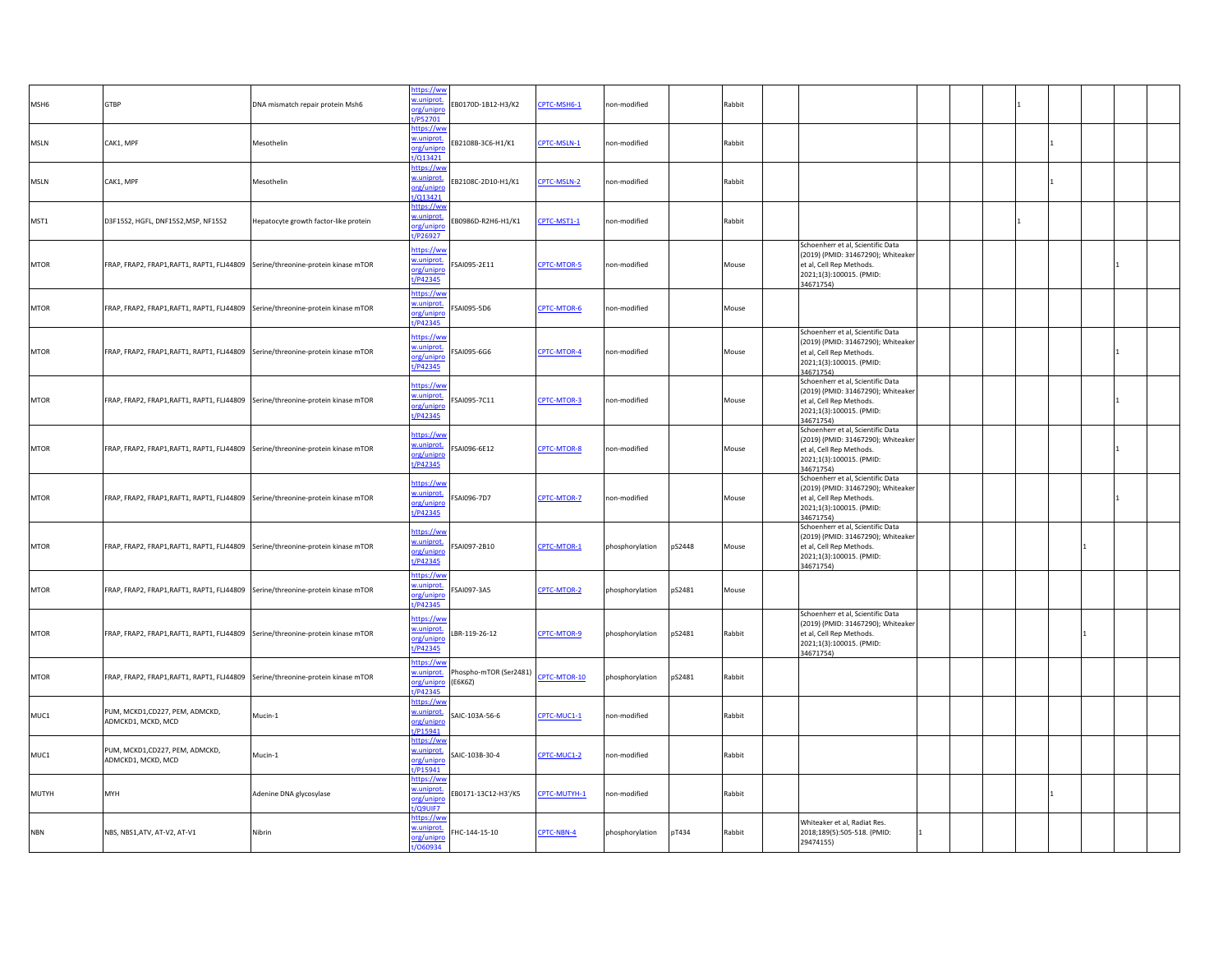| <b>NBN</b> | NBS, NBS1, ATV, AT-V2, AT-V1                                         | Nibrin                                     | https://ww<br>w.uniprot<br>org/unipro<br>/060934     | HC-144-22-7        | CPTC-NBN-5      | phosphorylation | pT434 | Rabbit |                                                                                                                                 |              |  |  |
|------------|----------------------------------------------------------------------|--------------------------------------------|------------------------------------------------------|--------------------|-----------------|-----------------|-------|--------|---------------------------------------------------------------------------------------------------------------------------------|--------------|--|--|
| <b>NBN</b> | NBS, NBS1, ATV, AT-V2, AT-V1                                         | Nibrin                                     | ittps://ww<br>w.uniprot.<br>org/unipro<br>060934     | FHC-145-12-11      | CPTC-NBN-3      | phosphorylation | pS432 | Rabbit | Whiteaker et al, Radiat Res.<br>2018;189(5):505-518. (PMID:<br>29474155)                                                        | 11.          |  |  |
| <b>NBN</b> | NBS, NBS1, ATV, AT-V2, AT-V1                                         | Nibrin                                     | ittps://ww<br>w.uniprot<br>org/unipre<br>/060934     | SAIC-107-52-2      | CPTC-NBN-1      | phosphorylation | pS343 | Rabbit | Whiteaker et al, Radiat Res.<br>2018;189(5):505-518. (PMID:<br>29474155)                                                        |              |  |  |
| NCAM1      | NCAM, CD56                                                           | Neural cell adhesion molecule 1            | https://ww<br>w.uniprot<br>org/unipro<br>t/P13591    | B0138A-1A5-H2/K2   | CPTC-NCAM1-1    | non-modified    |       | Rabbit |                                                                                                                                 |              |  |  |
| NCAPH2     | 384D8-2, hCAP-H2, CAP-H2                                             | Condensin-2 complex subunit H2             | https://ww<br>w.uniprot<br>org/unipro<br>$t/Q6$ IBW4 | EB0923-2E2-H2/K1   | CPTC-NCAPH2-1   | bhosphorylation | pS492 | Rabbit | Whiteaker et al, Cancers (Basel).<br>2021;13(15):3843 (PMID: 34359745)                                                          |              |  |  |
| NFKB2      | LYT-10, p52, p105, NF-kB2, p49/p100                                  | Nuclear factor NF-kappa-B p100 subunit     | ittps://ww<br>uniprot<br>org/unipro<br><b>Q00653</b> | SAIC-26C-15 H2/L15 | CPTC-NFKB2-1    | non-modified    |       | Rabbit | Whiteaker et al, Frontiers Immun.<br>(2021) (PMID: 34858420);<br>Schoenherr et al, MCP (2015)<br>14(2):382-98. (PMID: 25512614) |              |  |  |
| NIPBL      | IDN3, DKFZp434L1319, FLJ11203, FLJ12597,<br>FLJ13354, FLJ13648, Scc2 | Nipped-B-like protein                      | ittps://ww<br>w.uniprot<br>org/unipro<br>t/Q6KC79    | B1912C-6G2-H2/K2   | CPTC-NIPBL-1    | non-modified    |       | Rabbit |                                                                                                                                 |              |  |  |
| NT5E       | NT5,CD73, eN, eNT, CALJA                                             | 5'-nucleotidase                            | ittps://ww<br>w.uniprot<br>org/unipre<br>t/P21589    | B0966B-2F7-H2/K3   | CPTC-NT5E-1     | non-modified    |       | Rabbit | Whiteaker et al, Frontiers Immun.<br>(2021) (PMID: 34858420)                                                                    |              |  |  |
| NUDT16L1   | SDOS, TIRR                                                           | Tudor-interacting repair regulator protein | https://ww<br>w.uniprot<br>org/unipro<br>/Q9BRJ7     | B1913A-2B6-H2/K1   | CPTC-NUDT16L1-1 | on-modified     |       | Rabbit |                                                                                                                                 |              |  |  |
| NUMA1      |                                                                      | Nuclear mitotic apparatus protein 1        | https://wv<br>w.uniprot<br>org/unipro<br>/Q14980     | EB0906-2E12-H3/K5  | CPTC-NUMA1-1    | phosphorylation | pS395 | Rabbit | Whiteaker et al, Cancers (Basel).<br>2021;13(15):3843 (PMID: 34359745)                                                          |              |  |  |
| PAK4       |                                                                      | Serine/threonine-protein kinase PAK 4      | ittps://ww<br>.uniprot<br>org/unipro<br>096013       | B0922-2B6-H3/K2    | CPTC-PAK4-1     | phosphorylation | pS181 | Rabbit | Whiteaker et al, Cancers (Basel).<br>2021;13(15):3843 (PMID: 34359745)                                                          |              |  |  |
| PALB2      | FLJ21816, FANCN                                                      | Partner and localizer of BRCA2             | https://ww<br>w.uniprot<br>org/unipro<br>/Q86YC2     | HC-146-16-5        | CPTC-PALB2-1    | phosphorylation | pS376 | Rabbit | Whiteaker et al, Radiat Res.<br>2018;189(5):505-518. (PMID:<br>29474155)                                                        | $\mathbf{1}$ |  |  |
| PALB2      | FLJ21816, FANCN                                                      | Partner and localizer of BRCA2             | ittps://ww<br>w.uniprot<br>org/unipre<br>/Q86YC2     | SAP5-1H1b          |                 | on-modified     |       | Mouse  |                                                                                                                                 |              |  |  |
| PARP1      | PPOL, ADPRT, PARP, ARTD1                                             | Poly [ADP-ribose] polymerase 1             | https://ww<br>w.uniprot<br>org/unipro<br>/P09874     | B0949-5C8-H2/K1    | CPTC-PARP1-2    | phosphorylation | pS41  | Rabbit | Whiteaker et al, Cancers (Basel).<br>2021;13(15):3843 (PMID: 34359745)                                                          |              |  |  |
| PARP1      | PPOL, ADPRT, PARP, ARTD1                                             | Poly [ADP-ribose] polymerase 1             | ittps://wv<br>w.uniprot<br>org/unipro<br>/P09874     | HC-149-10-10       |                 | phosphorylation | pS177 | Rabbit | Whiteaker et al, Radiat Res.<br>2018;189(5):505-518. (PMID:<br>29474155)                                                        | $\vert$ 1    |  |  |
| PARP2      | ADPRTL2, ARTD2                                                       | Poly [ADP-ribose] polymerase 2             | ittps://ww<br>w.uniprot<br>org/unipr<br>t/Q9UGN5     | EB2105A-5G11-H2/K2 |                 | non-modified    |       | Rabbit |                                                                                                                                 |              |  |  |
| PAXIP1     | PAXIP1L, CAGF29, CAGF28, TNRC2, PTIP                                 | PAX-interacting protein 1                  | https://ww<br>w.uniprot<br>org/unipro<br>t/Q6ZW49    | SAP3-4B9d          |                 | non-modified    |       | Mouse  |                                                                                                                                 |              |  |  |
| PCNA       |                                                                      | Proliferating cell nuclear antigen         | ttps://wv<br>w.uniprot<br>org/unipre<br>t/P12004     | FHC-102-27-7       | CPTC-PCNA-4     | ubiquitination  | uK164 | Rabbit |                                                                                                                                 |              |  |  |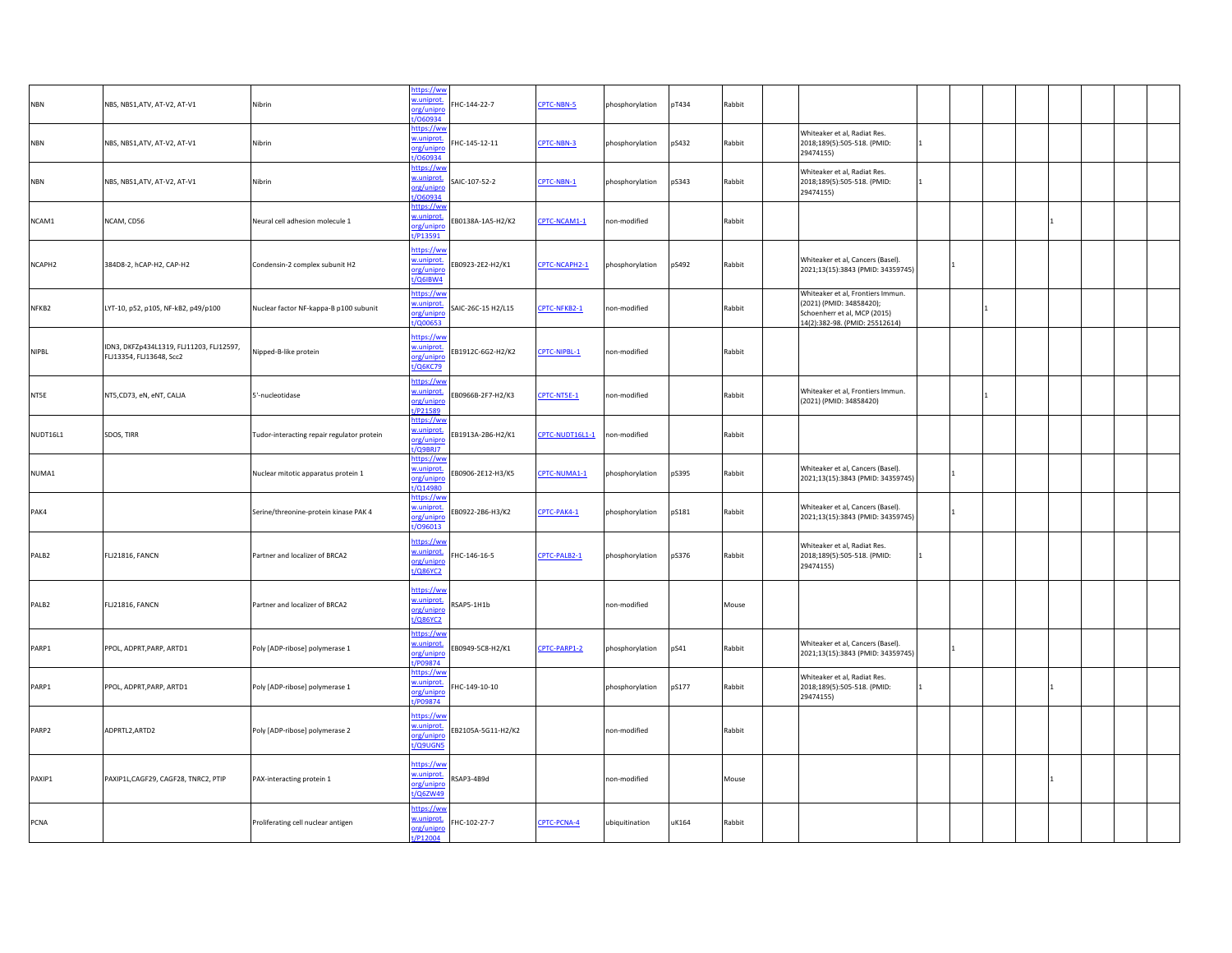| PCNA        |                                                                              | Proliferating cell nuclear antigen                                                | ittps://ww<br>w.uniprot<br>org/unipro<br>P12004    | HC-113A-83-2       | CPTC-PCNA-2     | on-modified    | uK164 | Rabbit | Whiteaker et al, Radiat Res.<br>2018;189(5):505-518. (PMID:<br>29474155)                                                                              | $\mathbf{1}$   |  |  |
|-------------|------------------------------------------------------------------------------|-----------------------------------------------------------------------------------|----------------------------------------------------|--------------------|-----------------|----------------|-------|--------|-------------------------------------------------------------------------------------------------------------------------------------------------------|----------------|--|--|
| PCNA        |                                                                              | Proliferating cell nuclear antigen                                                | ttps://ww<br>w.uniprot<br>org/unipro<br>/P12004    | HC-113B-31-8       | CPTC-PCNA-3     | on-modified    |       | Rabbit |                                                                                                                                                       |                |  |  |
| PCNA        |                                                                              | Proliferating cell nuclear antigen                                                | https://ww<br>w.uniprot<br>org/unipro<br>t/P12004  | SAIC-105-12-12     | CPTC-PCNA-2     | ubiquitination | uK164 | Rabbit |                                                                                                                                                       |                |  |  |
| <b>PCNA</b> |                                                                              | Proliferating cell nuclear antigen                                                | https://ww<br>w.uniprot<br>org/unipro<br>t/P12004  | SAIC-27C-101 H1/L4 | CPTC-PCNA-1     | non-modified   |       | Rabbit | Whiteaker et al, Radiat Res.<br>2018;189(5):505-518. (PMID:<br>29474155); Schoenherr et al, MCP<br>(2015) 14(2):382-98. (PMID:<br>25512614)           | $\overline{1}$ |  |  |
| PDCD1       | SLEB2, CD279, PD1, hSLE1, PD-1                                               | Programmed cell death protein 1                                                   | ttps://ww<br>v.uniprot<br>org/unipro<br>/Q15116    | EB0104CR-1G2-H2/K2 | CPTC-PDCD1-1    | on-modified    |       | Rabbit |                                                                                                                                                       |                |  |  |
| PDCD1LG2    | PD-L2, Btdc, PDL2, bA574F11.2, CD273, B7-DC Programmed cell death 1 ligand 2 |                                                                                   | https://ww<br>w.uniprot<br>org/unipro<br>t/Q9BQ51  | EB0105A-3A4-H1/K1  | CPTC-PDCD1LG2-1 | on-modified    |       | Rabbit | Whiteaker et al, Frontiers Immun.<br>(2021) (PMID: 34858420)                                                                                          |                |  |  |
| PDIA3       | P58, ERp61, ERp57, ERp60, GRP57, PI-PLC,<br>HsT17083                         | protein disulfide isomerase family A, member 3                                    | ttps://ww<br>uniprot.<br>rg/unipro<br>P30101       | SAP9-1C1h          |                 | non-modified   |       | Mouse  |                                                                                                                                                       |                |  |  |
| PECAM1      | CD31                                                                         | Platelet endothelial cell adhesion molecule                                       | https://wv<br>v.uniprot<br>org/unipro<br>t/P16284  | MGP7-11F10d        |                 | non-modified   |       | Mouse  | Whiteaker et al, Frontiers Immun.<br>(2021) (PMID: 34858420); Kennedy<br>et al, Clin Chem. 2021;67(7):1008-<br>1018. (PMID: 34136904)                 |                |  |  |
| PFKFB3      | IPFK2, PFK2, iPFK-2                                                          | 6-phosphofructo-2-kinase/fructose-2,6-<br>bisphosphatase 3                        | https://ww<br>w.uniprot<br>org/unipro<br>/Q16875   | 3AP10-2A10a        |                 | non-modified   |       | Mouse  |                                                                                                                                                       |                |  |  |
| PFKFB3      | IPFK2, PFK2, iPFK-2                                                          | 6-phosphofructo-2-kinase/fructose-2,6-<br>bisphosphatase 3                        | ittps://ww<br>v.uniprot<br>org/unipro<br>t/Q16875  | SAP10-2F4g         |                 | on-modified    |       | Mouse  |                                                                                                                                                       |                |  |  |
| PGR         | PR, NR3C3                                                                    | Progesterone receptor                                                             | https://wv<br>w.uniprot<br>org/unipro<br>P06401    | HC-110A-25-4       | CPTC-PGR-1      | non-modified   |       | Rabbit |                                                                                                                                                       |                |  |  |
| PGR         | PR, NR3C3                                                                    | Progesterone receptor                                                             | https://ww<br>w.uniprot<br>org/unipro<br>t/P06401  | HC-110B-66-7       | CPTC-PGR-2      | non-modified   |       | Rabbit | Kennedy et al, Clin Chem.<br>2021;67(7):1008-1018. (PMID:<br>34136904); Schoenherr et al, Clin.<br>Chem. (2020) 66(11):1459-1461;<br>(PMID: 33106847) |                |  |  |
| PIK3CA      | PI3K                                                                         | Phosphatidylinositol 4,5-bisphosphate 3-kinase<br>catalytic subunit alpha isoform | ttps://wv<br>uniprot.<br>prg/unipre<br>t/P42336    | EB1918C-2H9-H1/K1  | CPTC-PIK3CA-1   | non-modified   |       | Rabbit |                                                                                                                                                       |                |  |  |
| PLIN4       | KIAA1881, S3-12                                                              | Perilipin-4                                                                       | https://ww<br>w.uniprot<br>org/unipro<br>t/Q96Q06  | HC-105A-57-12      | CPTC-PLIN4-1    | non-modified   |       | Rabbit | Kennedy et al, Clin Chem.<br>2021;67(7):1008-1018. (PMID:<br>34136904)                                                                                |                |  |  |
| PLIN4       | KIAA1881, S3-12                                                              | Perilipin-4                                                                       | ittps://ww<br>w.uniprot<br>org/unipro<br>t/Q96Q06  | FHC-105B-12-6      | CPTC-PLIN4-2    | non-modified   |       | Rabbit | Kennedy et al, Clin Chem.<br>2021;67(7):1008-1018. (PMID:<br>34136904)                                                                                |                |  |  |
| PMS1        | PMSL1,MLH2                                                                   | PMS1 protein homolog 1                                                            | https://ww<br>w.uniprot<br>org/unipro<br>t/P54277  | B0172B-3E8-H1/K2   | CPTC-PMS1-1     | non-modified   |       | Rabbit |                                                                                                                                                       |                |  |  |
| PMS2        | PMSL2,H_DJ0042M02.9, HNPCC4, MLH4                                            | Mismatch repair endonuclease PMS2                                                 | https://ww<br>w.uniprot<br>org/unipro<br>t/P54278  | B0173A-13E9-H1/K1  |                 | non-modified   |       | Rabbit |                                                                                                                                                       |                |  |  |
| POLB        |                                                                              | DNA polymerase beta                                                               | https://wv<br>w.uniprot.<br>org/unipro<br>t/P06746 | EB1926C-3C7-H1/K2  | CPTC-POLB-1     | non-modified   |       | Rabbit |                                                                                                                                                       |                |  |  |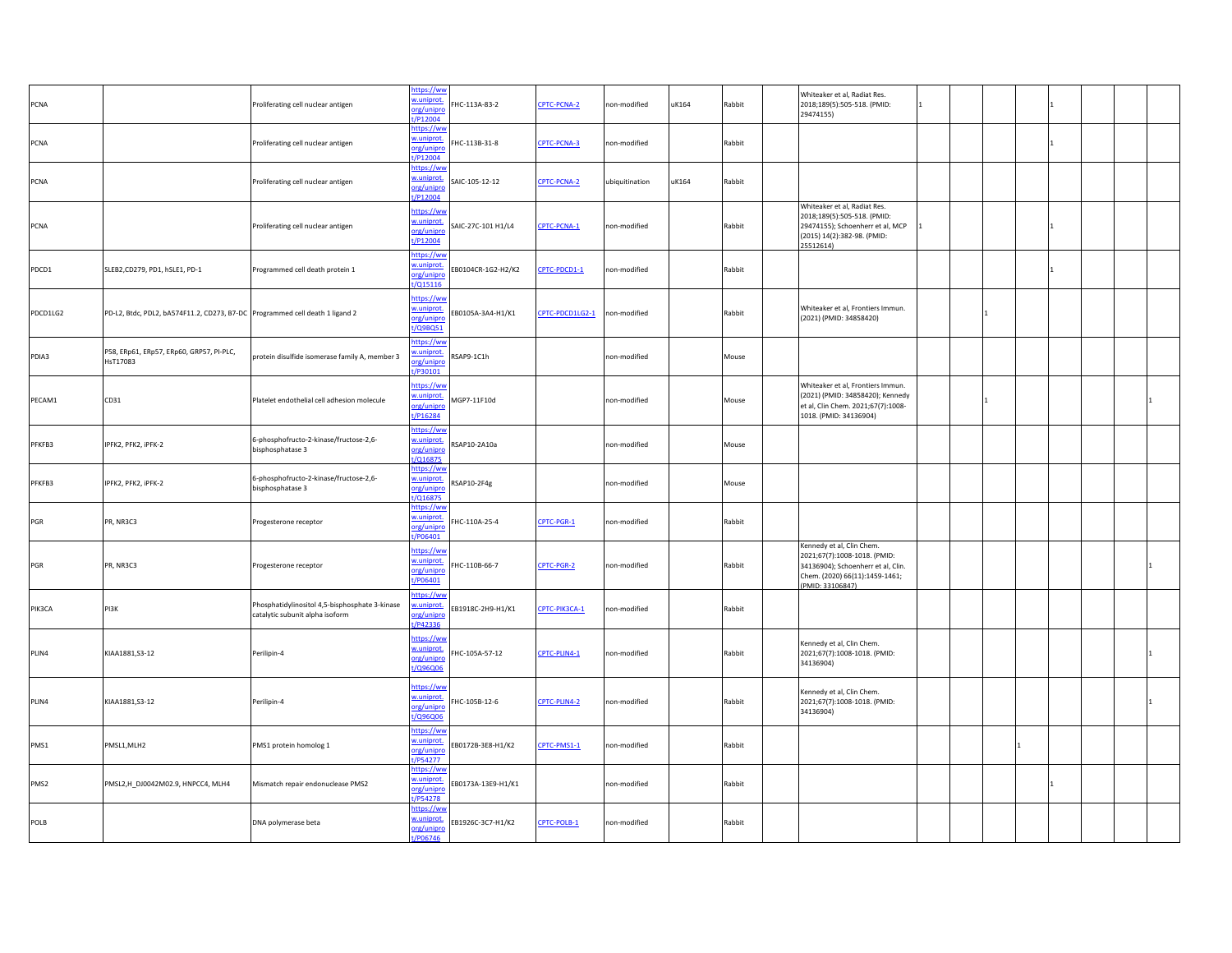| POLD,CDC2                                                                                  | DNA polymerase delta catalytic subunit                                                                      | w.uniprot.<br>t/P28340                                   | EB0174A-11G3-H2/K1                                                                                  | CPTC-POLD1-1  | non-modified | Rabbit |                                                                                                                                              |                                     |  |   |  |
|--------------------------------------------------------------------------------------------|-------------------------------------------------------------------------------------------------------------|----------------------------------------------------------|-----------------------------------------------------------------------------------------------------|---------------|--------------|--------|----------------------------------------------------------------------------------------------------------------------------------------------|-------------------------------------|--|---|--|
| POLH                                                                                       | DNA polymerase theta                                                                                        | https://ww<br>w.uniprot.<br>org/unipro                   | MGP9-1C3d                                                                                           |               | non-modified | Mouse  | Whiteaker et al, Cancers (Basel).<br>2021;13(15):3843 (PMID: 34359745)                                                                       |                                     |  |   |  |
| OSF-2, PN, periostin                                                                       | Periostin                                                                                                   | https://ww<br>w.uniprot.<br>org/unipro                   | RSAP5-1D1b                                                                                          |               | non-modified | Mouse  |                                                                                                                                              |                                     |  |   |  |
| TDPX1, PRP, NKEFB, TSA, PRXII, PRX2,<br>MGC4104                                            | Peroxiredoxin-2                                                                                             | https://ww<br>w.uniprot.<br>org/unipro                   | SAIC-34B-124 H1/L1                                                                                  | CPTC-PRDX2-1  | non-modified | Rabbit | Schoenherr et al, MCP (2015)<br>14(2):382-98. (PMID: 25512614)                                                                               |                                     |  |   |  |
| TDPX1, PRP, NKEFB, TSA, PRXII, PRX2,<br>MGC4104                                            | Peroxiredoxin-2                                                                                             | https://ww<br>w.uniprot.<br>org/unipro<br>t/P32119       | SAIC-34D-11 H1/L1                                                                                   | CPTC-PRDX2-2  | non-modified | Rabbit | Schoenherr et al, MCP (2015)<br>14(2):382-98. (PMID: 25512614)                                                                               |                                     |  |   |  |
| AOE37-2                                                                                    | Peroxiredoxin-4                                                                                             | https://wv<br>w.uniprot.<br>org/unipro<br>t/Q13162       | SAIC-40A-24 H1/L3                                                                                   | CPTC-PRDX4-4  | non-modified | Rabbit | Schoenherr et al, MCP (2015)<br>14(2):382-98. (PMID: 25512614)                                                                               |                                     |  |   |  |
| AOE37-2                                                                                    | Peroxiredoxin-4                                                                                             | https://ww<br>w.uniprot.<br>org/unipro<br>t/Q13162       | SAIC-40C-8 H1/L2                                                                                    | CPTC-PRDX4-5  | non-modified | Rabbit | Schoenherr et al, MCP (2015)<br>14(2):382-98. (PMID: 25512614)                                                                               |                                     |  |   |  |
| HC2, NU, PROS30, MGC14542, MGC14575,<br>MGC14751, MGC1667, MGC21459,<br>MGC22853, MGC23915 | Proteasome subunit alpha type-1                                                                             | https://ww<br>w.uniprot.<br>org/unipro<br>t/P25786       | EB0133E-5G8-H1/K1                                                                                   | CPTC-PSMA1-1  | non-modified | Rabbit | Whiteaker et al, Frontiers Immun.<br>(2021) (PMID: 34858420)                                                                                 |                                     |  |   |  |
| MECL1,LMP10, MGC1665, beta2i                                                               | Proteasome subunit beta type-10                                                                             | <u>nttps://ww</u><br>w.uniprot.<br>org/unipro<br>/P40306 | EB0987C-2A1-H4/K1                                                                                   | CPTC-PSMB10-1 | non-modified | Rabbit |                                                                                                                                              |                                     |  |   |  |
| BZS, MHAM, MMAC1, TEP1, PTEN1                                                              | Phosphatidylinositol 3,4,5-trisphosphate 3-<br>phosphatase and dual-specificity protein<br>phosphatase PTEN | https://ww<br>w.uniprot.<br>org/unipro<br>t/P60484       | SAI068-2B2                                                                                          | CPTC-PTEN-3   | non-modified | Mouse  | Schoenherr et al, Scientific Data<br>(2019) (PMID: 31467290); Whiteaker<br>et al, Cell Rep Methods.<br>2021;1(3):100015. (PMID:              |                                     |  |   |  |
| BZS, MHAM, MMAC1, TEP1, PTEN1                                                              | Phosphatidylinositol 3,4,5-trisphosphate 3-<br>phosphatase and dual-specificity protein<br>phosphatase PTEN | https://ww<br>w.uniprot.<br>org/unipro<br>t/P60484       | FSAI068-2B8                                                                                         | CPTC-PTEN-4   | non-modified | Mouse  | Schoenherr et al, Scientific Data<br>(2019) (PMID: 31467290); Whiteaker<br>et al, Cell Rep Methods.<br>2021;1(3):100015. (PMID:              |                                     |  |   |  |
| BZS, MHAM, MMAC1, TEP1, PTEN1                                                              | Phosphatidylinositol 3,4,5-trisphosphate 3-<br>phosphatase and dual-specificity protein<br>phosphatase PTEN | https://ww<br>w.uniprot.<br>org/unipro<br>t/P60484       | SAI069-1A5                                                                                          | CPTC-PTEN-5   | non-modified | Mouse  |                                                                                                                                              |                                     |  |   |  |
| BZS, MHAM, MMAC1, TEP1, PTEN1                                                              | hosphatidylinositol 3,4,5-trisphosphate 3-<br>phosphatase and dual-specificity protein<br>phosphatase PTEN  | https://ww<br>w.uniprot.<br>t/P60484                     | SAI069-1F4                                                                                          | CPTC-PTEN-6   | non-modified | Mouse  |                                                                                                                                              |                                     |  |   |  |
| BZS, MHAM, MMAC1, TEP1, PTEN1                                                              | Phosphatidylinositol 3,4,5-trisphosphate 3-<br>phosphatase and dual-specificity protein<br>phosphatase PTEN | ittps://ww<br>w.uniprot.<br>org/unipro<br>t/P60484       | FSAI069-1G4                                                                                         | CPTC-PTEN-1   | non-modified | Mouse  | Schoenherr et al, Scientific Data<br>(2019) (PMID: 31467290); Whiteaker<br>et al, Cell Rep Methods.<br>2021;1(3):100015. (PMID:              |                                     |  |   |  |
| BZS, MHAM, MMAC1, TEP1, PTEN1                                                              | Phosphatidylinositol 3,4,5-trisphosphate 3-<br>phosphatase and dual-specificity protein<br>phosphatase PTEN | https://ww<br>w.uniprot.<br>org/unipro<br>/P60484        | FSAI069-3B4                                                                                         | CPTC-PTEN-2   | non-modified | Mouse  |                                                                                                                                              |                                     |  |   |  |
| BZS, MHAM, MMAC1, TEP1, PTEN1                                                              | Phosphatidylinositol 3,4,5-trisphosphate 3-<br>phosphatase and dual-specificity protein<br>phosphatase PTEN | ittps://ww<br>w.uniprot.<br>org/unipro<br>t/P60484       | FSAI069-4H3                                                                                         | CPTC-PTEN-7   | non-modified | Mouse  | Schoenherr et al, Scientific Data<br>(2019) (PMID: 31467290); Whiteaker<br>et al, Cell Rep Methods.<br>2021;1(3):100015. (PMID:<br>34671754) |                                     |  |   |  |
| COX2                                                                                       | Prostaglandin G/H synthase 2                                                                                | https://ww<br>w.uniprot.<br>org/unipn<br>P35354          | EB0124B-2D1-H1/K1                                                                                   | CPTC-PTGS2-1  | non-modified | Rabbit | Whiteaker et al, Frontiers Immun.<br>(2021) (PMID: 34858420)                                                                                 |                                     |  |   |  |
| PTPT, TCELLPTP, TC-PTP, TCPTP                                                              | Tyrosine-protein phosphatase non-receptor type                                                              | https://wv<br>w.uniprot.                                 | EB0177B-12A4-H2/K1                                                                                  | CPTC-PTPN2-1  | non-modified | Rabbit |                                                                                                                                              |                                     |  |   |  |
|                                                                                            |                                                                                                             |                                                          | https://ww<br>org/unipro<br>t/075417<br>/Q15063<br>t/P32119<br>org/unipro<br>org/unipro<br>t/P17706 |               |              |        |                                                                                                                                              | 34671754)<br>34671754)<br>34671754) |  | 1 |  |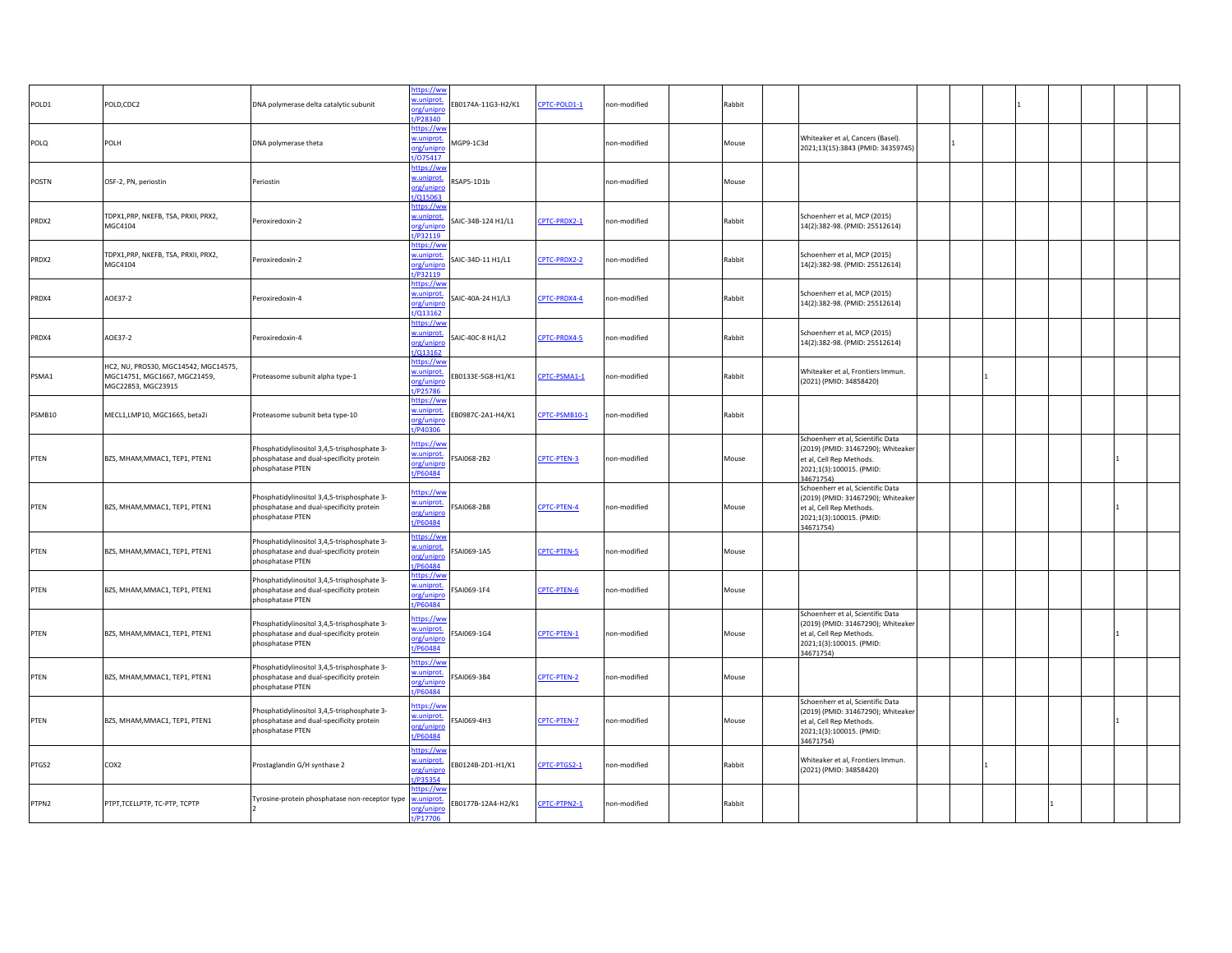| PTPRC  | CD45, LCA, T200, GP180                                  | Receptor-type tyrosine-protein phosphatase C          | ittps://ww<br>v.uniprot<br>HC-104A-13-7<br>org/unipro<br>t/P08575             | CPTC-PTPRC-1  | non-modified    |       | Rabbit | Whiteaker et al, Radiat Res.<br>2018;189(5):505-518. (PMID:<br>29474155); Whiteaker et al,<br>Frontiers Immun. (2021) (PMID:<br>34858420); Kennedy et al, Clin<br>Chem. 2021;67(7):1008-1018.<br>(PMID: 34136904) | $\mathbf{1}$   |  |  |
|--------|---------------------------------------------------------|-------------------------------------------------------|-------------------------------------------------------------------------------|---------------|-----------------|-------|--------|-------------------------------------------------------------------------------------------------------------------------------------------------------------------------------------------------------------------|----------------|--|--|
| PTPRC  | CD45, LCA, T200, GP180                                  | Receptor-type tyrosine-protein phosphatase C          | https://ww<br>w.uniprot<br>HC-104C-17-8<br>prg/unipro<br>t/P08575             | CPTC-PTPRC-2  | non-modified    |       | Rabbit | Whiteaker et al, Radiat Res.<br>2018;189(5):505-518. (PMID:<br>29474155); Whiteaker et al,<br>Frontiers Immun. (2021) (PMID:<br>34858420); Kennedy et al, Clin<br>Chem. 2021;67(7):1008-1018.<br>(PMID: 34136904) |                |  |  |
| PVR    | PVS,CD155, HVED, Necl-5, NECL5, Tage4                   | Poliovirus receptor                                   | ittps://ww<br>w.uniprot<br>B0139A-1B6-H1/K1<br>org/unipro<br>t/P15151         | CPTC-PVR-1    | non-modified    |       | Rabbit |                                                                                                                                                                                                                   |                |  |  |
| RAD1   | HRAD1, REC1                                             | Cell cycle checkpoint protein RAD1                    | ittps://wv<br>w.uniprot<br>B1919A-7D6-H2/K2<br>org/unipre<br>060671           | CPTC-RAD1-1   | non-modified    |       | Rabbit |                                                                                                                                                                                                                   |                |  |  |
| RAD18  | RNF73                                                   | E3 ubiquitin-protein ligase RAD18                     | ttps://ww<br>w.uniprot<br>HC-151-108-8<br>org/unipre<br>/Q9NS91               | CPTC-RAD18-3  | phosphorylation | pS471 | Rabbit | Whiteaker et al, Radiat Res.<br>2018;189(5):505-518. (PMID:<br>29474155)                                                                                                                                          | $\overline{1}$ |  |  |
| RAD18  | RNF73                                                   | E3 ubiquitin-protein ligase RAD18                     | https://ww<br>w.uniprot<br>HC-151-110-7<br>org/unipro<br>t/Q9NS91             | CPTC-RAD18-5  | phosphorylation | pS471 | Rabbit | Whiteaker et al, Radiat Res.<br>2018;189(5):505-518. (PMID:<br>29474155)                                                                                                                                          |                |  |  |
| RAD18  | RNF73                                                   | E3 ubiquitin-protein ligase RAD18                     | nttps://ww<br>w.uniprot<br>AIC-106-8-1<br>org/unipro<br>t/Q9NS91              | CPTC-RAD18-4  | phosphorylation | pS99  | Rabbit | Whiteaker et al, Radiat Res.<br>2018;189(5):505-518. (PMID:<br>29474155)                                                                                                                                          |                |  |  |
| RAD23B | HHR23B, P58, HR23B                                      | UV excision repair protein RAD23 homolog B            | ittps://ww<br>w.uniprot<br>AIC-28A-29 H2/L3<br>org/unipre<br>t/P54727         | CPTC-RAD23B-1 | non-modified    |       | Rabbit | Whiteaker et al, Radiat Res.<br>2018;189(5):505-518. (PMID:<br>29474155); Schoenherr et al, MCP<br>(2015) 14(2):382-98. (PMID:<br>25512614)                                                                       |                |  |  |
| RAD23B | HHR23B, P58, HR23B                                      | UV excision repair protein RAD23 homolog B            | https://ww<br>v.uniprot<br><b>SAIC-28B-8 H5/L3</b><br>org/unipro<br>t/P54727  | CPTC-RAD23B-2 | non-modified    |       | Rabbit | Whiteaker et al, Radiat Res.<br>2018;189(5):505-518. (PMID:<br>29474155); Schoenherr et al, MCP<br>(2015) 14(2):382-98. (PMID:<br>25512614)                                                                       |                |  |  |
| RAD50  | hRad50, RAD50-2                                         | DNA repair protein RAD50                              | ttps://ww<br>w.uniprot.<br>B0904-1D5-H3/K3<br>org/unipro<br>/Q92878           | CPTC-RAD50-2  | phosphorylation | pS470 | Rabbit | Whiteaker et al, Cancers (Basel).<br>2021;13(15):3843 (PMID: 34359745)                                                                                                                                            |                |  |  |
| RAD50  | hRad50, RAD50-2                                         | DNA repair protein RAD50                              | <u>https://ww</u><br>w.uniprot<br>AIC-113-5-4<br>org/unipro<br><b>/Q92878</b> | CPTC-RAD50-1  | phosphorylation | pS635 | Rabbit | Whiteaker et al, Radiat Res.<br>2018;189(5):505-518. (PMID:<br>29474155)                                                                                                                                          | 11             |  |  |
| RAD51  | RAD51A, RECA, HsRad51, HsT16930, BRCC5,<br><b>FANCR</b> | DNA repair protein RAD51 homolog 1                    | nttps://ww<br>w.uniprot<br>SAP3-2A1e<br>org/unipro<br>/Q06609                 |               | non-modified    |       | Mouse  |                                                                                                                                                                                                                   |                |  |  |
| RAD51  | RAD51A, RECA, HsRad51, HsT16930, BRCC5,<br><b>FANCR</b> | DNA repair protein RAD51 homolog 1                    | ittps://ww<br>w.uniprot.<br>SAP3-2B4d<br>org/unipro<br>/Q06609                |               | non-modified    |       | Mouse  |                                                                                                                                                                                                                   |                |  |  |
| RAD51C | RAD51L2, FANCO                                          | DNA repair protein RAD51 homolog 3                    | https://ww<br>w.uniprot<br>HC-153-57-3<br>org/unipro<br>/043502               | CPTC-RAD51C-2 | phosphorylation | pS20  | Rabbit | Whiteaker et al, Radiat Res.<br>2018;189(5):505-518. (PMID:<br>29474155)                                                                                                                                          | 11.            |  |  |
| RAD51C | RAD51L2, FANCO                                          | DNA repair protein RAD51 homolog 3                    | ttps://ww<br>w.uniprot<br>HC-153-71-7<br>org/unipre<br>/043502                | CPTC-RAD51C-1 | phosphorylation | pS20  | Rabbit | Whiteaker et al, Radiat Res.<br>2018;189(5):505-518. (PMID:<br>29474155)                                                                                                                                          |                |  |  |
| RAD9A  | RAD9                                                    | Cell cycle checkpoint control protein RAD9A           | https://ww<br>w.uniprot<br>EB0952-3D4-H1/K4<br>org/unipro<br>/Q99638          | CPTC-RAD9A-1  | phosphorylation | pS387 | Rabbit | Whiteaker et al, Cancers (Basel).<br>2021;13(15):3843 (PMID: 34359745)                                                                                                                                            | 1              |  |  |
| RAF1   | Raf-1, c-Raf, CRAF                                      | RAF proto-oncogene serine/threonine-protein<br>kinase | ttps://ww<br>w.uniprot.<br>EB0964-1E5-H2/K2<br>org/unipro<br>t/P04049         | CPTC-RAF1-8   | phosphorylation | pS259 | Rabbit |                                                                                                                                                                                                                   |                |  |  |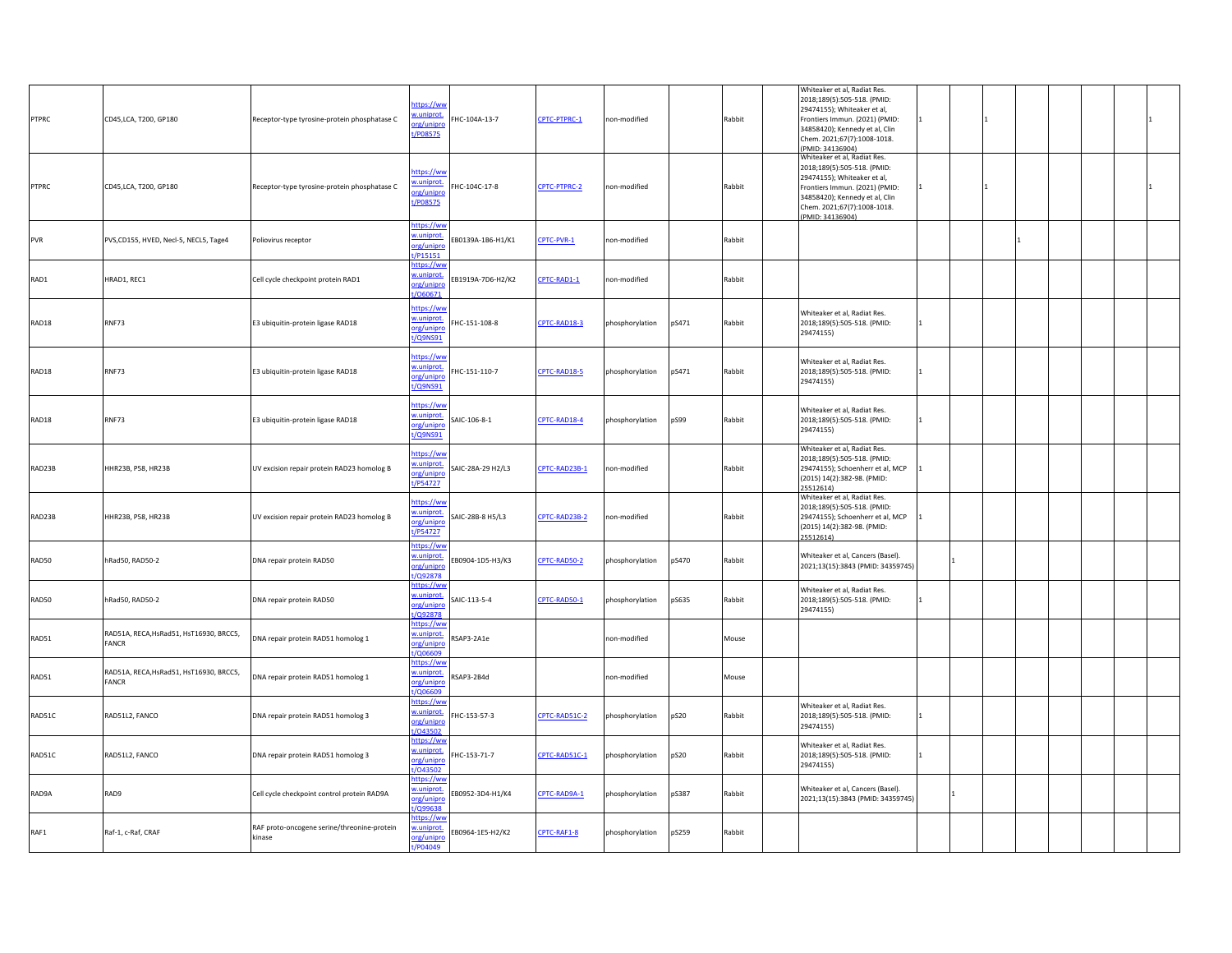| RAF1          | Raf-1, c-Raf, CRAF             | RAF proto-oncogene serine/threonine-protein<br>kinase | nttps://ww<br>uniprot.<br>SAI093-10D5<br>org/unipre<br>/P04049                    | CPTC-RAF1-2          | non-modified    |        | Mouse  |                                                                                                                                              |              |  |    |  |
|---------------|--------------------------------|-------------------------------------------------------|-----------------------------------------------------------------------------------|----------------------|-----------------|--------|--------|----------------------------------------------------------------------------------------------------------------------------------------------|--------------|--|----|--|
| RAF1          | Raf-1, c-Raf, CRAF             | RAF proto-oncogene serine/threonine-protein<br>kinase | ittps://ww<br>v.uniprot<br>SAI093-6E2<br>org/unipro<br>P04049                     | CPTC-RAF1-1          | non-modified    |        | Mouse  | Schoenherr et al, Scientific Data<br>(2019) (PMID: 31467290); Whiteaker<br>et al, Cell Rep Methods.<br>2021;1(3):100015. (PMID:<br>34671754) |              |  |    |  |
| RAF1          | Raf-1, c-Raf, CRAF             | RAF proto-oncogene serine/threonine-protein<br>kinase | ittps://ww<br>v.uniprot<br>SAI176-10H5<br>org/unipre<br>P04049                    | CPTC-RAF1-6          | phosphorylation | pS259  | Mouse  | Schoenherr et al, Scientific Data<br>(2019) (PMID: 31467290); Whiteaker<br>et al, Cell Rep Methods.<br>2021;1(3):100015. (PMID:<br>34671754) |              |  |    |  |
| RAF1          | Raf-1, c-Raf, CRAF             | RAF proto-oncogene serine/threonine-protein<br>kinase | ttps://ww<br>v.uniprot<br>SAI176-7H10<br>org/unipro<br>P04049                     | CPTC-RAF1-4          | on-modified     |        | Mouse  | Schoenherr et al, Scientific Data<br>(2019) (PMID: 31467290); Whiteaker<br>et al, Cell Rep Methods.<br>2021;1(3):100015. (PMID:<br>34671754) |              |  |    |  |
| RAF1          | Raf-1, c-Raf, CRAF             | RAF proto-oncogene serine/threonine-protein<br>kinase | ttps://ww<br>w.uniprot<br>SAI176-8A1<br>rg/unipro<br>P04049                       | CPTC-RAF1-5          | non-modified    |        | Mouse  | Schoenherr et al, Scientific Data<br>(2019) (PMID: 31467290); Whiteaker<br>et al, Cell Rep Methods.<br>2021;1(3):100015. (PMID:<br>34671754) |              |  |    |  |
| RAF1          | Raf-1, c-Raf, CRAF             | RAF proto-oncogene serine/threonine-protein<br>kinase | ittps://ww<br>v.uniprot<br>LBR-121-15-5<br>org/unipro<br>P04049                   | CPTC-RAF1-3          | phosphorylation | pS259  | Rabbit | Schoenherr et al, Scientific Data<br>(2019) (PMID: 31467290); Whiteaker<br>et al, Cell Rep Methods.<br>2021;1(3):100015. (PMID:<br>34671754) |              |  | I1 |  |
| RAF1          | Raf-1, c-Raf, CRAF             | RAF proto-oncogene serine/threonine-protein<br>kinase | ttps://wv<br>hospho-c-Raf (Ser259)<br>uniprot.<br>org/unipro<br>(E8G1E)<br>P04049 | CPTC-RAF1-7          | phosphorylation | pS259  | Rabbit |                                                                                                                                              |              |  |    |  |
| RB1           | OSRC, RB, PPP1R130             | Retinoblastoma-associated protein                     | ittps://wv<br>w.uniprot<br>SAIC-118-104-2<br>org/unipro<br>/P06400                | CPTC-RB1-3           | phosphorylation | pS807  | Rabbit | Whiteaker et al, Radiat Res.<br>2018;189(5):505-518. (PMID:<br>29474155)                                                                     | $\mathbf{1}$ |  |    |  |
| RB1           | OSRC, RB, PPP1R130             | Retinoblastoma-associated protein                     | ttps://ww<br>v.uniprot.<br>SAIC-118-17-4<br>org/unipro<br>P06400                  | CPTC-RB1-2           | phosphorylation | pS807  | Rabbit | Whiteaker et al, Radiat Res.<br>2018;189(5):505-518. (PMID:<br>29474155)                                                                     |              |  |    |  |
| RECQL         | RecQ1, RecQL1                  | ATP-dependent DNA helicase Q1                         | ittps://ww<br>w.uniprot<br>EB1922A-9B6-H1/K1<br>org/unipre<br>P46063              | CPTC-RECQL-1         | on-modified     |        | Rabbit |                                                                                                                                              |              |  |    |  |
| REV3L         | POLZ, REV3                     | DNA polymerase zeta catalytic subunit                 | https://ww<br>w.uniprot<br>FHC-154-13-13<br>org/unipro<br>/060673                 |                      | phosphorylation | pS1724 | Rabbit | Whiteaker et al, Radiat Res.<br>2018;189(5):505-518. (PMID:<br>29474155)                                                                     | 11           |  |    |  |
| REV3L         | POLZ, REV3                     | DNA polymerase zeta catalytic subunit                 | https://wv<br>w.uniprot<br>HC-154-5-6<br>org/unipro<br>/060673                    |                      | phosphorylation | pS1724 | Rabbit | Whiteaker et al, Radiat Res.<br>2018;189(5):505-518. (PMID:<br>29474155)                                                                     | 11           |  |    |  |
| RIF1          | FLJ12870, FLJ10599             | Telomere-associated protein RIF1                      | ittps://ww<br>w.uniprot<br>HC-155-35-2<br>org/unipro<br>/Q5UIPO                   |                      | phosphorylation | pS1542 | Rabbit | Whiteaker et al, Radiat Res.<br>2018;189(5):505-518. (PMID:<br>29474155); Whiteaker et al,<br>Frontiers Immun. (2021) (PMID:<br>34858420)    |              |  |    |  |
| RNASEH2A      | RNASEHI, RNHIA, RNHL, AGS4     | Ribonuclease H2 subunit A                             | nttps://wv<br>w.uniprot<br>B1928B-9E5-H4/K1<br>org/unipre<br>/075792              | CPTC-RNASEH2A-1      | non-modified    |        | Rabbit |                                                                                                                                              |              |  |    |  |
| <b>RNF168</b> | FLJ35794                       | E3 ubiquitin-protein ligase RNF168                    | ittps://ww<br>w.uniprot<br>B1914-8E3-H1/K1<br>org/unipro<br>/Q8IYW5               | <b>CPTC-RNF168-1</b> | non-modified    |        | Rabbit |                                                                                                                                              |              |  |    |  |
| RPA1          | REPA1, RPA70, HSSB, RF-A, RP-A | Replication protein A 70 kDa DNA-binding subuni       | ttps://ww<br>uniprot.<br>EB1921B-10B8-H3/K2<br>rg/unipro<br>P27694                | CPTC-RPA1-1          | on-modified     |        | Rabbit |                                                                                                                                              |              |  |    |  |
| <b>RPTOR</b>  | KOG1, Mip1, KIAA1303, raptor   | Regulatory-associated protein of mTOR                 | https://wv<br>v.uniprot<br>SAI077-1G2<br>org/unipre<br>/Q8N122                    | CPTC-RPTOR-2         | non-modified    |        | Mouse  | Schoenherr et al, Scientific Data<br>(2019) (PMID: 31467290); Whiteaker<br>et al, Cell Rep Methods.<br>2021;1(3):100015. (PMID:<br>34671754) |              |  |    |  |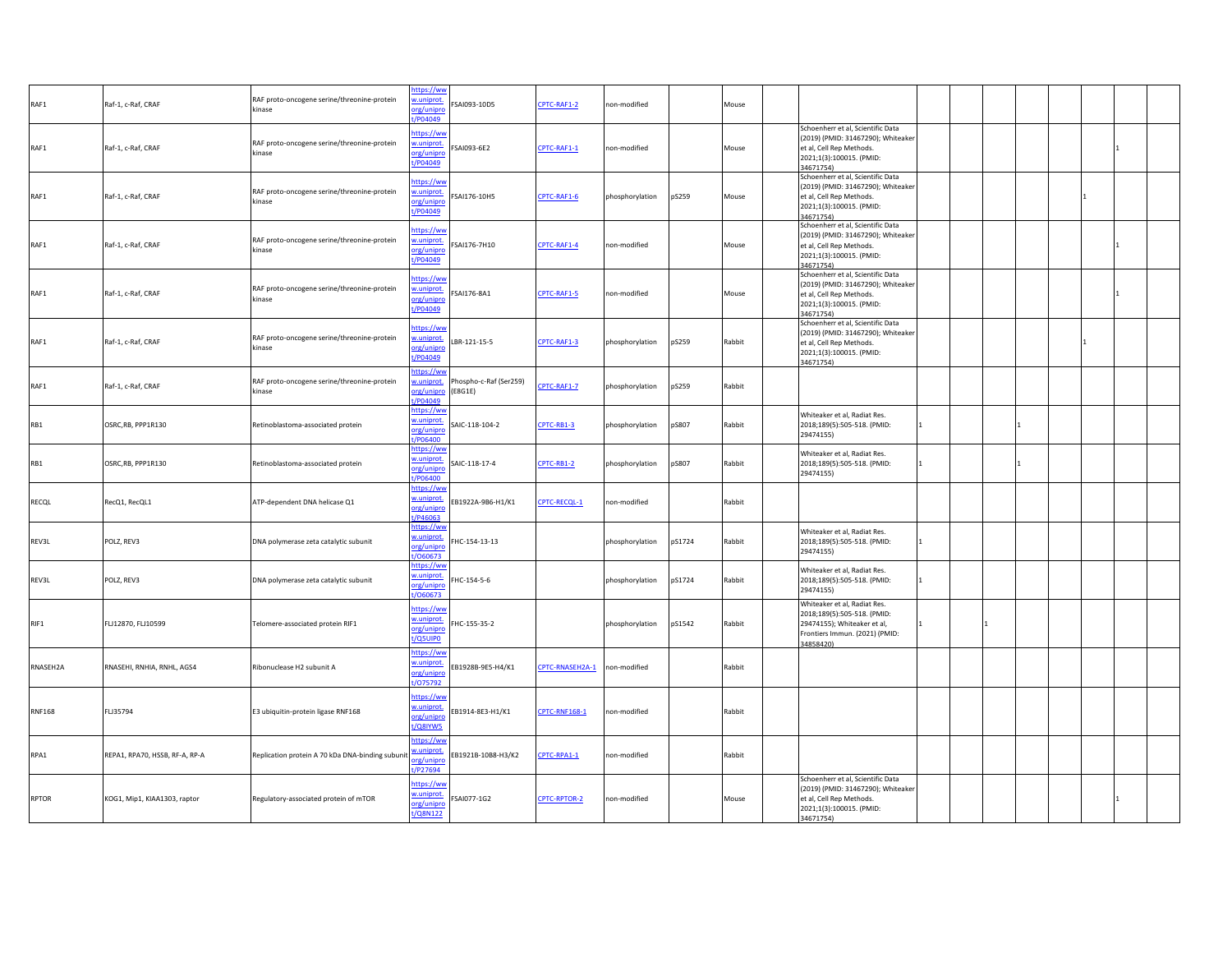| <b>RPTOR</b>   | KOG1, Mip1, KIAA1303, raptor                                                                 | Regulatory-associated protein of mTOR                                        | https://ww<br>w.uniprot<br>SAI077-2D8<br>org/unipro<br>t/Q8N122                  | CPTC-RPTOR-1    | non-modified    |       | Mouse                 | Schoenherr et al, Scientific Data<br>(2019) (PMID: 31467290); Whiteaker<br>et al, Cell Rep Methods.<br>2021;1(3):100015. (PMID:<br>34671754) |   |  |  |
|----------------|----------------------------------------------------------------------------------------------|------------------------------------------------------------------------------|----------------------------------------------------------------------------------|-----------------|-----------------|-------|-----------------------|----------------------------------------------------------------------------------------------------------------------------------------------|---|--|--|
| RRM2           | C2orf48,FLJ25102                                                                             | Ribonucleoside-diphosphate reductase subunit<br>M <sub>2</sub>               | ttps://ww<br>w.uniprot<br>SAIC-30C-18 H1/L3<br>org/unipro<br>t/P31350            | CPTC-RRM2-1     | non-modified    |       | Rabbit                | Whiteaker et al, Radiat Res.<br>2018;189(5):505-518. (PMID:<br>29474155); Schoenherr et al, MCP<br>(2015) 14(2):382-98. (PMID:<br>25512614)  |   |  |  |
| RRM2           | C2orf48,FLJ25102                                                                             | Ribonucleoside-diphosphate reductase subunit<br>M <sub>2</sub>               | ittps://ww<br>v.uniprot<br>AIC-30E-7 H2/L3<br>org/unipro<br>t/P31350             | CPTC-RRM2-2     | non-modified    |       | Rabbit                | Whiteaker et al, Radiat Res.<br>2018;189(5):505-518. (PMID:<br>29474155); Schoenherr et al, MCP<br>(2015) 14(2):382-98. (PMID:<br>25512614)  |   |  |  |
| RTF1           | <b>KIAA0252</b>                                                                              | RNA polymerase-associated protein RTF1<br>homolog                            | ittps://ww<br>w.uniprot<br>B0902-2A7-H7/K1<br>org/unipro<br>/Q92541              | CPTC-RTF1-2     | phosphorylation | pS655 | Rabbit                | Whiteaker et al, Cancers (Basel).<br>2021;13(15):3843 (PMID: 34359745)                                                                       |   |  |  |
| RTF1           | <b>KIAA0252</b>                                                                              | RNA polymerase-associated protein RTF1<br>homolog                            | ttps://ww<br>w.uniprot<br>B0902-4A12-H2/K2<br>org/unipro<br>1/Q92541             | CPTC-RTF1-1     | phosphorylation | pS655 | Rabbit                | Whiteaker et al, Cancers (Basel).<br>2021;13(15):3843 (PMID: 34359745)                                                                       |   |  |  |
| SAAL1          | FLJ41463                                                                                     | Protein SAAL1                                                                | ittps://ww<br>w.uniprot<br>B0903-7G1-H1/K2<br>org/unipro<br>:/Q96ER3             | CPTC-SAAL1-1    | phosphorylation | pS237 | Rabbit                | Whiteaker et al, Cancers (Basel).<br>2021;13(15):3843 (PMID: 34359745)                                                                       | 1 |  |  |
| SELE           | ELAM1, ELAM, ESEL, CD62E                                                                     | E-selectin                                                                   | nttps://ww<br>w.uniprot.<br>HC-17-10-4<br>org/unipro<br>t/P16581                 |                 | non-modified    |       | Rabbit                |                                                                                                                                              |   |  |  |
| SERPINA6       | CBG                                                                                          | Corticosteroid-binding globulin                                              | https://ww<br>w.uniprot.<br>SAIC-42B-10 H3/L2<br>org/unipro<br>/P08185           | CPTC-SERPINA6-1 | non-modified    |       | Rabbit                | Schoenherr et al, MCP (2015)<br>14(2):382-98. (PMID: 25512614)                                                                               |   |  |  |
| SIGLEC1        | SN, SIGLEC-1, CD169, FLJ00051, FLJ00055,<br>FLJ00073, FLJ32150, dJ1009E24.1,<br>sialoadhesin | Sialoadhesin                                                                 | https://ww<br>w.uniprot<br>B0178C-1D3-H2/K2<br>org/unipro<br>t/Q9BZZ2            | CPTC-SIGLEC1-1  | non-modified    |       | Rabbit                |                                                                                                                                              |   |  |  |
| SIGLEC7        | SIGLEC19P, SIGLECP2, SIGLEC-7, p75/AIRM1,<br>QA79, CD328                                     | Sialic acid-binding Ig-like lectin 7                                         | ttps://ww<br>w.uniprot<br>B0988C-43B8-H1/K1<br>org/unipre<br>:/Q9Y286            | CPTC-SIGLEC7-1  | non-modified    |       | Rabbit                |                                                                                                                                              |   |  |  |
| SIGLEC9        | CD329                                                                                        | Sialic acid-binding Ig-like lectin 9                                         | https://ww<br>w.uniprot<br>EB0179D-3H4-H2/K2<br>org/unipro<br>/Q9Y336            | CPTC-SIGLEC9-1  | non-modified    |       | Rabbit                |                                                                                                                                              |   |  |  |
| SLAMF8         | BLAME, SBBI42, CD353                                                                         | SLAM family member 8                                                         | ittps://ww<br>w.uniprot<br>EB0182C-12H1-H3/K3<br>org/unipro<br>t/Q9P0V8          | CPTC-SLAMF8-1   | on-modified     |       | Rabbit                |                                                                                                                                              |   |  |  |
| <b>SLC31A1</b> | COPT1, hCTR1, CTR1                                                                           | High affinity copper uptake protein 1                                        | https://ww<br>w.uniprot.<br>SAP2-2G7c<br>org/unipro<br>/015431                   |                 | non-modified    |       | Mouse                 |                                                                                                                                              |   |  |  |
| SLFN11         | FLJ34922                                                                                     | Schlafen family member 11                                                    | nttps://ww<br>w.uniprot<br>3AP1-3G11-1d<br>org/unipre<br>/Q7Z7L1                 |                 | non-modified    |       | Mouse                 |                                                                                                                                              |   |  |  |
| SNCG           | BCSG1, SR, persyn                                                                            | Gamma-synuclein                                                              | ttps://ww<br>w.uniprot<br>SAIC-31A-10 H3/L3<br>org/unipre<br>$\frac{1}{1076070}$ | CPTC-SNCG-3     | non-modified    |       | Rabbit                | Schoenherr et al, MCP (2015)<br>14(2):382-98. (PMID: 25512614)                                                                               |   |  |  |
| SPP1           | BNSP, OPN, BSPI, ETA-1                                                                       | Osteopontin                                                                  | https://wv<br>w.uniprot<br>B0183A-R1C7-H1/K2<br>org/unipro<br>t/P10451           | CPTC-SPP1-1     | non-modified    |       | Rabbit                |                                                                                                                                              |   |  |  |
| SPP1           |                                                                                              | N/A; this target is a mouse target                                           | <u>https://ww</u><br>w.uniprot.<br>HC-4-73-5<br>org/unipro<br>P10923             |                 | non-modified    |       | Rabbit-anti-<br>mouse |                                                                                                                                              |   |  |  |
| STAT1          | STAT91, ISGF-3                                                                               | Signal transducer and activator of transcription 1- w.uniprot.<br>alpha/beta | ttps://ww<br>EB0107C-2F2-H2/K2<br>org/unipro<br>t/P42224                         | CPTC-STAT1-1    | non-modified    |       | Rabbit                | Whiteaker et al, Frontiers Immun.<br>(2021) (PMID: 34858420)                                                                                 |   |  |  |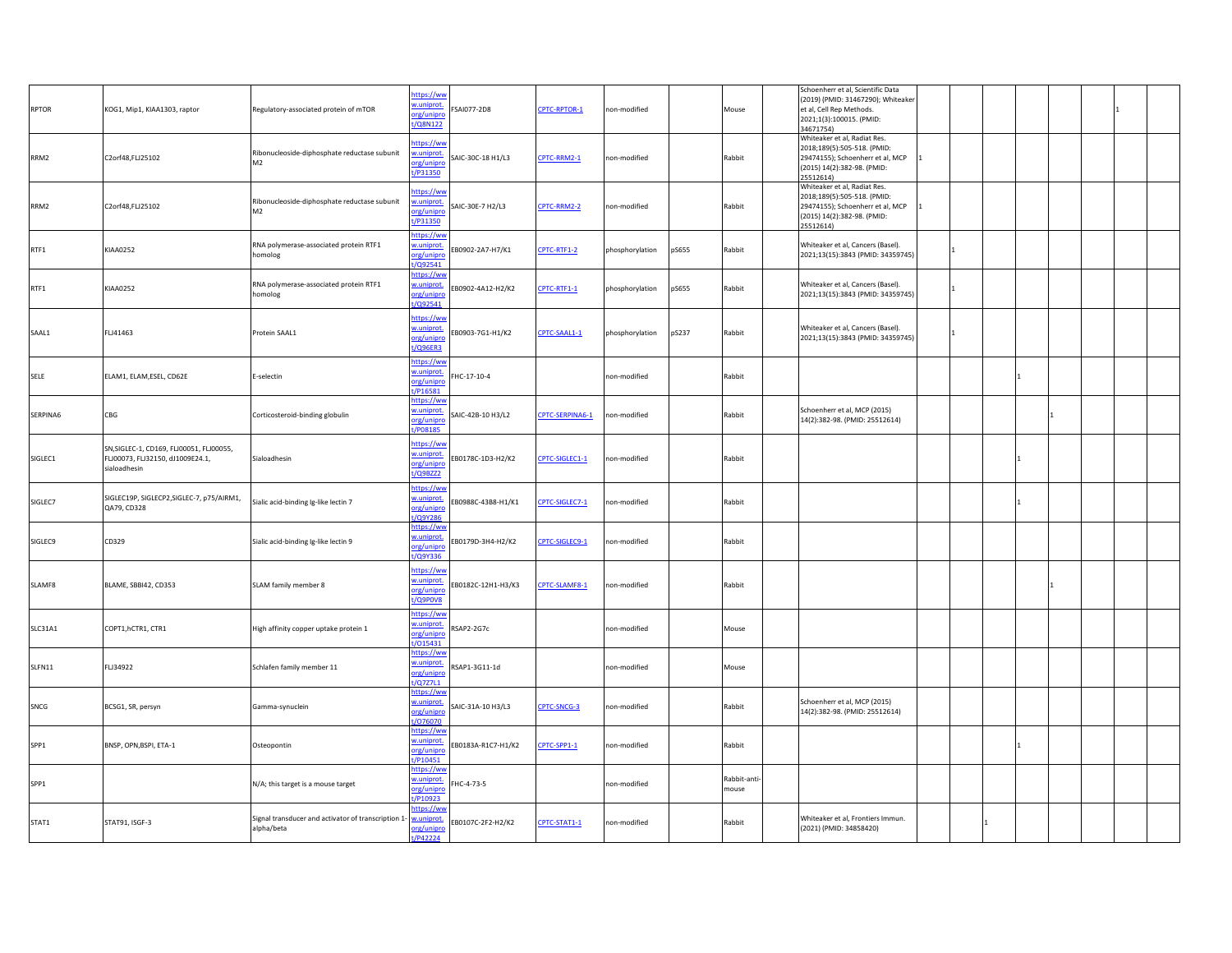| STAT1        | STAT91, ISGF-3                                      | Signal transducer and activator of transcription 1-<br>alpha/beta           | https://ww<br>w.uniprot<br>org/unipro<br>/P42224       | B0107DP-1E9-H4/K1  | CPTC-STAT1-2    | phosphorylation | pS727 | Rabbit |                                                                                                                                            |              |  |  |
|--------------|-----------------------------------------------------|-----------------------------------------------------------------------------|--------------------------------------------------------|--------------------|-----------------|-----------------|-------|--------|--------------------------------------------------------------------------------------------------------------------------------------------|--------------|--|--|
| STAT1        | STAT91, ISGF-3                                      | Signal transducer and activator of transcription 1- w.uniprot<br>alpha/beta | ittps://wv<br>org/unipro<br>P42224                     | B0107EP-1D9-H2/K1  | CPTC-STAT1-3    | phosphorylation | pY701 | Rabbit |                                                                                                                                            |              |  |  |
| STAT2        | STAT113                                             | Signal transducer and activator of transcription 2                          | ttps://ww<br>.uniprot<br>rg/unipro<br>P52630           | SAP8-3E10b         |                 | non-modified    |       | Mouse  |                                                                                                                                            |              |  |  |
| STAT3        | APRF                                                | Signal transducer and activator of transcription 3                          | https://ww<br>v.uniprot<br>org/unipro<br>P40763        | B0106C-2H10-H4/K1  | CPTC-STAT3-1    | non-modified    |       | Rabbit | Whiteaker et al, Frontiers Immun.<br>(2021) (PMID: 34858420)                                                                               |              |  |  |
| STAT3        | APRF                                                | Signal transducer and activator of transcription 3                          | ittps://wv<br>uniprot<br>org/unipro<br>P40763          | EB0963-4E6-H3/K1   | CPTC-STAT3-2    | phosphorylation | pY705 | Rabbit |                                                                                                                                            |              |  |  |
| STAT6        | D12S1644, IL-4-STAT                                 | Signal transducer and activator of transcription 6                          | https://wv<br>uniprot.<br>rg/unipro<br>t/P42226        | EB0969D-3F6-H1/K1  | CPTC-STAT6-1    | non-modified    |       | Rabbit | Whiteaker et al, Frontiers Immun.<br>(2021) (PMID: 34858420)                                                                               |              |  |  |
| STING1       | TMEM173,FLJ38577, NET23, ERIS, MPYS,<br>STING, MITA | Stimulator of interferon genes protein                                      | https://ww<br>w.uniprot<br>org/unipro<br><b>Q86WV6</b> | B0971D-1B5-H2/K1   |                 | non-modified    |       | Rabbit |                                                                                                                                            |              |  |  |
| TAGLN        | SM22, WS3-10, TAGLN1, SMCC,<br>DKFZp686P11128       | Transgelin                                                                  | ttps://ww<br>w.uniprot<br>org/unipro<br>/Q01995        | SAIC-33B-129 H1/L3 | CPTC-TAGLN-1    | on-modified     |       | Rabbit | Schoenherr et al, MCP (2015)<br>14(2):382-98. (PMID: 25512614)                                                                             |              |  |  |
| TAP1         | ABCB2, PSF1, RING4, D6S114E                         | Antigen peptide transporter 1                                               | https://wv<br>w.uniprot<br>org/unipro<br>/Q03518       | EB0184A-3E6-H3/K2  | CPTC-TAP1-1     | non-modified    |       | Rabbit |                                                                                                                                            |              |  |  |
| TAP2         | ABCB3, PSF2, RING11, D6S217E                        | Antigen peptide transporter 2                                               | https://ww<br>w.uniprot<br>prg/unipre<br>Q03519        | EB0141A-2G9-H3/K2  | CPTC-TAP2-1     | non-modified    |       | Rabbit | Whiteaker et al, Frontiers Immun.<br>(2021) (PMID: 34858420)                                                                               |              |  |  |
| <b>TAPBP</b> | TAPA                                                | Tapasin                                                                     | https://ww<br>w.uniprot<br>org/unipre<br>/015533       | FSAI200-2A9        | CPTC-TAPBP-1    | non-modified    |       | Mouse  |                                                                                                                                            |              |  |  |
| TAPBP        | TAPA                                                | Tapasin                                                                     | https://ww<br>w.uniprot<br>org/unipro<br>t/015533      | SAI200-3B3         | CPTC-TAPBP-2    | non-modified    |       | Mouse  |                                                                                                                                            |              |  |  |
| TERF2        | TRBF2,TRF2                                          | Telomeric repeat-binding factor 2                                           | nttps://wv<br>w.uniprot<br>org/unipro<br>Q15554        | SAIC-119-125-12    | CPTC-TERF2-3    | phosphorylation | pS323 | Rabbit | Whiteaker et al, Radiat Res.<br>2018;189(5):505-518. (PMID:<br>29474155)                                                                   | $\mathbf{1}$ |  |  |
| TGFB1        | TGFB, DPD1,CED, TGFbeta                             | Transforming growth factor beta-1 proprotein                                | ttps://ww<br>.uniprot<br>rg/unipr<br>/P01137           | EB0114A-5D1-H4/K3  | CPTC-TGFB1-1    | non-modified    |       | Rabbit |                                                                                                                                            |              |  |  |
| TIPRL        | MGC3794, dJ69E11.3, TIP41, TIPRL1                   | TIP41-like protein                                                          | https://ww<br>w.uniprot<br>org/unipro<br>075663        | EB1920C-2H9-H3/K1  | CPTC-TIPRL-1    | non-modified    |       | Rabbit |                                                                                                                                            |              |  |  |
| TNFRSF14     | HVEM, ATAR, TR2, LIGHTR, HVEA, CD270                | Tumor necrosis factor receptor superfamily<br>member 14                     | ttps://ww<br>v.uniprot<br>org/unipro<br>/Q92956        | SAI165R-12A4       | CPTC-TNFRSF14-1 | on-modified     |       | Mouse  |                                                                                                                                            |              |  |  |
| TNFRSF14     | HVEM, ATAR, TR2, LIGHTR, HVEA, CD270                | Tumor necrosis factor receptor superfamily<br>member 14                     | https://ww<br>v.uniprot<br>org/unipro<br>/Q92956       | SAI165R-12E10      | CPTC-TNFRSF14-2 | non-modified    |       | Mouse  |                                                                                                                                            |              |  |  |
| TNFRSF14     | HVEM, ATAR, TR2, LIGHTR, HVEA, CD270                | Tumor necrosis factor receptor superfamily<br>member 14                     | https://ww<br>w.uniprot<br>org/unipro<br>/Q92956       | SAI165R-9F8        | CPTC-TNFRSF14-3 | on-modified     |       | Mouse  | Whiteaker et al, Frontiers Immun.<br>(2021) (PMID: 34858420)                                                                               |              |  |  |
| TNFRSF17     | BCMA, BCM, CD269, TNFRSF13A                         | Tumor necrosis factor receptor superfamily<br>member 17                     | ttps://ww<br>v.uniprot<br>org/unipre<br>t/Q02223       | EB0916-2B6-H1/K1   | CPTC-TNFRSF17-1 | phosphorylation | pS173 | Rabbit | Whiteaker et al, Cancers (Basel).<br>2021;13(15):3843 (PMID:<br>34359745); Whiteaker et al,<br>Frontiers Immun. (2021) (PMID:<br>34858420) | $\mathbf{1}$ |  |  |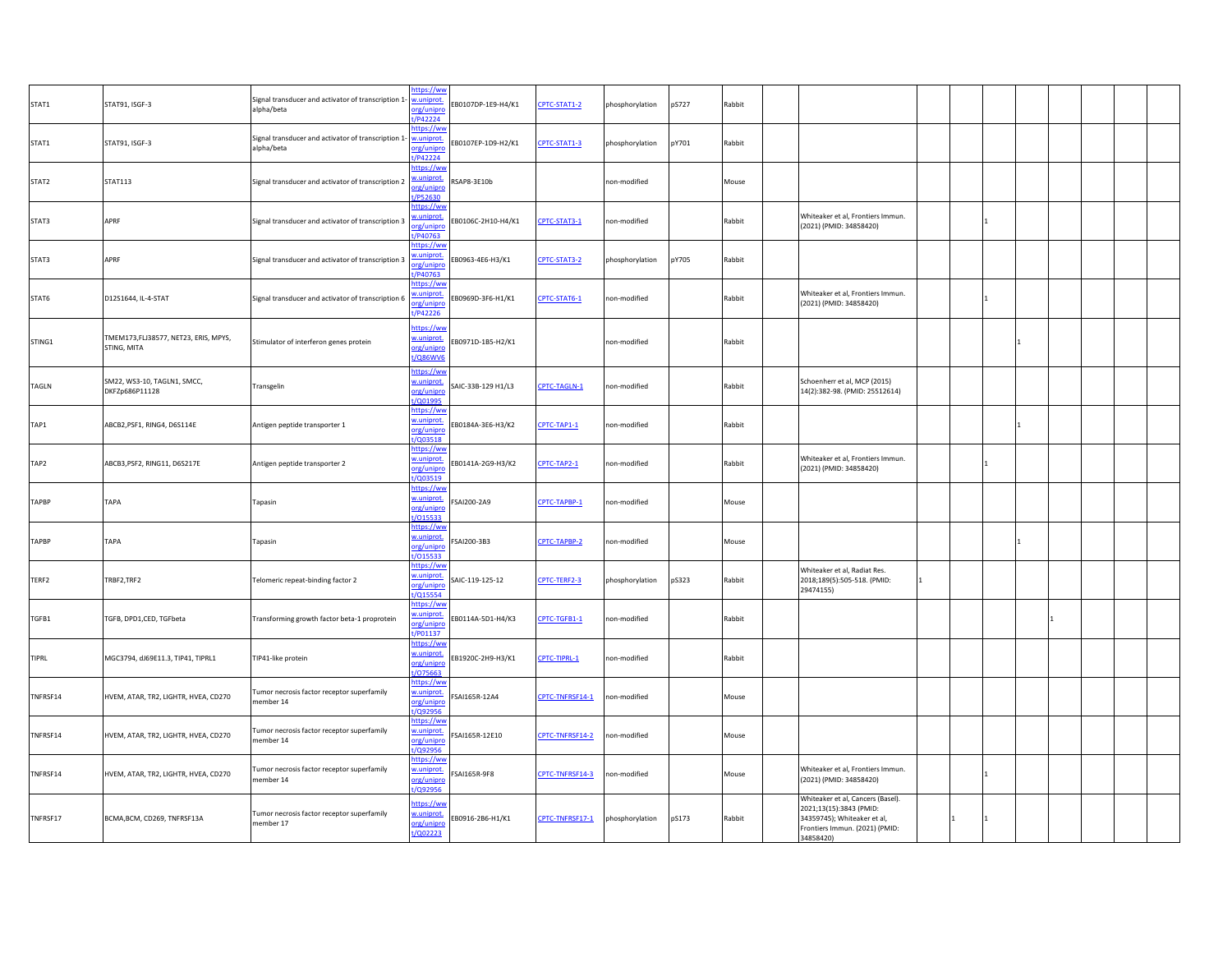| TNFRSF9     | ILA, CD137, 4-1BB                 | Tumor necrosis factor receptor superfamily<br>member 9                              | https://ww<br>w.uniprot<br>SAI150-3F2<br>org/unipro<br>/Q07011          | CPTC-TNFRSF9-4     | non-modified    |              | Mouse  |                                                                                                                                                   |              |  |  |  |
|-------------|-----------------------------------|-------------------------------------------------------------------------------------|-------------------------------------------------------------------------|--------------------|-----------------|--------------|--------|---------------------------------------------------------------------------------------------------------------------------------------------------|--------------|--|--|--|
| TNFRSF9     | ILA,CD137, 4-1BB                  | Tumor necrosis factor receptor superfamily<br>member 9                              | nttps://ww<br>w.uniprot<br>SAI150-3G10<br>org/unipro<br>$\sqrt{007011}$ | CPTC-TNFRSF9-5     | non-modified    |              | Mouse  | Whiteaker et al, Frontiers Immun.<br>(2021) (PMID: 34858420)                                                                                      |              |  |  |  |
| TNFRSF9     | ILA, CD137, 4-1BB                 | Tumor necrosis factor receptor superfamily<br>nember 9                              | ttps://ww<br>w.uniprot<br>SAI150-6A6<br>org/unipro<br>t/Q07011          | CPTC-TNFRSF9-6     | on-modified     |              | Mouse  |                                                                                                                                                   |              |  |  |  |
| TNFSF10     | TRAIL, Apo-2L, TL2, CD253         | Tumor necrosis factor ligand superfamily member<br>10                               | ittps://ww<br>w.uniprot<br>HC-24-103-7<br>org/unipro<br>P50591          |                    | non-modified    |              | Rabbit |                                                                                                                                                   |              |  |  |  |
| TNFSF10     | TRAIL, Apo-2L, TL2, CD253         | Tumor necrosis factor ligand superfamily member <b>waniprot</b><br>10 <sup>10</sup> | ittps://wv<br>HC-24-45-5<br>org/unipro<br>/P50591                       |                    | non-modified    |              | Mouse  |                                                                                                                                                   |              |  |  |  |
| TNFSF9      | 4-1BB-L, 4-1BBL                   | Tumor necrosis factor ligand superfamily member                                     | nttps://ww<br>w.uniprot<br>SAI164R-10H6<br>org/unipro<br>/P41273        | CPTC-TNFSF9-1      | non-modified    |              | Mouse  | Whiteaker et al, Frontiers Immun.<br>(2021) (PMID: 34858420)                                                                                      |              |  |  |  |
| TNFSF9      | 4-1BB-L, 4-1BBL                   | Tumor necrosis factor ligand superfamily member                                     | ttps://ww<br>w.uniprot<br>SAI164R-5F8<br>rg/unipr<br>/P41273            | CPTC-TNFSF9-2      | non-modified    |              | Mouse  |                                                                                                                                                   |              |  |  |  |
| TOP1        |                                   | DNA topoisomerase 1                                                                 | nttps://ww<br>w.uniprot<br>B1901NA-5F10-H3/K3<br>org/unipre<br>t/P11387 | CPTC-TOP1-4        | non-modified    |              | Rabbit |                                                                                                                                                   |              |  |  |  |
| TOPBP1      | KIAA0259, TOP2BP1, Dpb11          | DNA topoisomerase 2-binding protein 1                                               | https://wv<br>w.uniprot.<br>HC-160-9-3<br>org/unipro<br>/Q92547         |                    | phosphorylation | pT1062       | Rabbit | Whiteaker et al, Radiat Res.<br>2018;189(5):505-518. (PMID:<br>29474155)                                                                          | $\mathbf{1}$ |  |  |  |
| TOPBP1      | KIAA0259, TOP2BP1, Dpb11          | DNA topoisomerase 2-binding protein 1                                               | nttps://ww<br>w.uniprot<br>HC-161-4-6<br>org/unipro<br>/Q92547          |                    | phosphorylation | pS1138       | Rabbit | Whiteaker et al, Radiat Res.<br>2018;189(5):505-518. (PMID:<br>29474155)                                                                          | 1            |  |  |  |
| TP53        | p53, LFS1                         | Cellular tumor antigen p53                                                          | ttps://ww<br>w.uniprot<br>B0926-7C3-H3/K1<br>org/unipre<br>/P04637      | CPTC-TP53-1        | phosphorylation | pS315        | Rabbit | Whiteaker et al, Cancers (Basel).<br>2021;13(15):3843 (PMID: 34359745)                                                                            |              |  |  |  |
| <b>TP53</b> | p53, LFS1                         | Cellular tumor antigen p53                                                          | https://ww<br>w.uniprot<br>B0927-3G12-H3/K2<br>org/unipr<br>t/P04637    | <b>CPTC-TP53-2</b> | phosphorylation | pS15; pT18   | Rabbit | Whiteaker et al, Cancers (Basel).<br>2021;13(15):3843 (PMID: 34359745)                                                                            |              |  |  |  |
| <b>TP53</b> | p53, LFS1                         | Cellular tumor antigen p53                                                          | https://ww<br>w.uniprot.<br>B2102B-2A1-H1/K2<br>org/unipro<br>t/P04637  |                    | non-modified    |              | Rabbit |                                                                                                                                                   |              |  |  |  |
| <b>TP53</b> | p53, LFS1                         | Cellular tumor antigen p53                                                          | https://ww<br>w.uniprot<br>SAP7-1A2g<br>org/unipro<br>/P04637           |                    | non-modified    |              | Mouse  |                                                                                                                                                   |              |  |  |  |
| TP53BP1     | 53BP1, p202, TDRD30               | TP53-binding protein 1                                                              | ttps://ww<br>w.uniprot<br>EB0956-4E12-H2/K2<br>org/unipro<br>/Q12888    | CPTC-TP53BP1-1     | phosphorylation | pT543; pS552 | Rabbit | Whiteaker et al, Cancers (Basel).<br>2021;13(15):3843 (PMID: 34359745)                                                                            | 1            |  |  |  |
| TP53BP1     | 53BP1, p202, TDRD30               | TP53-binding protein 1                                                              | https://ww<br>w.uniprot<br>EB2103B-2E11-H2/K1<br>org/unipro<br>/Q12888  |                    | non-modified    |              | Rabbit |                                                                                                                                                   |              |  |  |  |
| TSHB        |                                   | Thyrotropin subunit beta                                                            | https://ww<br>w.uniprot<br>AIC-101A-93-4<br>org/unipro<br>t/P01222      | CPTC-TSHB-1        | non-modified    |              | Rabbit |                                                                                                                                                   |              |  |  |  |
| TSHB        |                                   | Thyrotropin subunit beta                                                            | https://ww<br>w.uniprot<br>SAIC-101D-57-11<br>org/unipro<br>/P01222     | CPTC-TSHB-2        | non-modified    |              | Rabbit |                                                                                                                                                   |              |  |  |  |
| TUBB        | OK/SW-cl.56, MGC16435, M40, Tubb5 | Tubulin beta chain                                                                  | ittps://ww<br>w.uniprot<br>EB0958-5B2-H3/K2<br>org/unipro<br>t/P07437   | CPTC-TUBB-1        | non-modified    |              | Rabbit | Whiteaker et al, Cancers (Basel).<br>2021;13(15):3843 (PMID:<br>34359745); Kennedy et al, Clin<br>Chem. 2021;67(7):1008-1018.<br>(PMID: 34136904) | $\mathbf{1}$ |  |  |  |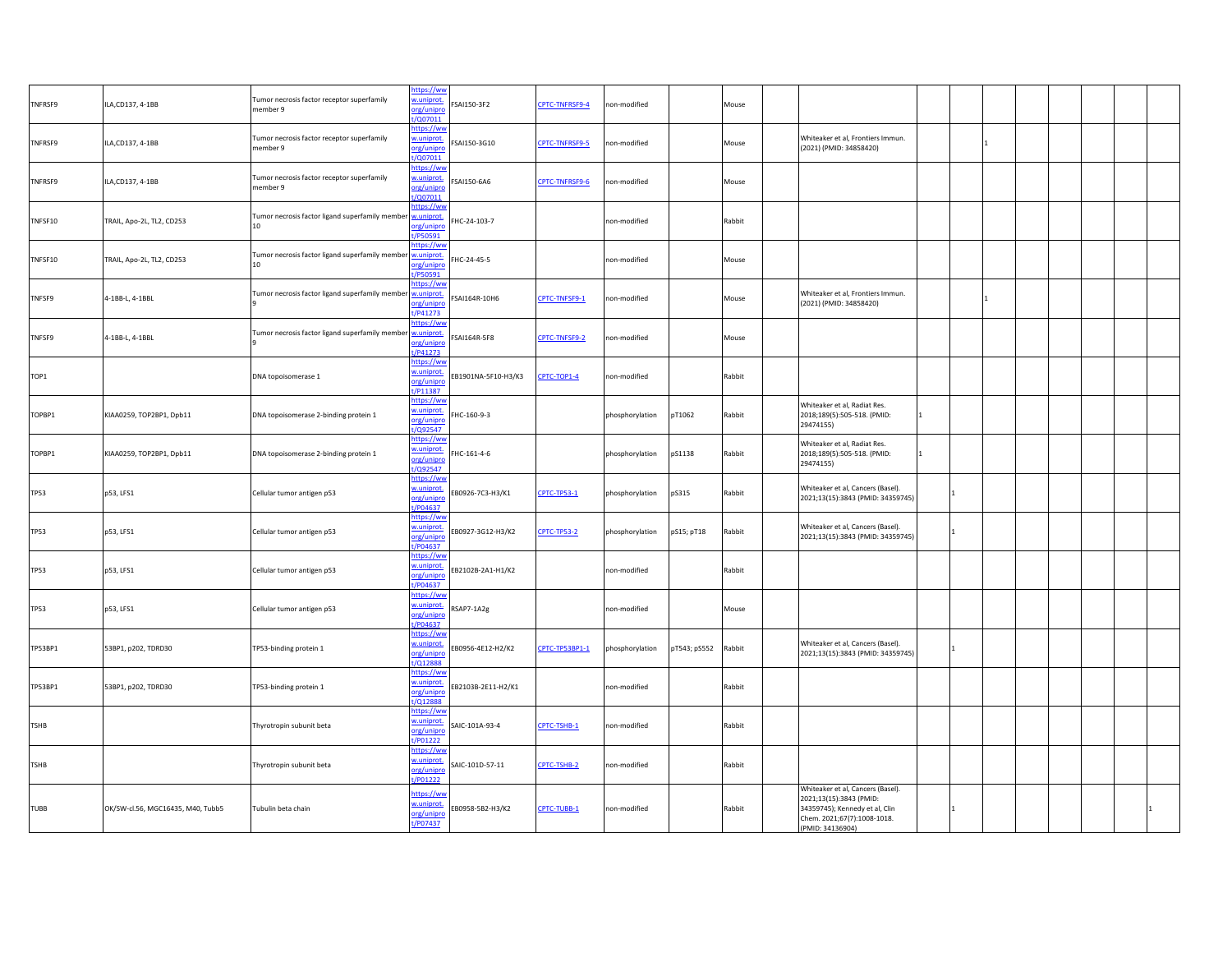| <b>TXN</b>  | TRDX, TRX, TRX1                                                                                   | Thioredoxin                                               | https://ww<br>w.uniprot.<br>org/unipro<br>t/P10599 | 3SAP10-1H1h         |                | non-modified    |       | Mouse  |                                                                                                                                             |                |  |  |  |
|-------------|---------------------------------------------------------------------------------------------------|-----------------------------------------------------------|----------------------------------------------------|---------------------|----------------|-----------------|-------|--------|---------------------------------------------------------------------------------------------------------------------------------------------|----------------|--|--|--|
| UBE2C       | UBCH10                                                                                            | Ubiquitin-conjugating enzyme E2 C                         | https://ww<br>w.uniprot.<br>org/unipro<br>t/000762 | SAIC-41A-1 H2/L4    | CPTC-UBE2C-2   | non-modified    |       | Rabbit | Whiteaker et al, Radiat Res.<br>2018;189(5):505-518. (PMID:<br>29474155); Schoenherr et al, MCP<br>(2015) 14(2):382-98. (PMID:<br>25512614) |                |  |  |  |
| UBE2C       | UBCH10                                                                                            | Ubiquitin-conjugating enzyme E2 C                         | https://ww<br>w.uniprot.<br>org/unipro<br>t/000762 | SAIC-41C-6 H4/L4    | CPTC-UBE2C-3   | non-modified    |       | Rabbit | Whiteaker et al, Radiat Res.<br>2018;189(5):505-518. (PMID:<br>29474155); Schoenherr et al, MCP<br>(2015) 14(2):382-98. (PMID:<br>25512614) | I1             |  |  |  |
| UBE2I       | UBC9                                                                                              | SUMO-conjugating enzyme UBC9                              | https://ww<br>w.uniprot.<br>org/unipro<br>t/P63279 | SAIC-36A-9 H3/L2    | CPTC-UBE2I-1   | non-modified    |       | Rabbit | Whiteaker et al, Radiat Res.<br>2018;189(5):505-518. (PMID:<br>29474155); Schoenherr et al, MCP<br>(2015) 14(2):382-98. (PMID:<br>25512614) |                |  |  |  |
| UBE2T       | HSPC150, FANCT                                                                                    | Ubiquitin-conjugating enzyme E2 T                         | https://ww<br>w.uniprot.<br>org/unipro<br>t/Q9NPD8 | HC-162-1-3          | CPTC-UBE2T-1   | phosphorylation | pS184 | Rabbit | Whiteaker et al, Radiat Res.<br>2018;189(5):505-518. (PMID:<br>29474155)                                                                    | $\blacksquare$ |  |  |  |
| UNC45A      | SMAP-1, GC-UNC45                                                                                  | Protein unc-45 homolog A                                  | https://ww<br>w.uniprot.<br>org/unipro<br>t/Q9H3U1 | MGP6-11A6e          |                | non-modified    |       | Mouse  |                                                                                                                                             |                |  |  |  |
| UTP14A      | SDCCAG16, NY-CO-16, Utp14                                                                         | U3 small nucleolar RNA-associated protein 14<br>homolog A | nttps://ww<br>w.uniprot.<br>org/unipro<br>/Q9BVJ6  | EB0905-6E11-H1/K2   | CPTC-UTP14A-1  | phosphorylation | pS453 | Rabbit | Whiteaker et al, Cancers (Basel).<br>2021;13(15):3843 (PMID: 34359745)                                                                      |                |  |  |  |
| VCAM1       | CD106                                                                                             | Vascular cell adhesion protein 1                          | https://ww<br>w.uniprot.<br>org/unipro<br>t/P19320 | EB0140E-2H1-H2/K2   | CPTC-VCAM1-1   | non-modified    |       | Rabbit | Whiteaker et al, Frontiers Immun.<br>(2021) (PMID: 34858420)                                                                                |                |  |  |  |
| <b>VCAN</b> | CSPG2,PG-M                                                                                        | Versican core protein                                     | https://ww<br>w.uniprot.<br>org/unipro<br>t/P13611 | CPT-134B-18-H1/L1   |                | non-modified    |       | Rabbit | Kennedy et al, Clin Chem.<br>2021;67(7):1008-1018. (PMID:<br>34136904)                                                                      |                |  |  |  |
| VEGFA       | VEGF, VEGF-A, VPF                                                                                 | Vascular endothelial growth factor A                      | https://ww<br>w.uniprot.<br>org/unipri<br>t/P15692 | EB0132C-5H10-H1/K1  | CPTC-VEGFA-1   | non-modified    |       | Rabbit |                                                                                                                                             |                |  |  |  |
| <b>VSIR</b> | C10orf54,SISP1, GI24, B7-H5, B7H5, VISTA, PD-V-type immunoglobulin domain-containing<br>1H, Dies1 | suppressor of T-cell activation                           | https://ww<br>w.uniprot.<br>org/unipro<br>t/Q9H7M9 | EB0135B-5D8-H2/K2   | CPTC-VSIR-1    | non-modified    |       | Rabbit |                                                                                                                                             |                |  |  |  |
| VTCN1       | B7-H4, FLJ22418, B7S1, B7x, B7H4                                                                  | V-set domain-containing T-cell activation<br>inhibitor 1  | https://ww<br>w.uniprot.<br>org/unipro<br>t/Q7Z7D3 | SAI171R-1B1         | CPTC-VTCN1-1   | on-modified     |       | Mouse  |                                                                                                                                             |                |  |  |  |
| VTCN1       | B7-H4, FLJ22418, B7S1, B7x, B7H4                                                                  | V-set domain-containing T-cell activation<br>inhibitor 1  | https://wv<br>w.uniprot.<br>org/unipro<br>t/Q7Z7D3 | SAI171R-7D11        | CPTC-VTCN1-2   | non-modified    |       | Mouse  | Whiteaker et al, Frontiers Immun.<br>(2021) (PMID: 34858420)                                                                                |                |  |  |  |
| XPNPEP1     | XPNPEP, XPNPEPL1, XPNPEPL                                                                         | Xaa-Pro aminopeptidase 1                                  | https://ww<br>w.uniprot.<br>org/unipro<br>t/Q9NQW7 | SAIC-07B-14 H3/L2   | CPTC-XPNPEP1-1 | non-modified    |       | Rabbit | Schoenherr et al, MCP (2015)<br>14(2):382-98. (PMID: 25512614)                                                                              |                |  |  |  |
| XPNPEP1     | XPNPEP, XPNPEPL1, XPNPEPL                                                                         | Xaa-Pro aminopeptidase 1                                  | https://ww<br>w.uniprot.<br>org/unipro<br>t/Q9NQW7 | SAIC-07E-1 H3/L1    | CPTC-XPNPEP1-2 | non-modified    |       | Rabbit | Schoenherr et al, MCP (2015)<br>14(2):382-98. (PMID: 25512614)                                                                              |                |  |  |  |
| XRCC1       | RCC                                                                                               | DNA repair protein XRCC1                                  | https://ww<br>w.uniprot.<br>org/unipro<br>t/P18887 | RSAP1-6F3e          |                | non-modified    |       | Mouse  |                                                                                                                                             |                |  |  |  |
| XRCC5       | KU80, KARP-1, Ku86, KUB2                                                                          | X-ray repair cross-complementing protein 5                | https://ww<br>w.uniprot.<br>org/unipro<br>t/P13010 | EB0185E-13B11-H1/K2 | CPTC-XRCC5-1   | non-modified    |       | Rabbit |                                                                                                                                             |                |  |  |  |